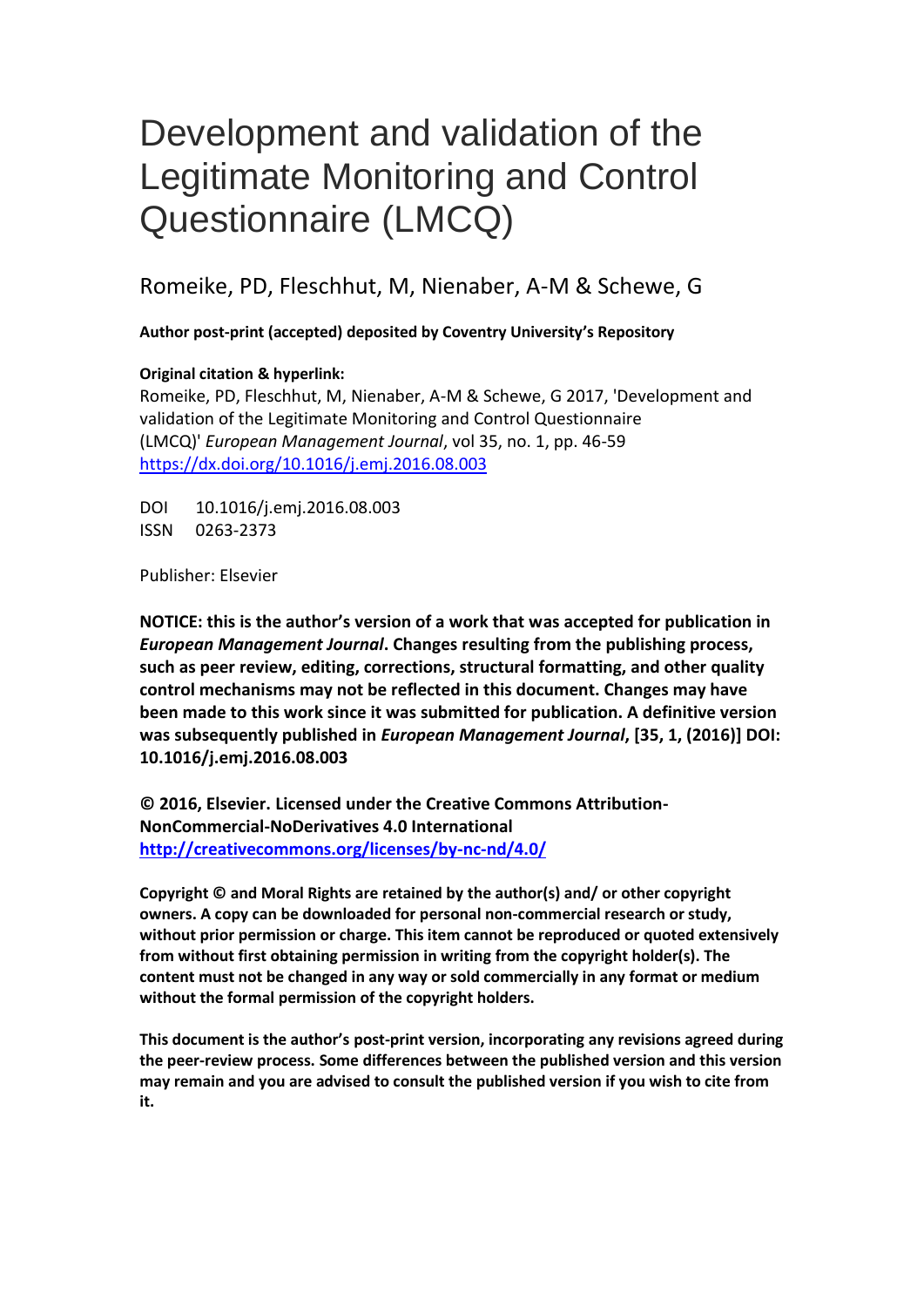This is a green open access version of an article accepted for publication in *European Management Journal.* 

*For reference use:* Romeike, P./Nienaber, A./Schewe/G. DEVELOPMENT AND VALIDATION OF THE LEGITIMATE MONITORING AND CONTROL QUESTIONNAIRE (LMCQ) in European Management Journal (forthcoming)

**Copyright**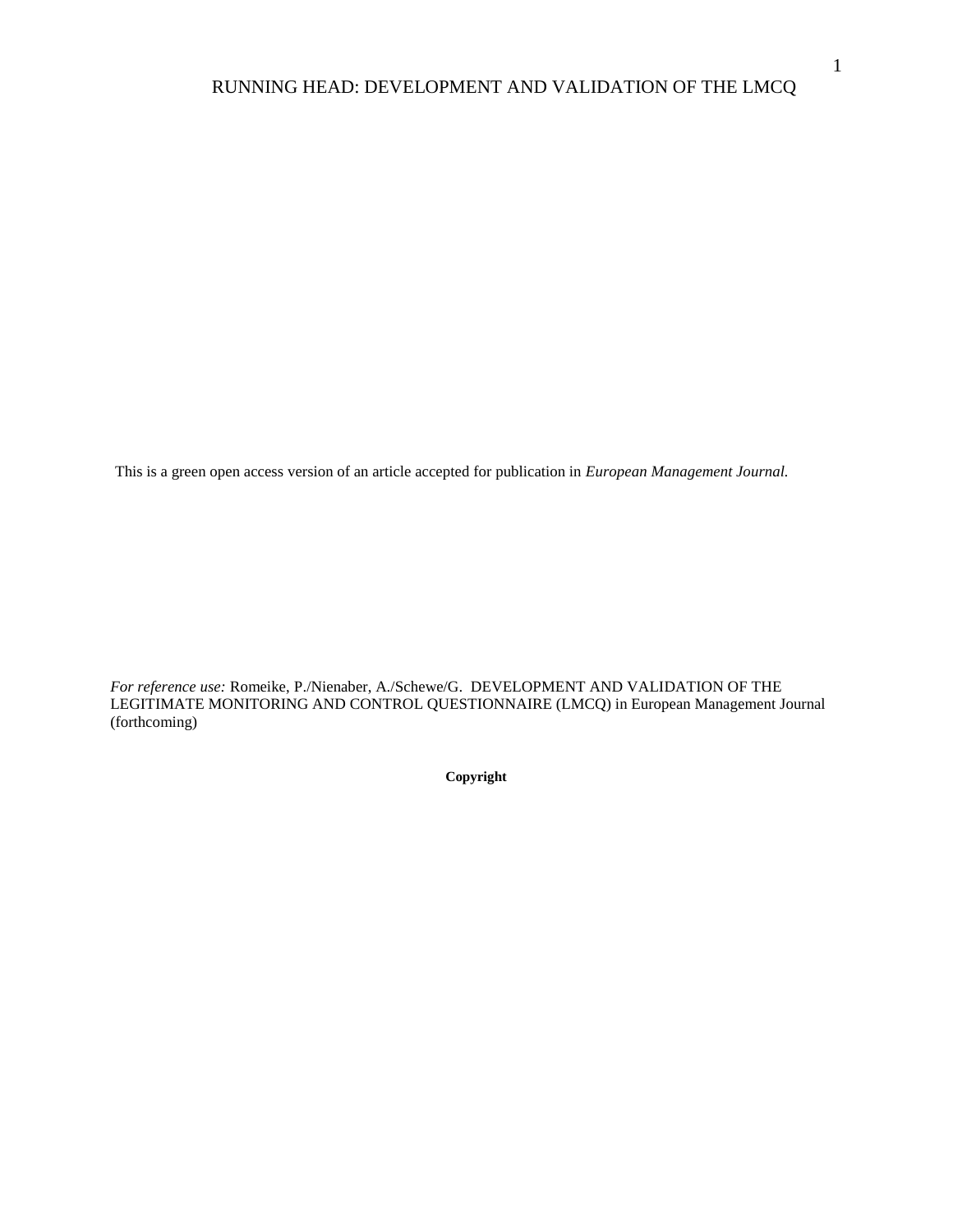# RUNNING HEAD: DEVELOPMENT AND VALIDATION OF THE LMCQ **DEVELOPMENT AND VALIDATION OF THE LEGITIMATE MONITORING AND CONTROL QUESTIONNAIRE (LMCQ)**

In this paper we present the multidimensional Legitimate Monitoring and Control Questionnaire (LMCQ) that is based on social exchange and institutional theory. Our motivation was to develop and validate a widely applicable leadership inventory that accounts for comparable criterion variance as transformational leadership. Whereas transformational leadership scales emphasize charismatic or visionary behavior, the basis for the LMCQ is the belief that perceptions of control legitimacy are essential and lead to high quality social exchange relationships between supervisors and subordinates. To build the dimensions comprising the LMCQ an exploratory study (study 1, 38 respondents) was conducted to investigate which kinds of socio-emotional benefits actually drive subordinates' perceptions of control legitimacy. The interview data were used to compile an initial item pool that was reduced as a subsequent step (study 2, 494 respondents). Lastly, the resulting measurement instrument representing six dimensions of legitimacy-enhancing supervisory behavior was validated (study 3, 936 respondents).

*Keywords:* Social Exchanges, Institutional Theory, Trust, Commitment, Validation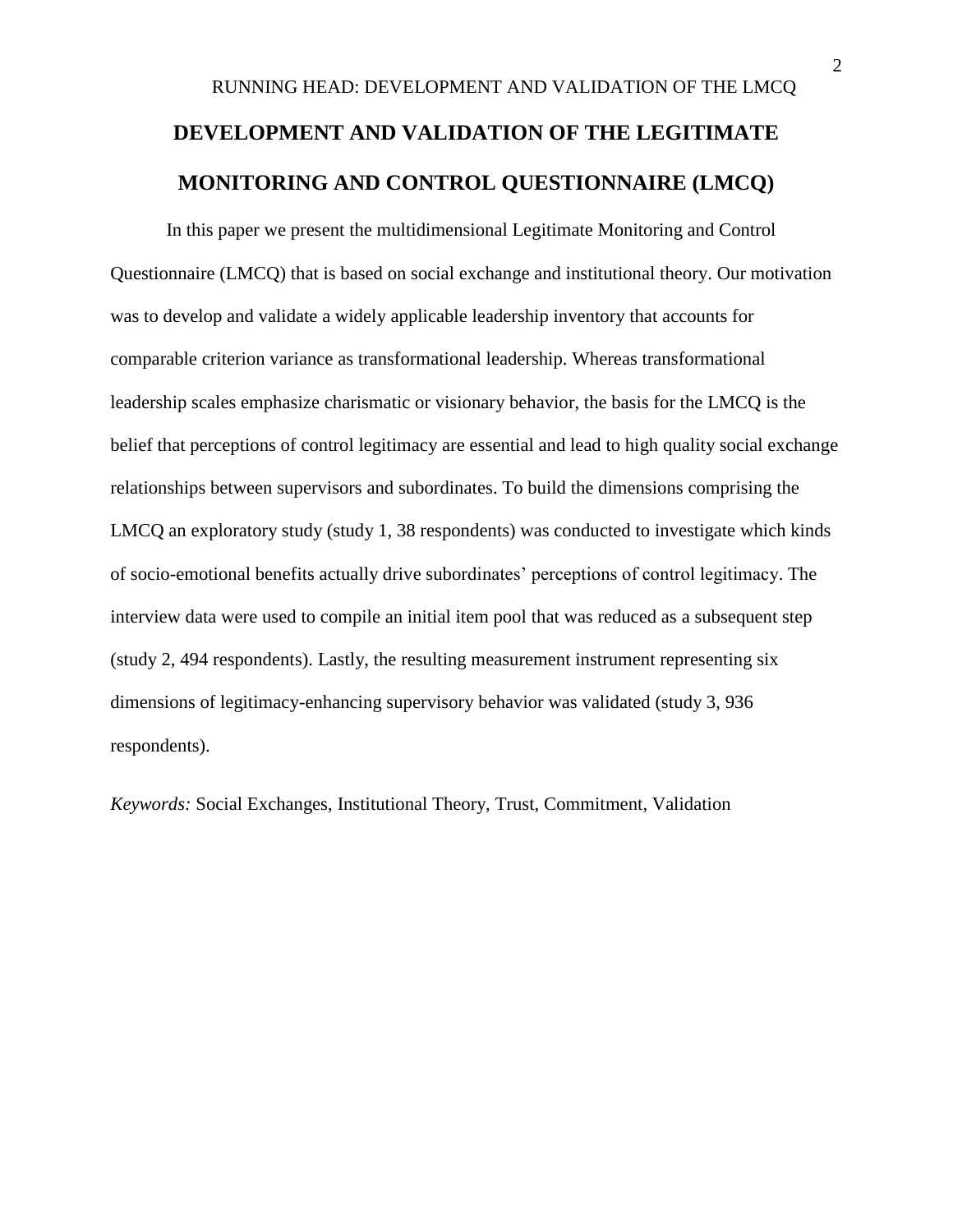#### **1. INTRODUCTION**

The benchmark approach to assess supervisory behavior are transformational leadership inventories such as Podsakoff, MacKenzie and Bommer's (1996) TLI that focus on exemplary, visionary and charismatic behavior of supervisors. However, as transformational leadership puts its focus on promotion-oriented supervisory behavior (Podsakoff et al., 1996), the necessity for supervisors to exercise effective control over their employees is not included and current research argues for a more flexible view on adapting specific leadership styles, where there is not one right way, but a variety of different leadership styles that can coexist in varying degrees in the same individual supervisor (Doucet, Fredette, Sima & Tremblay, 2015; Bass & Riggio, 2006). The exercise of control, however, has always been considered as a core dimension of supervisory behavior (Fayol, 1930) and is still central in many jobs. This paper is based on the idea that there is a merit in constructing a measure for legitimacy-enhancing supervisory control behavior as the most effective supervisors connect high level of transformational and transactional leadership with control legitimacy (Doucet et al., 2015; Avolio, 1999; Bass & Riggio, 2006; Bass, Avolio, Jung, & Berson, 2003). As a result, the concept of control legitimacy should not replace current theories of leadership, but has to been seen as a fruitful addition to the established approaches. In 2005, British and American companies were reported to be making increased use of performance monitoring technologies such as location-sensing GPS wristlets (e.g. Foster, 2005). Recently, numerous companies have repeatedly been accused of excessive control practices (e.g. Rawlinson, 2013) and have relied on comparable justification strategies: Fashion retailer Peacocks claimed that employee morale actually increased as a result of the use of GPS wristlets as teams found it easier to do their job (Hencke, 2005). Tesco denied having a suspicious intention but also said that the monitoring technology would actually enhance their employees'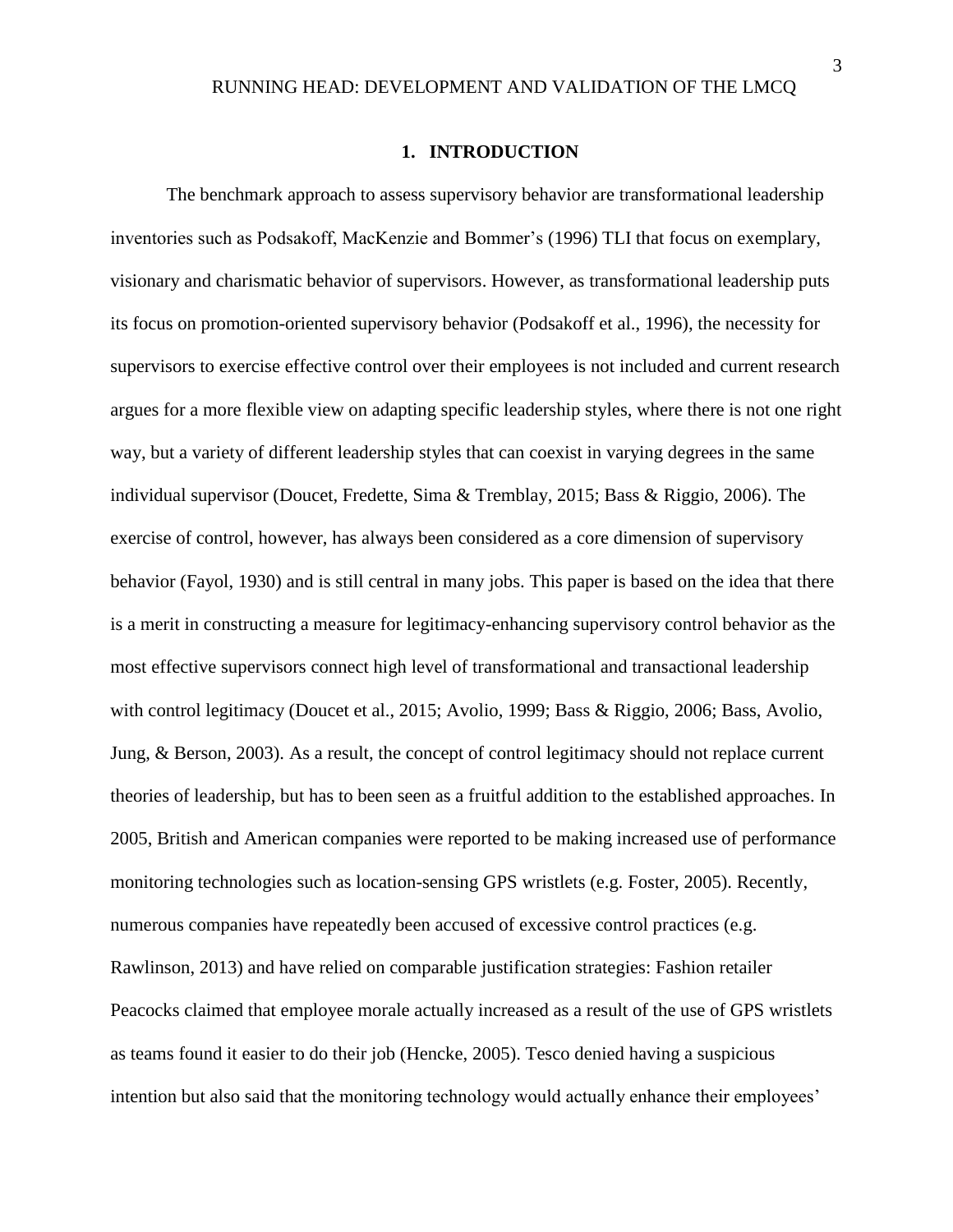competence (Roberts, 2005); and the online food retailer Ocado argued that it would involve their employees in the execution of the control system by letting them choose between different control devices, which would drive the acceptance of these systems (Pandya, 2005). While these companies used similar arguments to legitimize their control activities, one central question arises: Do the employees working for these organizations actually perceive the control systems as legitimate?

The answer to this question is key to predict employee reactions and attributes: Control systems that are exercised in an inappropriate way are rejected by subordinates and have negative effects on employee attributes (Ferrin, Bligh, & Kohles, 2007; Sitkin & George, 2005) while subordinates who consider the control behavior of their supervisor as legitimate accept that behavior and perceive a high quality, trustful social exchange relationship with their supervisor (Bijlsma-Frankema & Costa, 2010; McNall & Roch, 2009; Stanton, 2000; Weibel et al., forthcoming). The importance of control legitimacy and its apparent neglect by established leadership inventories has been our motivation for constructing the Legitimate Monitoring and Control Questionnaire (LMCQ). Throughout this paper, we will show that the dimensions of the LMCQ are theoretically and empirically distinct from each TLI dimension and explain additional variance in a range of outcome variables. Hence, our central research contribution is to develop and validate a novel multidimensional leadership questionnaire that has a clear focus on the supervisor's striving for control legitimacy and thus covers aspects of supervisory behavior neglected by research so far.

One central reason why transformational leadership inventories neglect the matter of supervisory control is their focus on leader attributes. However, this focus is also one of their major shortcomings. Many studies argue that whether a supervisor actually engages in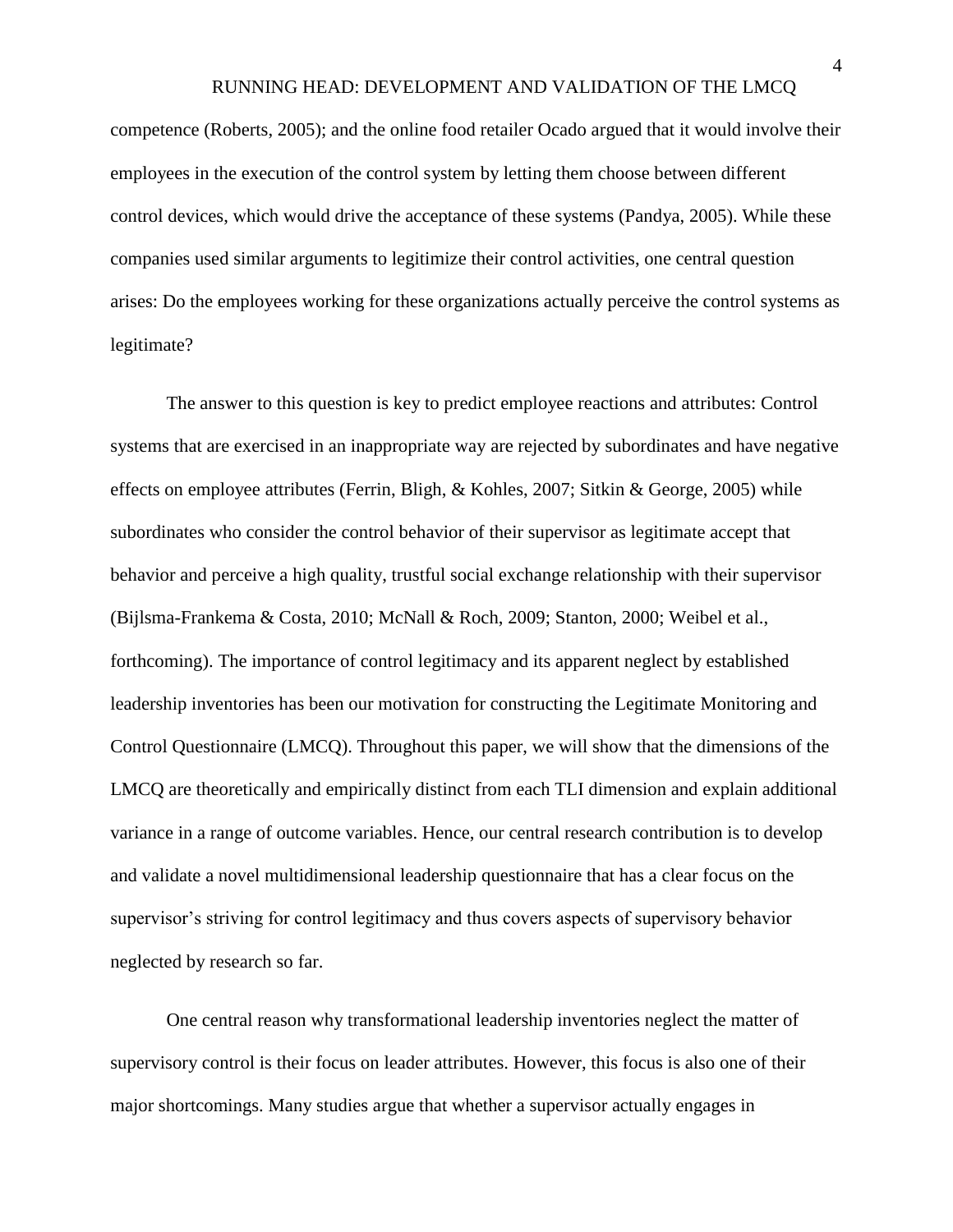transformational leadership is essentially dependent upon personality (Church & Waclawski, 1998; Judge & Bono, 2000; Peterson, Walumbwa, Byron, & Myrowitz, 2008; Ross & Offermann, 1997). Hence, not every supervisor is predisposed to be a transformational leader. So the development of the LMCQ has to be seen in addition to the existing TLI literature with a focus on the necessities and challenges of regular control activities. Our central contribution is to propose the LMCQ as a leadership inventory that appears to be more hands-on and applicable to a broader range of supervisors compared to the TLI. We demonstrate in this paper that the LMCQ not only accounts for additional variance in outcome variables but also explains proportions of variance in these variables comparable to the proportions explained by other instruments. This implies that by engaging in legitimate control activities along the dimensions described in the LMCQ supervisors not predisposed to be transformational leaders may be perceived by their subordinates as equally effective as supervisors who are so predisposed.

#### **2. THEORETICAL BACKGROUND**

#### **2.1.Social Exchange Theory**

Social exchange theory investigates the exchange of socio-emotional benefits between two or more interaction partners. These interactions are interdependent and complementary (Molm, 1994; Cropanzano & Mitchell, 2005) as the interaction partners are expected to behave in line with the norm of reciprocity (Gouldner, 1960): When one party supplies her/his interaction partner with a benefit, she/he expects this interaction partner to respond in kind (Gergen, 1969). If this norm of reciprocity is fulfilled, the exchange relationship between the interaction partners thrives (Cropanzano & Mitchell, 2005). In that case, the partners develop mutual trust (Fulmer & Gelfand, 2012) and show high levels of commitment (Cropanzano & Mitchell, 2005). A defining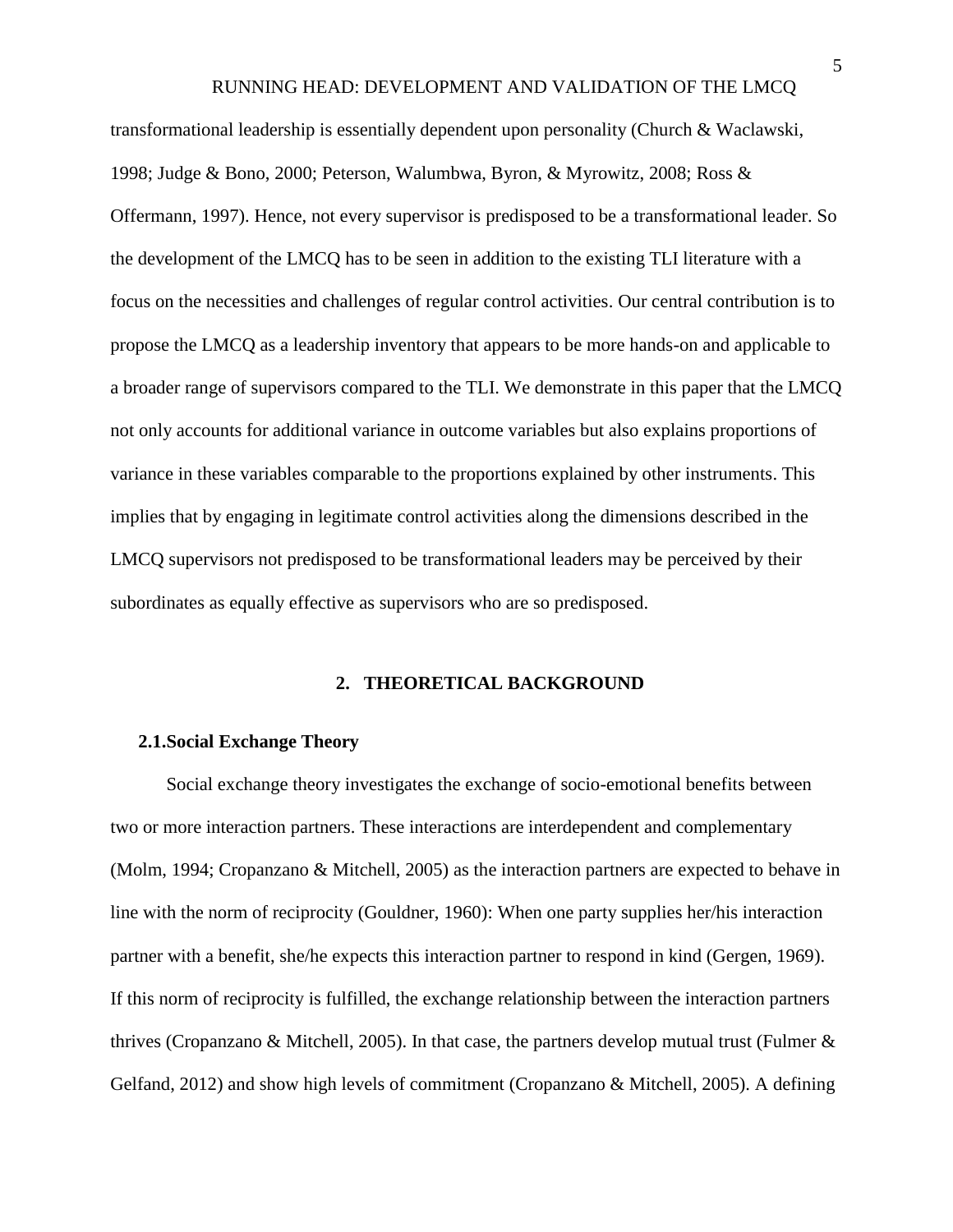characteristic of social exchange is the exchange of socio-emotional benefits as compared to economic or quasi-economic benefits (Clark & Mills, 1979). In the supervisor-subordinate relationship, such socio-emotional benefits may take the form of giving constructive and timely feedback to the subordinate, leaving the subordinate autonomy or involving the subordinate into decision-making processes. Subordinates value these socio-emotional benefits because they regard them as symbols of a high-quality relationship with their supervisor (Blau, 1964). As we will discuss in the following, the concept supervisory control legitimacy captures the above mentioned socio-emotional benefits during the process of exercising control.

#### **2.2.Control Legitimacy**

Following current research in the field (De Jong, Bijlsma-Frankema & Cardinal, 2014; Kirsch, Ko & Haney, 2010; Loughri, Tosi, 2008) we define supervisory control behavior as 'any process by which managers direct attention, motivate, and encourage organizational members to act in desired ways' (Cardinal, 2001, p. 22). In line with that definition, performance monitoring is one essential element of supervisors control. However, supervisory control also captures many other behaviors such as giving instructions or articulating and enforcing guidelines. Most of the current research on this matter has taken a narrow agency theoretic, rational choice view (Eisenhardt, 1989). These studies assume that control choices are mainly driven by efficiency and effectivity concerns, and focus on managerial actions while neglecting employees' reactions (Bijlsma-Frankema & Costa, 2010). These reactions are addressed by bureaucracy studies as a second major approach to understanding control. In line with the critical management tradition (Delbridge, 2010; Jermier, 1998), these studies concentrate on the negative, distrust-signaling facets of organizational control (Bijlsma-Frankema & Costa, 2010). Rational choice and bureaucracy studies both adapt a closed-system approach (Scott, 1987) in which factors outside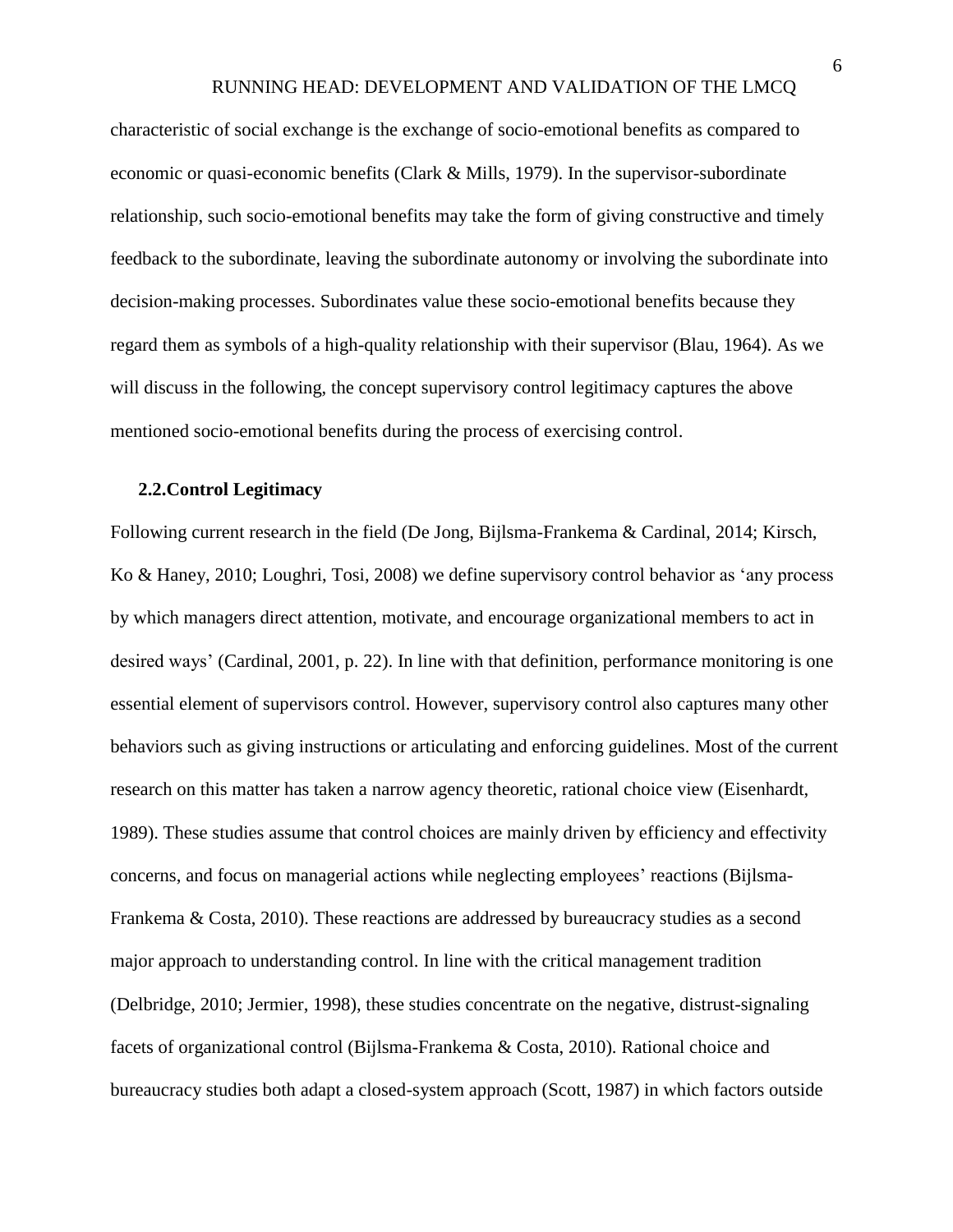of the organization such as cultural norms are not regarded. Contrary to such approaches, institutional theory, as an open-system approach, argues that organizations need to behave in a way matching their embedded institutional environment (Jaffee, 2001). Regarding control, organizations have to adapt mechanisms that are considered as legitimate within the sociocultural environment they operate in (Bijlsma-Frankema & Costa, 2010; Meyer & Rowan, 1977). We define legitimacy as a 'generalized perception or assumption that the actions of an entity are desirable, proper or appropriate within some socially constructed system of norms, values and definitions' (Suchman, 1995, p. 574). More specifically, a supervisor's control behavior is regarded as legitimate by subordinates if they think it has a valid purpose, enhances their effectiveness and is appropriate (Ashforth, 1989). Following the work of Bijlsma-Frankema and Costa (2010) we argue in this paper that the success of organizational control activities depends on the legitimacy perceptions of those being controlled: If subordinates consider a control behavior to be legitimate, they will accept it and will perceive a high quality social exchange relationship with their supervisor (Chalykoff & Kochan, 1989; McNall & Roch, 2009; Niehoff & Moorman, 1993; Stanton, 2000). In the following we outline which factors are associated with the concept of control legitimacy.

## **2.3.Factors Influencing Perceptions of Legitimacy**

Research has proposed a range of factors enhancing control legitimacy: Control along with plausible explanations (Suchman, 1995), the involvement of employees in the design and execution of control (Weibel, 2010), the prevention of antisocial, deviant behavior through the exercise of control (Schnedler & Vadovic, 2011), the delegation of control (Suchman, 1995), control through contingent rewards and contingent punishment (Hinkin & Schriesheim, 1994) and control that allows for equity and reciprocity (Raven, Schwarzwald, & Koslowsky, 1998).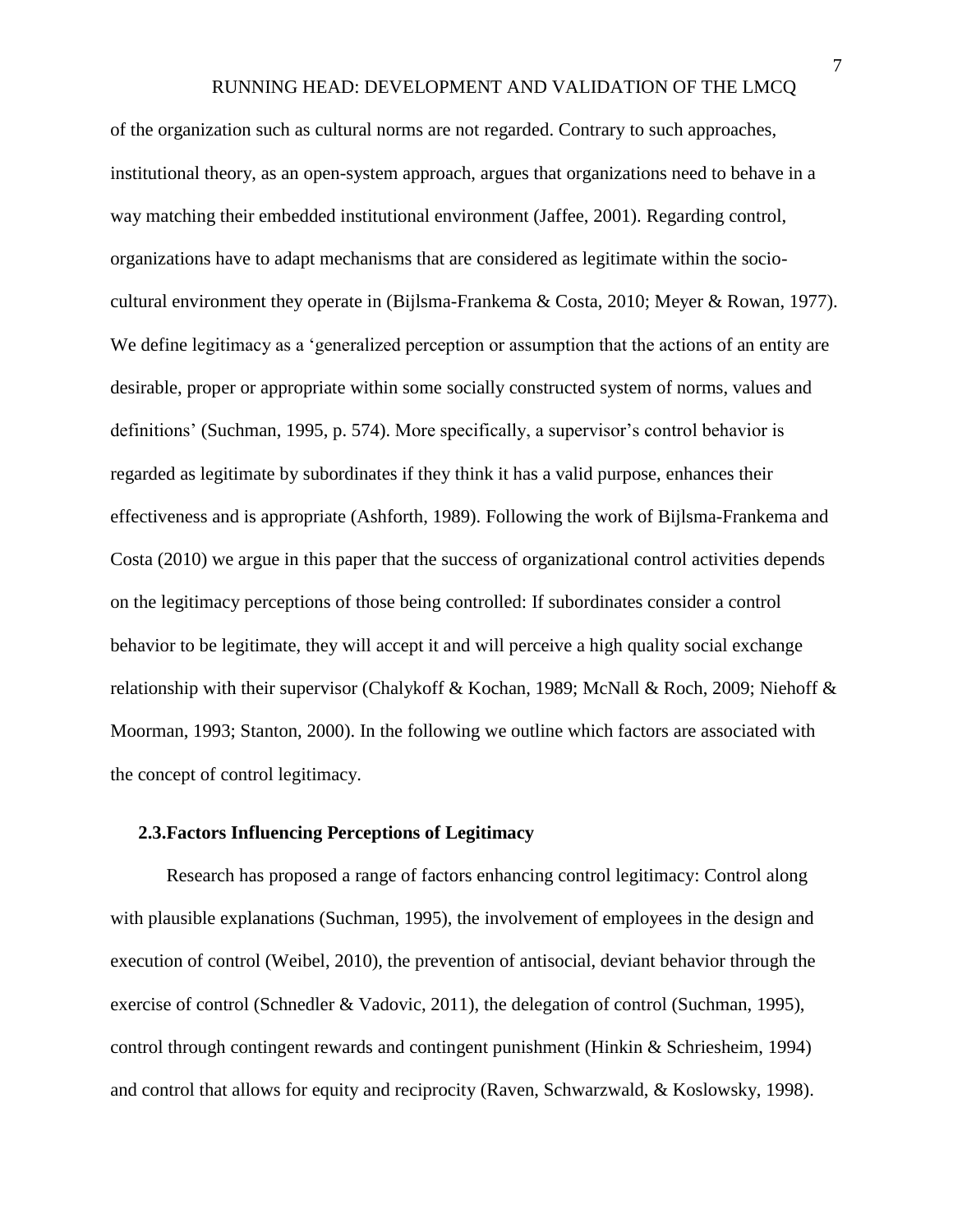Bijlsma-Frankema and Costa (2010) grouped these factors into four overarching categories: Control activities that are perceived by subordinates as 1) justice-enhancement, 2) autonomyenhancement, 3) identification-enhancement, and 4) competence-enhancement. Furthermore, Weibel (2010) suggested that perceptions of an intention as being suspicious undermine the intrinsic motivation of those being controlled. Hence, 5) the absence of such suspicion enhances the perceived legitimacy of control.

First, control activities that affect perceptions of organizational justice positively may be regarded as legitimate (Bijlsma-Frankema & Costa, 2010). Colquitt (2001) distinguishes between distributive justice (fair distribution of rewards), procedural justice (fair procedures) and interactional justice (fair treatment of employees). Research by Niehoff and Moorman (1993) shows that control activities may promote the perceived distributive and procedural justice of the reward allocation process if supervisors use these activities, for example, to get more accurate information. Second, any form of control behavior that leaves employees enough autonomy can boost intrinsic motivation (Spreitzer, 1995; Williams & Deci, 1996) and increase perceptions of legitimacy (Bijlsma-Frankema & Costa, 2010). Third, supervisory control behavior may appeal to the fundamental human need for affiliation (Ashforth & Mael, 1989). If supervisors involve their subordinates in the development and execution of the control mechanisms, subordinates identify with their supervisor more easily (Locke & Schweiger, 1979) and accept the control behavior (Adler & Borys, 1996). Fourth, supervisory control activities can promote subordinates' competences: Larson and Callahan (1990) argue that control indicates to employees the respective relevance of tasks, which may enhance employee task performance. Furthermore, control in the form of competence-enhancing feedback increases subordinates' intrinsic motivation (Higgins, Hartley, & Skelton, 2002; Weibel, 2010). Lastly, the absence of a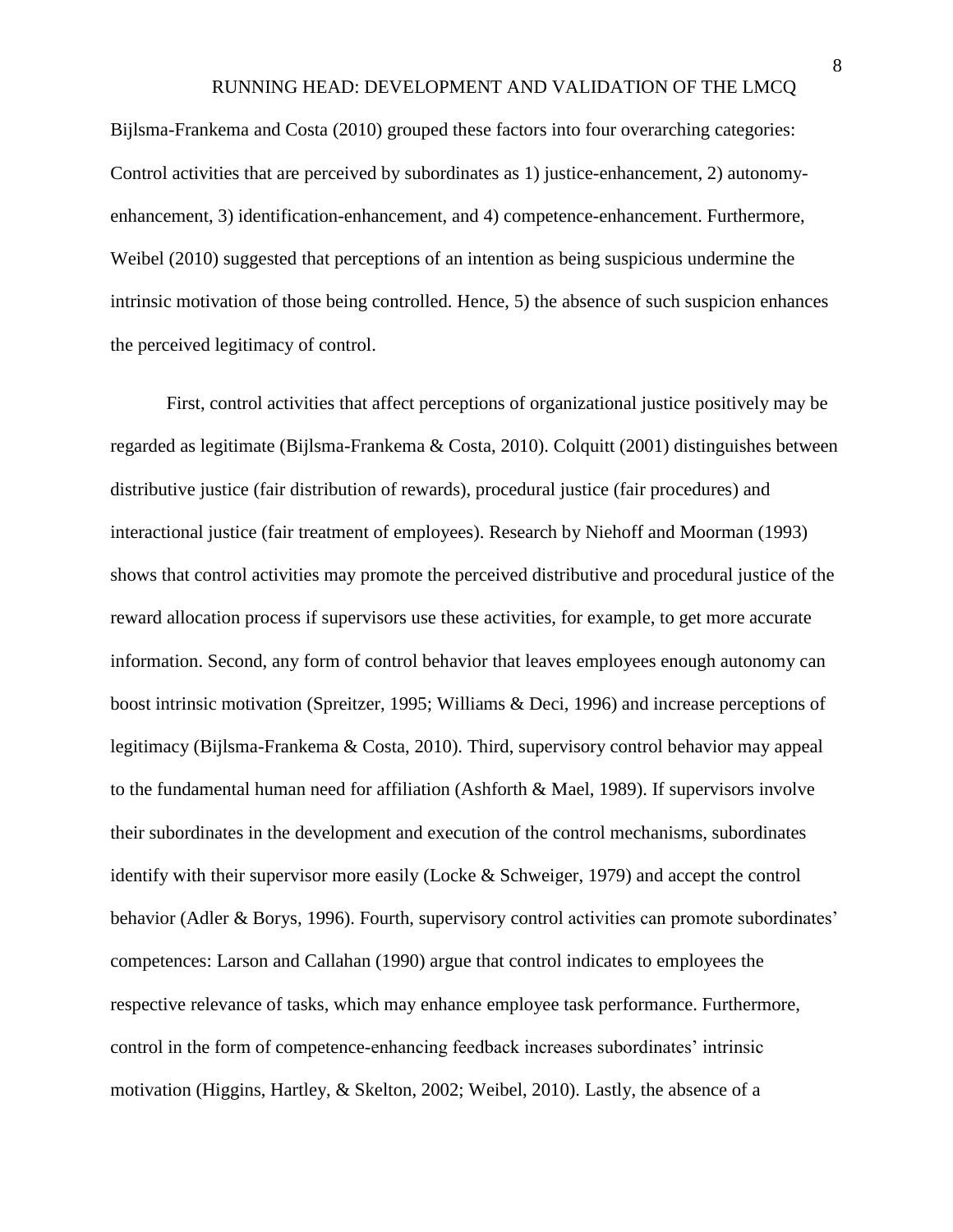suspicious intention on the side of the supervisor signals to the employee that the supervisor holds a benevolent attitude, which should boost the degree of perceived legitimacy (Falk & Kosfeld, 2006; Weibel, 2010).

In social-exchange theoretical terms, the underlying dimensions of control legitimacy can also be understood as socio-emotional benefits. A high degree of perceived control legitimacy is therefore manifested in a high quality social exchange relationship between supervisor and subordinate with high levels of subordinate's trust, commitment and job satisfaction (Cropanzano & Mitchell, 2005). In the following we distinguish control legitimacy from transformational and transactional leadership as the two most common descriptions of supervisory behavior.

#### **2.4.Differentiating Control Legitimacy from Leadership**

Based on previous research we conclude that both transformational and transactional leadership cover distinct supervisory behaviors from those explained so far. Furthermore, in conclusion to current research we argue that the best leaders would be simultaneously transformational and transactional (Doucet et al., 2015; Avolio, 1999; Bass & Riggio, 2006). Transformational leadership focuses on promotion-oriented behavioral strategies (Hamstra, Sassenberg, Van Yperen, & Wisse, 2014), such as providing an ideal-focused vision of the future, communicating with optimism (Berson, Shamir, Avolio, & Popper, 2001) or giving followers the freedom to develop themselves (Bass, 1985). At the heart of this leadership style is confidence in the subordinates' competence to fulfill the supervisor's expectations (House, 1997) rather than the need for controlling them. This is why transformational leadership avoids any specific reference to control activities. Compared to that, transactional leadership has its focus on prevention and emphasizes clear rules of transaction and the necessity of control to check followers' adherence to these rules (Bass, 1985; Engel & Worden, 2003; House, 1971). Despite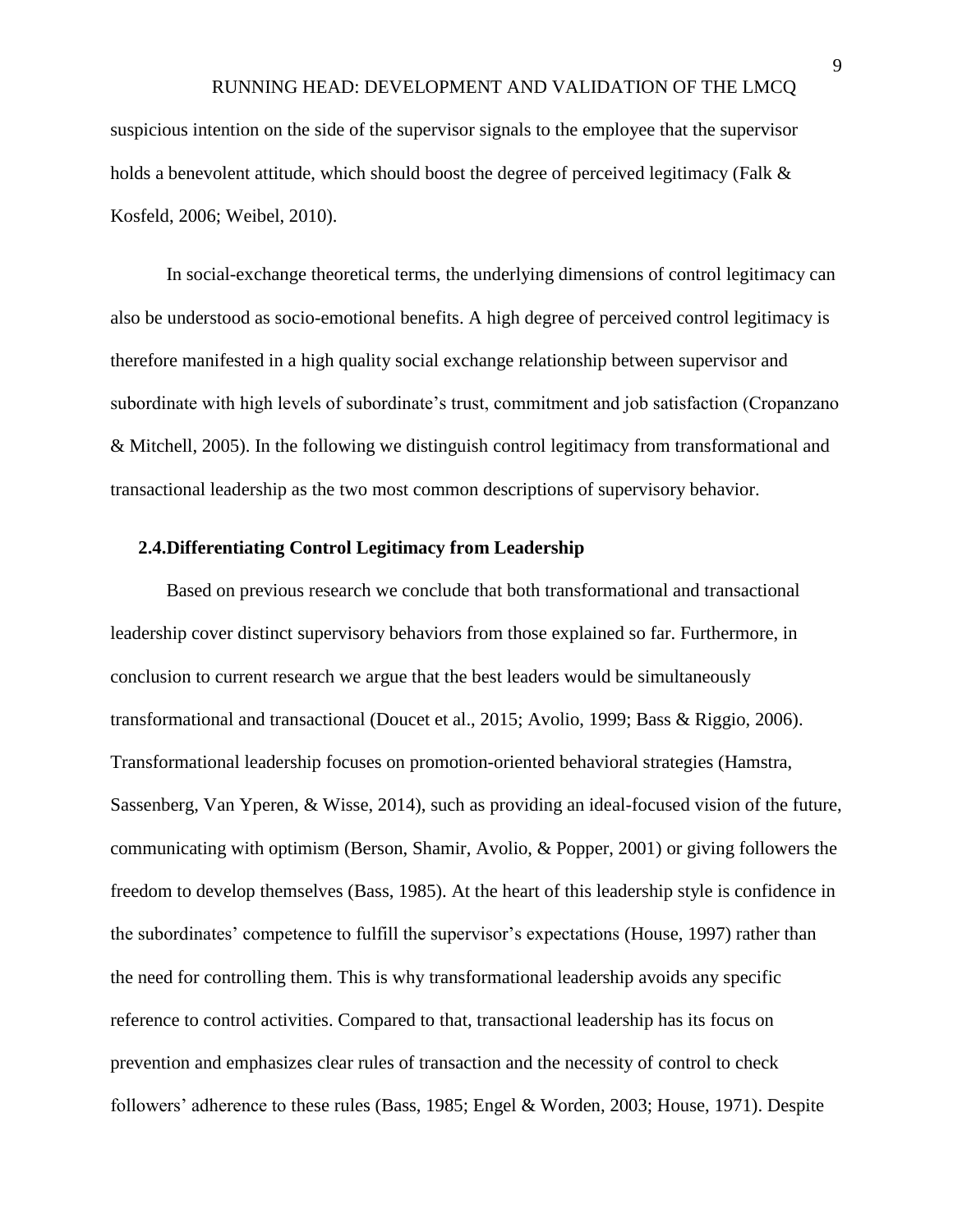this connection to control issues, transactional leadership falls short of accounting for the concept of control legitimacy. While it just refers to the general relevance of control activities, the perceived legitimacy of these activities in the eyes of those being monitored and controlled appears to be taken for granted. However, drawing from institutional theoretical research on organizational control (Ferrin et al., 2007; Sitkin & George, 2005), the essential question in predicting employee attributes is not whether a supervisor engages in control activities, but whether subordinates actually perceive these control activities as legitimate (Bijlsma-Frankema & Costa, 2010; Stanton, 2000; Weibel, 2010). Hence, with the development of the LMCQ we shift the attention from the description of transactional leader behaviors to the question of how these behaviors are actually perceived. We consider this as an important move to further develop the theoretical sphere of transactional leadership.

In line with that, we conclude there is merit in constructing a measure for legitimacyenhancing supervisory control behavior. We argue that the most effective supervisors display high levels of both transformational / transactional leadership and control legitimacy (Doucet et al., 2015; Avolio, 1999; Bass & Riggio, 2006; Bass, Avolio, Jung, & Berson, 2003), hence, the concept of control legitimacy should not replace the concept of leadership, but should be seen as an addition to the established approaches. However, not every supervisor may be predisposed to transformational leadership, for example because of her/his personality (Judge & Bono, 2000). Accordingly, the questionnaire developed in this paper describes a range of supervisory behavior that for some supervisors may complement their transformational leadership behavior and for others may be an alternative path to a high quality social exchange relationship with their subordinates. In summary, the LMCQ is an additional tool.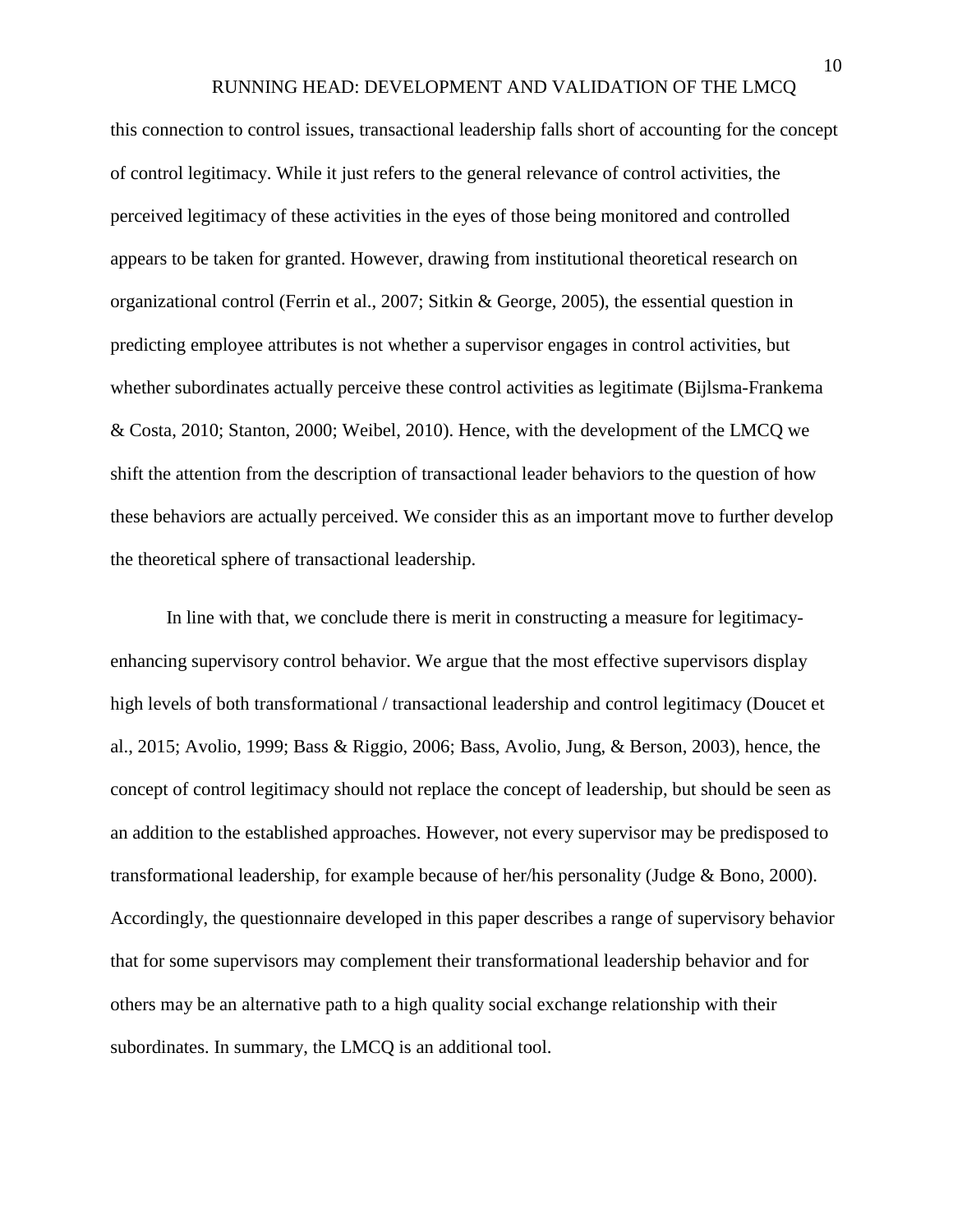## **3. SCALE DEVELOPMENT AND VALIDATION**

The development and validation of the LMCQ is in line with established practices (Hinkin, 1998; Nunnally, 1978) and replicates the procedures undertaken by Kinicki, Jacobsen, Peterson and Prussia (2013) in their validation of the Performance Behavior Questionnaire. We conducted three independent studies: Study 1 is an exploratory interview study used to generate the initial item pool. Study 2 reduces that item pool through exploratory factor analysis and reviews initial reliability statistics. Finally, study 3 assesses the convergent, discriminatory and incremental validity of the resulting questionnaire.

## **4. STUDY 1: ITEM DEVELOPMENT**

We conducted semi-structured interviews using the critical-incident technique (Schluter, Seaton, & Chaboyer, 2008) with 38 respondents working in the field-service sales department of three mid-sized German companies who were all doing the same type of job. To ensure further comparability, the companies were similar in regards to size, industry and channel of product distribution. We chose this setting, because control is particular relevant in field-service sales contexts: The sales employees act as representatives of their organization but supervisors have only limited interaction with them as subordinates spend most of their time working independently outside the office at the clients' business. This renders effective supervisory control behavior mandatory (Morgan & Inks, 2001; Spiro, Stanton, & Rich, 2008).

We asked the respondents to describe an instance of a supervisory control they found particularly noteworthy in terms of either a particularly high or low degree of control or in terms of either particularly positive or negative perceptions of this control situation. We gathered 118 descriptions of legitimate (94) or illegitimate (24) instances of supervisory control activities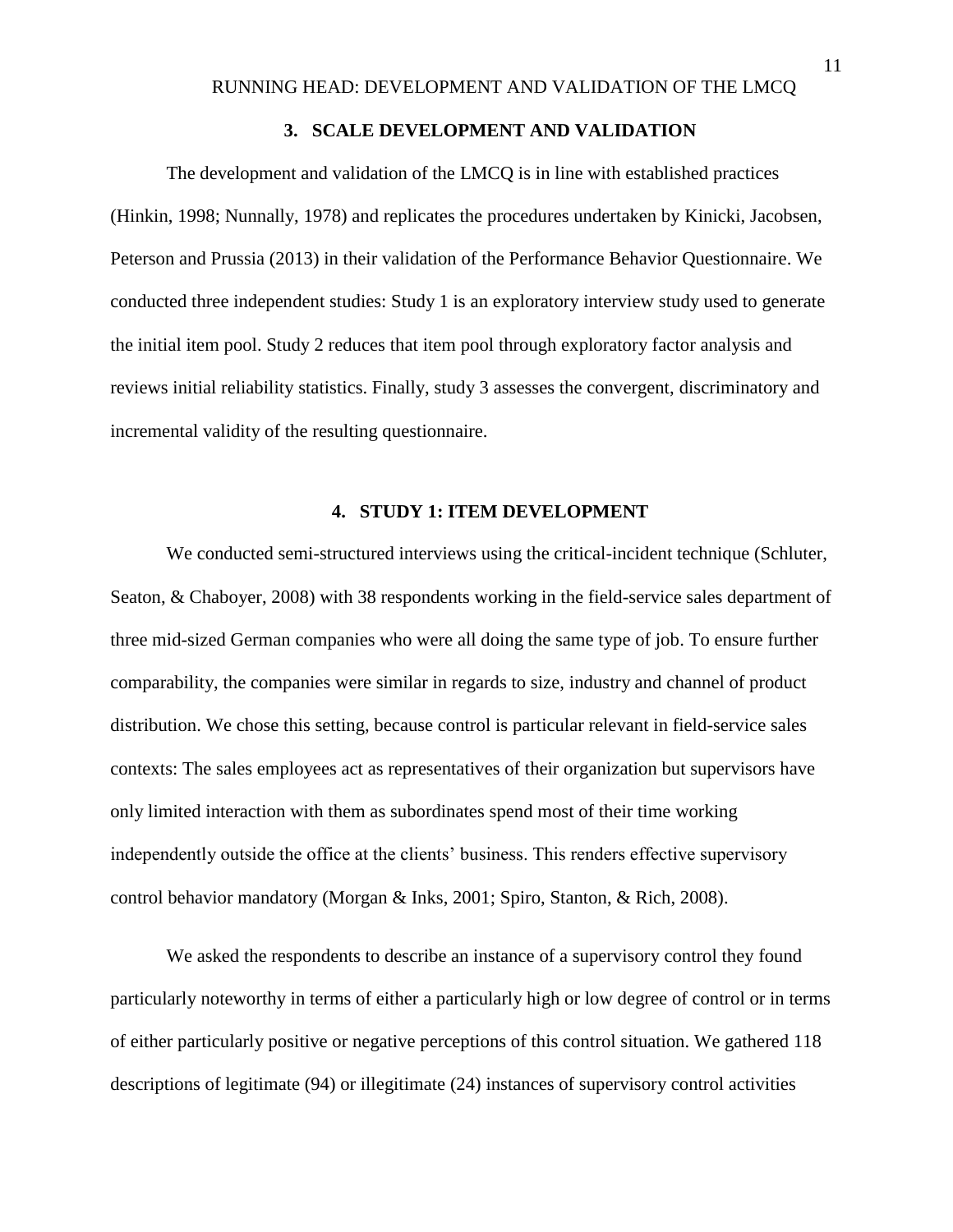together with detailed information as to why these control activities were actually perceived in that way by the respondents.

#### **4.1.Coding Procedure**

The coding procedure is a critical step in warranting the content validity of the developed items (Hinkin, 1998). We applied a multi-step approach to avoid conceptual inconsistencies within the process of coding. First, an initial coding scheme was developed based on existing research on control legitimacy (e.g. Bijlsma-Frankema & Costa, 2010; Stanton, 2000; Weibel, 2010). One of the authors coded approximately 20% of the interview data with this initial scheme. Based on this coding, the scheme was modified in coordination with another author (Strauss & Corbin, 1990). A graduate research assistant then coded all transcripts with this modified scheme. The research assistant met with one of the authors regularly to discuss occurring problems in the coding process. Once all transcripts had been coded, the resulting data set was used to develop a final coding scheme: Categories that had some overlap resulting in ambiguity were merged or deleted. A memo was then written for each category containing operational definitions, coding rules and sample interview quotes. A control incident was coded as legitimate if the respondent appears to agree with at least one of the three facets of control legitimacy definition by Ashforth (1989): control as having a valid purpose, control as enhancing employees' effectiveness and control as being perceived as appropriate. As last step, we provided two additional research assistants with the coding memo, asking them to match codes with their corresponding definition (MacKenzie, Podsakoff, & Fetter, 1991). The level of agreement reached 87%, which is higher than Hinkin's (1995) minimum recommendation of 75%. Cohen's kappa (Cohen, 1960) was .72 which is above Landis and Koch's (1977) threshold of .70 for interrater reliability and represents a good level of agreement (Fleiss & Cohen, 1973). We also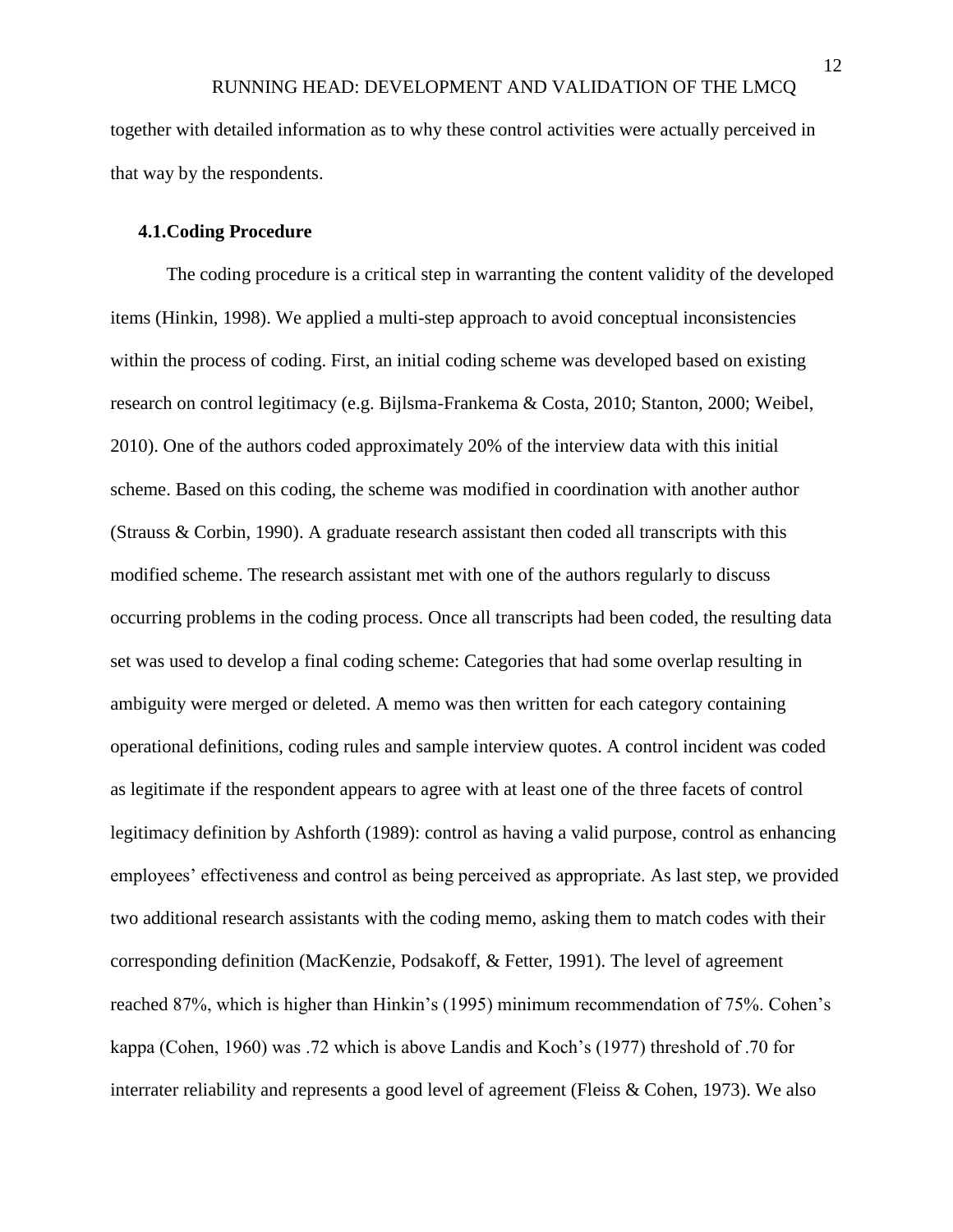achieved fulfillment of each of the nine recommendations for credible critical-incident technique data articulated by Butterfield, Borgen, Amundson, and Maglio (2005).

#### **4.2.Item Development**

The item development process was a combination of deductive and inductive procedures as the factors were informed by prior theoretical work while the formulation of each item was based on empirical data so that each factor was both theoretically valid and empirically grounded (Giles & Mossholder, 1990; Hinkin, 1998; Kinicki et al., 2013; MacKenzie, Podsakoff, & Fetter, 1991). 601 distinct interview codes were first filtered to exclude those statements that only applied to a very narrow context and to merge those codes that had sufficient overlap in order to transfer specific statements into generalizable items (Hinkin, 1995). The remaining 157 codes were then used to develop 61 distinct items for five scales that describe different facets of legitimacy-enhancing control behavior and 10 items that refer to the overall level of perceived control legitimacy.

## **5. STUDY 2: ITEM REDUCTION AND REFINEMENT**

Study 2 was intended to reduce the number of items of each scale to a manageable length as well as to inspect the factor structure of our instrument and to check initial reliability levels. Exploratory factor analysis is the appropriate method for these initial steps in the validation process (DeVellis, 2012; Gerbing & Hamilton, 1996).

#### **5.1.Sample and Procedure**

Data were collected through XING.com, the leading business-oriented social networking service in Germany. This enabled us to collect data in the field instead of relying on student settings, as frequently occurs in scale development studies (e.g. Neider & Schriesheim, 2011;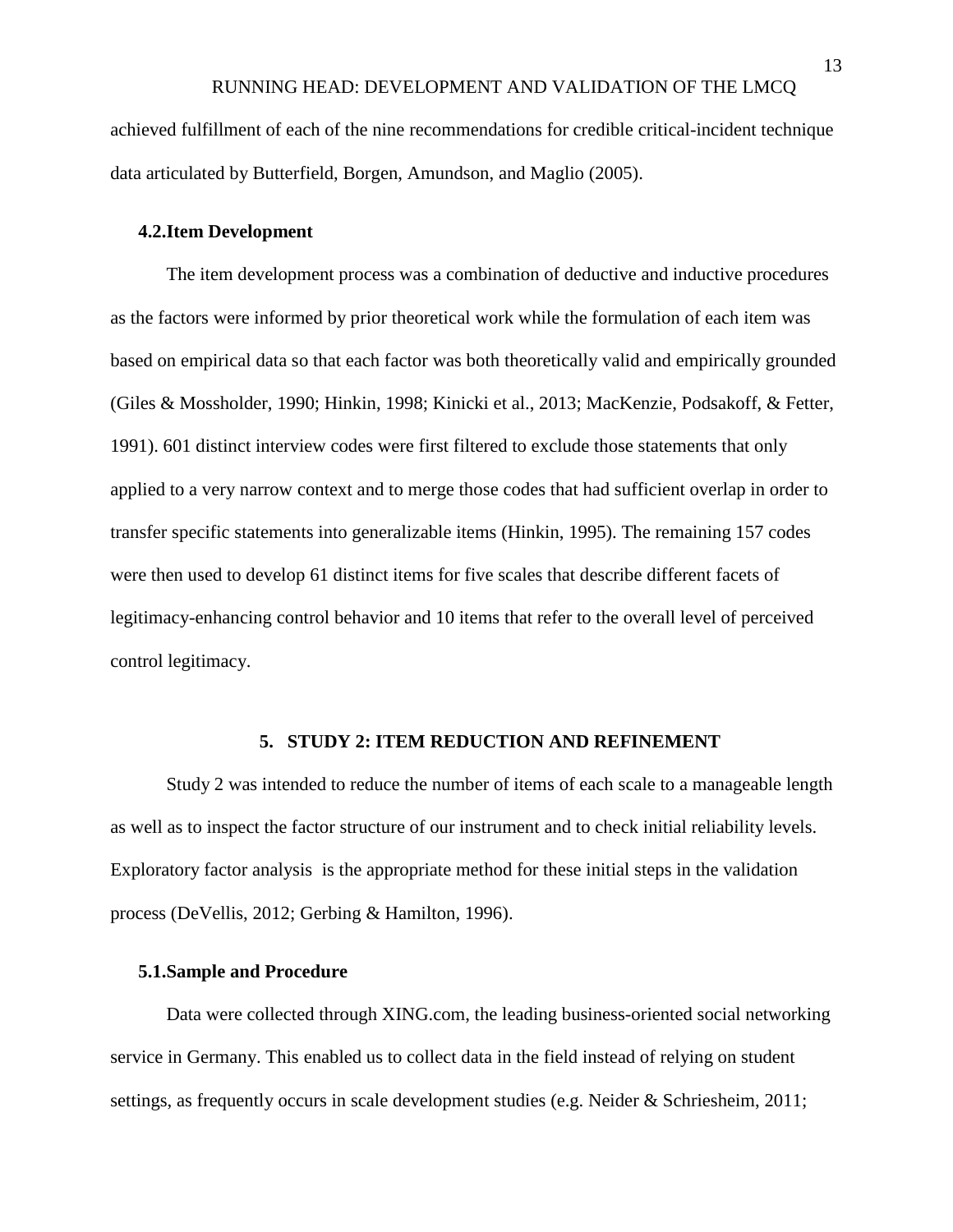Sprott, Czellar, & Spangenberg, 2009). User profiles were screened within different regional and professional groups to sample data across a variety of industries and geographic locations. The questionnaire was sent to 1904 users of which 494 answered all questions, yielding a response rate of 25.9%, which is above comparable studies (Flores, Zheng, Rau, & Thomas, 2012; Vickery, Calantone, & Dröge, 1999). This results in a robust respondent-per-item-ratio of greater than 7 (Velicer & Fava, 1998) and exceeds conventional recommendations for sample size in exploratory factor analysis (DeVellis, 2012). Of our respondents, 38.7% were female, most held at least an undergraduate degree (77.9%), the average age was 34.9 years, their average tenure in the organization was 5.6 years and the majority of the respondents (60.3%) work less than three years for their current supervisor (3-6 years:  $29.2\%$ ;  $7-10$  years:  $5.6\%$ ;  $\geq 10$  years:  $3.3\%$ ).

#### **5.2.Measures and Analysis**

The respondents were asked to indicate their agreement with each of the 61 statements derived in study 1. We used a five-point Likert-type scale anchored with  $1 =$  strongly disagree, 2  $=$  disagree, 3 = neither disagree nor agree, 4 = agree, 5 = strongly agree and relied on a principal axis factoring procedure with oblique rotation (Conway & Huffcutt, 2003) as we assumed the underlying factors of control legitimacy to correlate with each other (Nunnally, 1978). Items were deleted based on four criteria:

- The item did not load on any factor with a factor weight of at least .30 (Brown, 2006; Kinicki et al., 2013).
- The item had a cross-loading of .30 or higher with one or more additional factors (Hair, 2010; Janssens, 2008).
- The item loaded on a theoretically different factor than intended (Flores, Zheng, Rau,  $\&$ Thomas, 2012; Hinkin, 1998; Kinicki et al., 2013)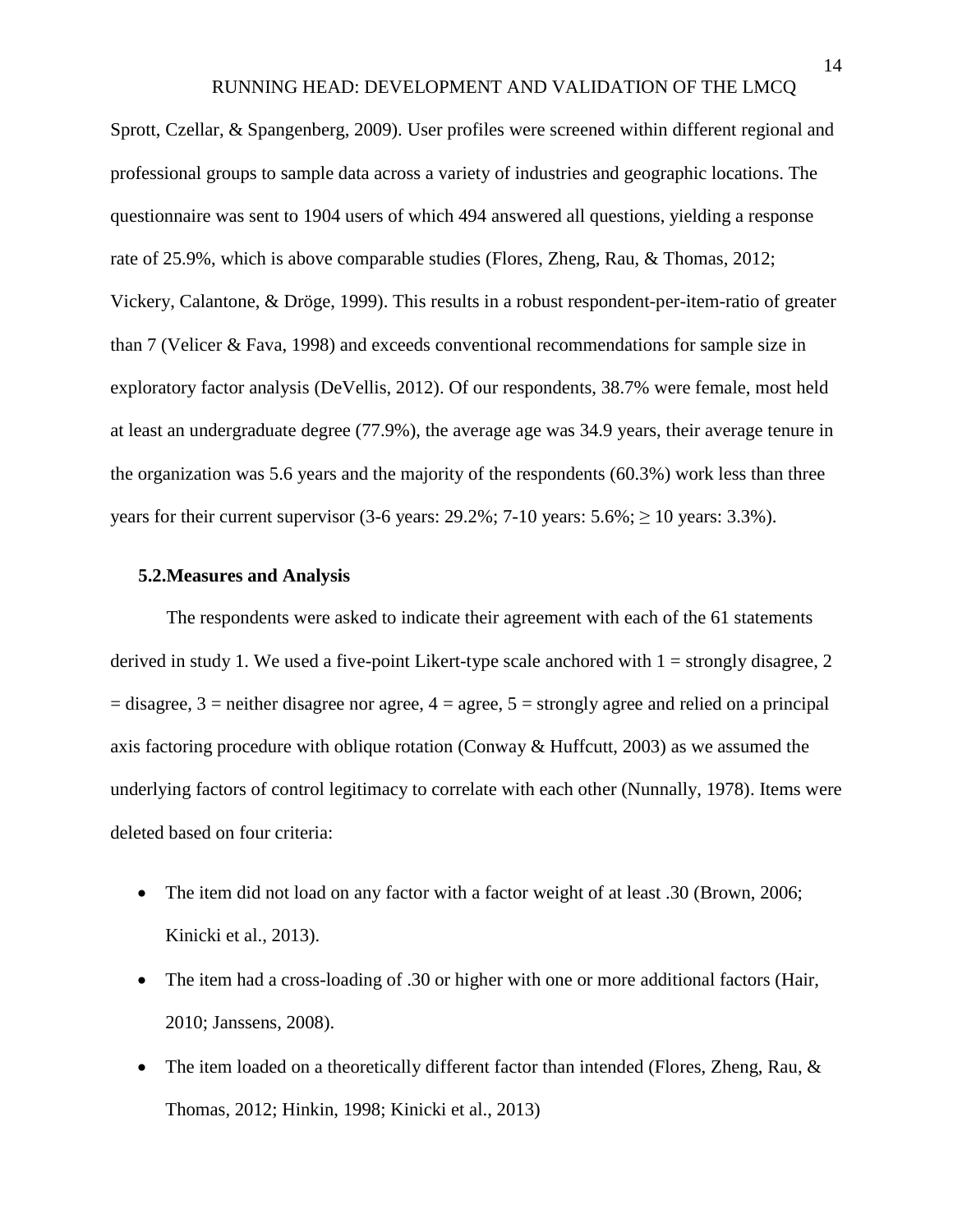The corresponding factor consisted of only one or two items (Tims, Bakker, & Derks, 2012; van Dyne, Graham, & Dienesch, 1994; Velicer & Fava, 1998).

As a last step, coefficient alpha was computed for each factor and a cut-off value of .70 as initial reliability level was agreed on (DeVellis, 2012; Nunnally, 1978).

#### **5.3.Results and Discussion**

----------------------------------------- Insert Table 1: EFA solution -----------------------------------------

As Table 1 shows, exploratory factor analysis reduced the number of items to 29, of which 24 items represent six distinct dimensions of legitimacy-enhancing control behavior (the LMCQ) and 5 items refer to the overall perception of control legitimacy. Hence, one additional dimension emerged as justice-enhancement split up into two dimensions: one more related to distributive justice (i.e., does the supervisor use his/her control behavior to evaluate the employee in a fair manner?) and one dimension more related to procedural justice (i.e., does the supervisor monitor and control all his/her subordinates in a consistent manner?). This is in line with research on organizational justice that has shown that this construct actually consists of more than one dimension (Colquitt, 2001). Of the 42 items that did not survive the exploratory factor analysis, 17 items were excluded because they did not have a factor weight of at least .30, 5 items were deleted because of cross-loadings larger than .30, 16 items were dropped because of theoretical reasons and 4 items were excluded because the corresponding factor consisted of less than three items. Cronbach alpha for each construct ranged from .77 to .88. This clearly exceeds the minimum requirements for scale reliability in early stages of the validation process (Nunnally, 1978).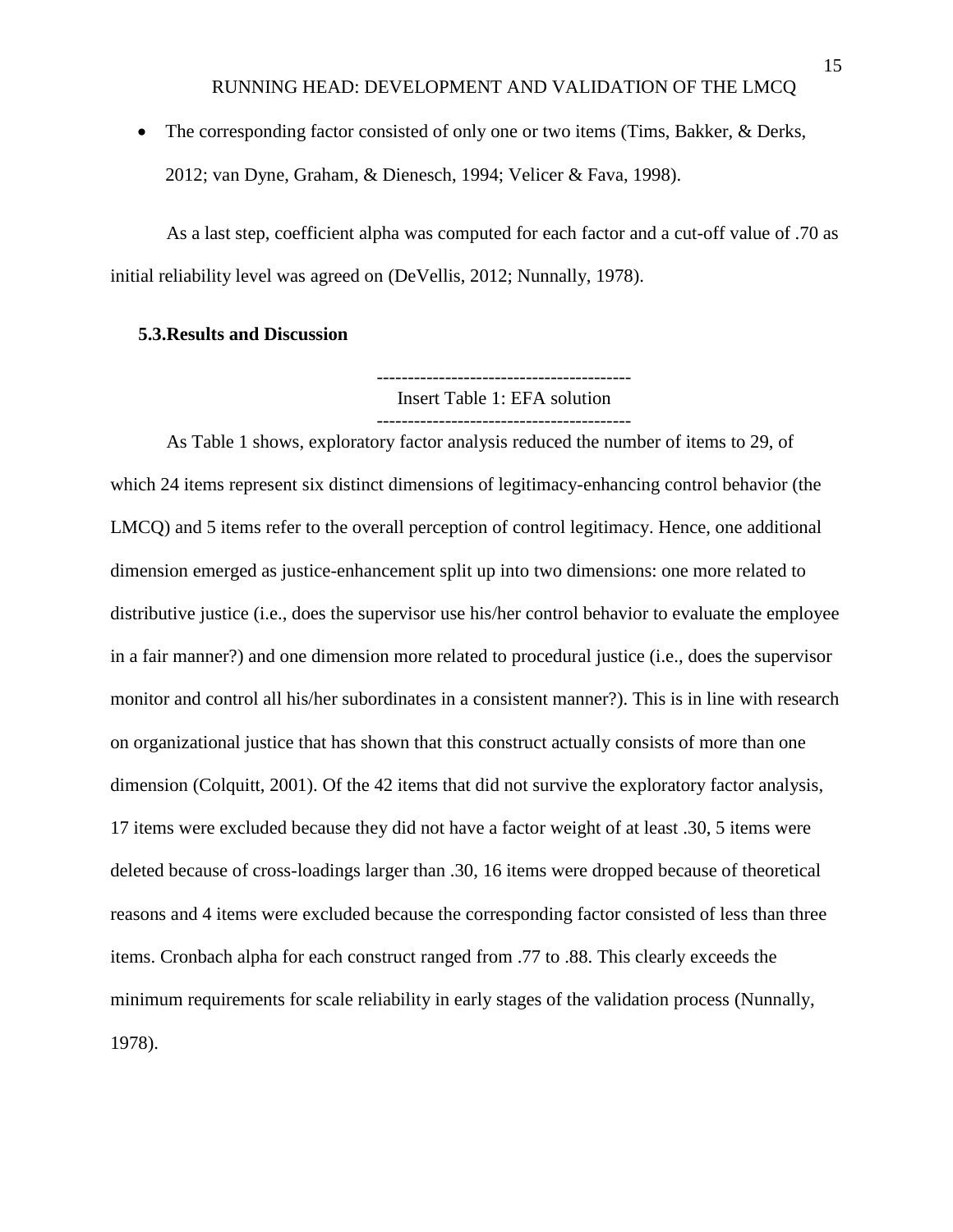## **6. STUDY 3: VALIDATION**

Before validating the LMCQ, we pre-tested the scales on 45 respondents. Based on itemlevel reliability statistics, the wording of two items was slightly changed to increase their relatedness to their theoretical factors. Further, one additional item was added to the procedural justice-enhancement scale so that each scale consisted of at least four items. A second pre-test with 39 respondents showed that these minor adaptions improved the reliability of the scales substantially. Therefore, we proceeded with this 25-item version of the LMCQ to investigating its convergent, discriminant, and incremental validity. In the following we derive the respective hypotheses and explain our analytic procedures.

#### **6.1.Hypotheses Development**

**Convergence***.* The conceptualization of the LMCQ has been informed by prior institutional theoretical work on control legitimacy identifying certain factors that should enhance perceptions of legitimacy. Therefore, the first requirement for the convergent validity of the LMCQ is that each of its dimensions is actually related to the overall perception of control legitimacy.

*Hypothesis 1: All dimensions of the LMCQ are substantially and positively related to the overall perception of control legitimacy.*

Our motivation for constructing the LMCQ was to propose an instrument that is able to predict a range of beneficial employee attributes as manifestations of a high quality social exchange relationship between supervisor and subordinates. In social-exchange theoretical terms, control legitimacy can be understood as a specific aggregate of socio-emotional benefits that are exchanged between supervisor and subordinate (Blau, 1964). The successful exchange of these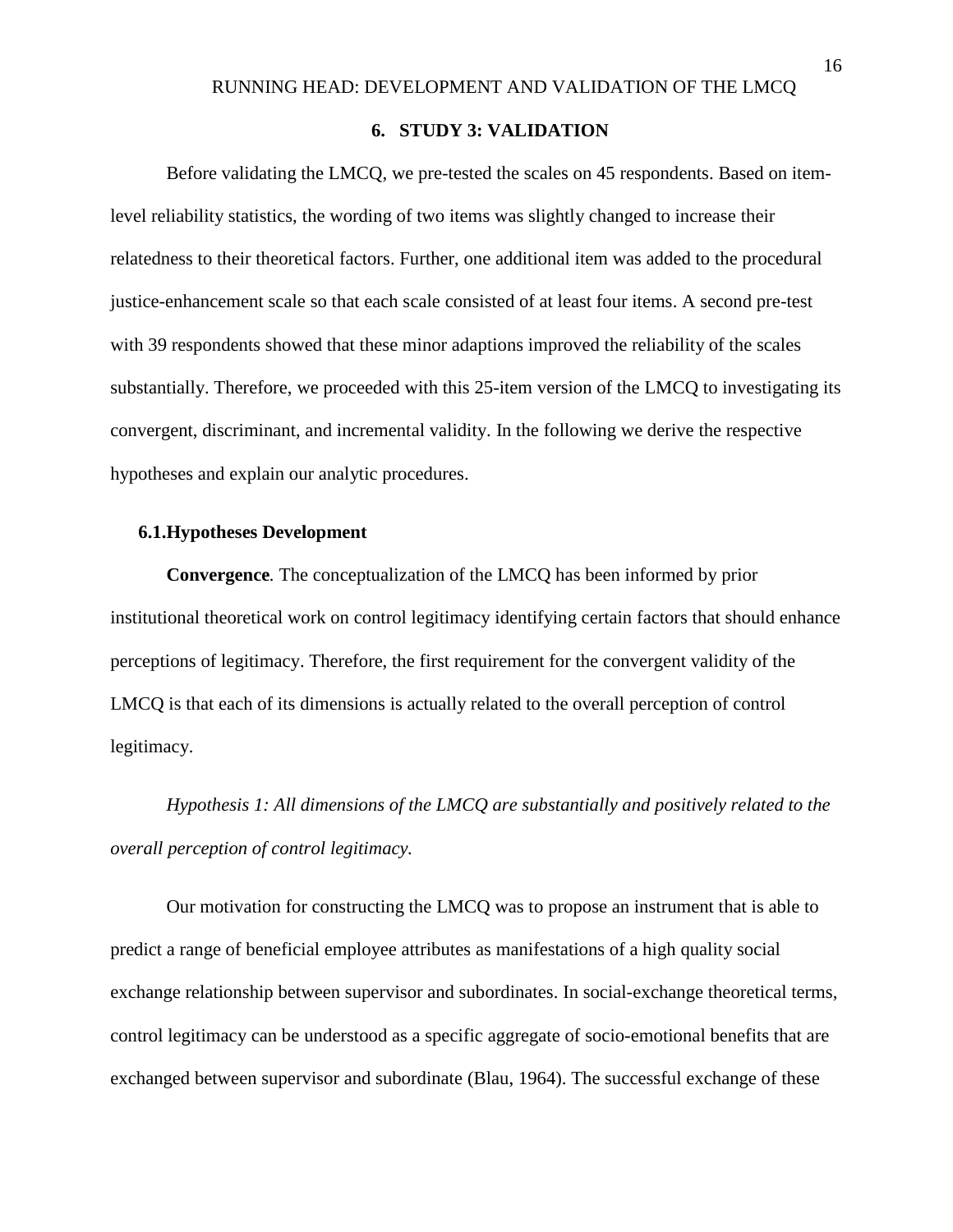benefits translates into a high quality supervisor-subordinate relationship (Cropanzano & Mitchell, 2005). Such a relationship is manifested in high levels of subordinates' trust and commitment towards their supervisor (Cropanzano & Mitchell, 2005; Fulmer & Gelfand, 2012). Additionally, subordinates who experience a high-quality relationship with their supervisor can be expected to hold higher levels of job motivation and satisfaction as well as a reduced intention to leave their organization (Cropanzano & Mitchell, 2005). This is summarized in the second hypothesis:

*Hypothesis 2: Control legitimacy converges with reliance- and disclosure-based trust towards the supervisor, affective commitment towards the supervisor, intention to quit, job motivation and job satisfaction.*

The degree of convergent validity can also be examined through the relationship of the LMCQ with existing leadership scales. The transformational and transactional leadership scales of the TLI all describe positive supervisory behaviors in terms of articulating a vision, providing an appropriate role model, providing individualized support or fair contingent rewards. Existing research has shown that these leader behaviors enhance subordinates' trust, commitment, satisfaction and motivation and reduce their intention to quit (e.g. DeGroot et al., 2000; Wang et al., 2011). Likewise, the six dimensions of the LMCQ describe perceptions of positive supervisory behaviors that are supposed to have positive effects on these outcome variables. Even though the TLI and the LMCQ put their focus on different aspects of supervisory behavior they can be expected to converge to a certain extent:

*Hypothesis 3: All dimensions of the LMCQ are positively and substantially related to the seven dimensions of transactional and transformational leadership behavior included in the TLI.*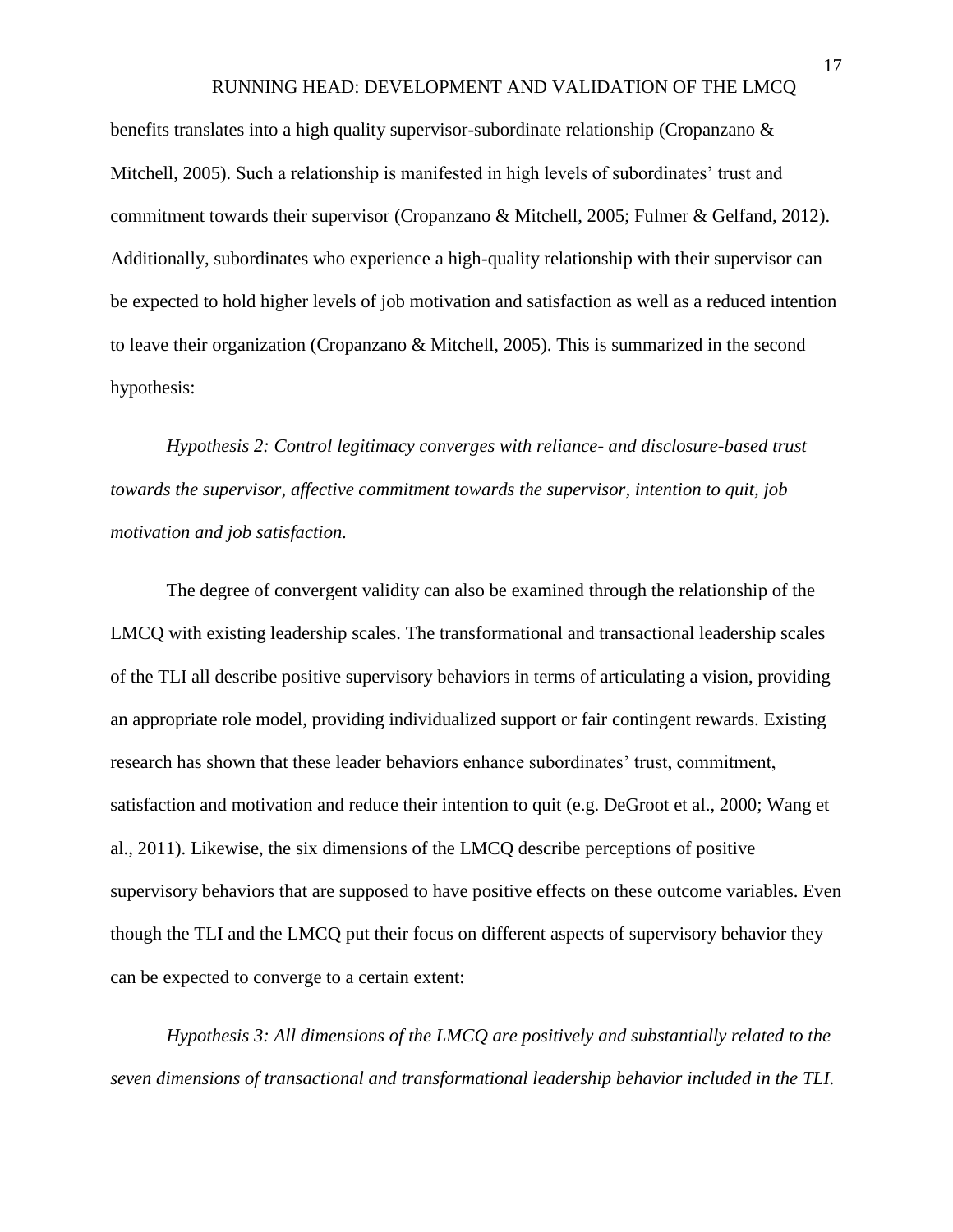Despite this general association between TLI and LMCQ, we expect that the LMCQ is more closely related to transactional than to transformational leadership. The concept of transformational leadership overlaps with promotion-oriented behavioral strategies such as stimulating new ways of working and facilitating change (Bass & Steidlmeier, 1999; Shamir, House, & Arthur, 1993; Sosik & Dionne, 1997). Central to this approach is the confidence in the subordinates' competence rather than the necessity to monitor and control them (Ehrhart & Klein, 2001). Compared to that, transactional leadership focuses more on preserving the status quo (Oke, Munshi, & Walumbwa, 2009) with a collection of prevention-oriented behavioral strategies such as contingent rewards based on actual performance that is monitored by the supervisor (Yukl, 1998). Thus, transactional leadership is more closely related to the LMCQ than is transformational leadership:

*Hypothesis 4: The LMCQ is more strongly related to transactional than to transformational leadership.*

**Discriminance***.* One further step in validating the LMCQ scale is to assess for discriminant validity. We followed the recommendations of current literature in the field of scale development and compared our scale to a theoretical dissimilar construct (Kinicki et al., 2013; Rönkkö and Ylitalo 2011; Lindell and Whitney, 2001). As we predicted significant associations between the LMCQ scale and both, transformational and transactional leadership, we used a specific dimension (stretching) of Kashdan and colleagues' (2009) Curiosity and Exploration Inventory as a variable that is theoretically unrelated to the other substantive variables of this study (Rönkkö and Ylitalo 2011; Lindell and Whitney, 2001, Richardson et al., 2009, Hair et al., 2013). This scale (labelled "Stretching") measures the extent to which individuals describe themselves as motivated to seek out knowledge and new experiences. Whereas the LMCQ is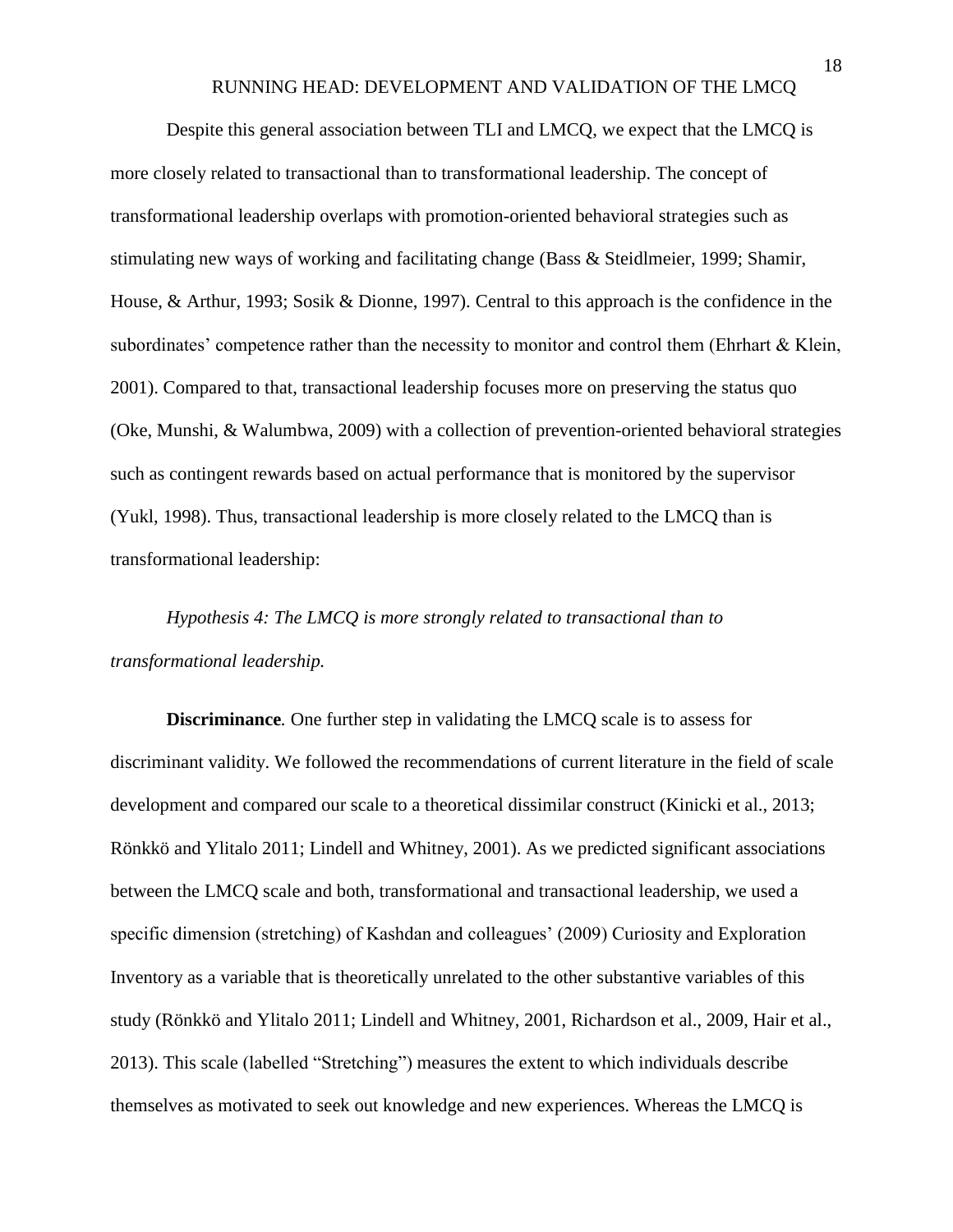intended to measure the respondents' perceptions of their supervisor, the Curiosity and Exploration Inventory II refers to the respondents' self-image. Therefore, the constructs should have no substantial empirical relation with each other. Furthermore, we hypothesize that even though the LMCQ and the TLI converge to a certain degree, each dimension of the LMCQ is still empirically distinct from each dimension of the TLI:

*Hypothesis 5: All LMCQ dimensions are not substantially related to stretching and are distinct from the TLI dimensions.*

*Incremental validity.* Our motivation for developing the LMCQ was to propose an instrument that takes into account the necessity of regular control situations and appeals to all kinds of supervisors who strive to enhance their perceived legitimacy. In that regard it is distinct from existing instruments that, rather, emphasize the necessity for supervisors to be visionary or charismatic. As the LMCQ and the TLI cover different aspects of supervisory behavior, we assume that the LMCQ is able to explain additional variance in a range of outcome variables that are manifestations of high quality social exchange relationships:

*Hypothesis 6: LMCQ accounts for incremental criterion variance in reliance- and disclosure-based trust towards the supervisor, affective commitment towards the supervisor, intention to quit, job motivation and job satisfaction.*

#### **6.2.Method**

**Sample and procedure.** In this study 936 respondents were again recruited through XING.com through the identical procedure as described in study 2 (response rate: 28.9%). They completed a questionnaire containing LMCQ, TLI, Stretching and a number of employee outcome variables. Of the respondents, 45.7% were female, the largest age group was those aged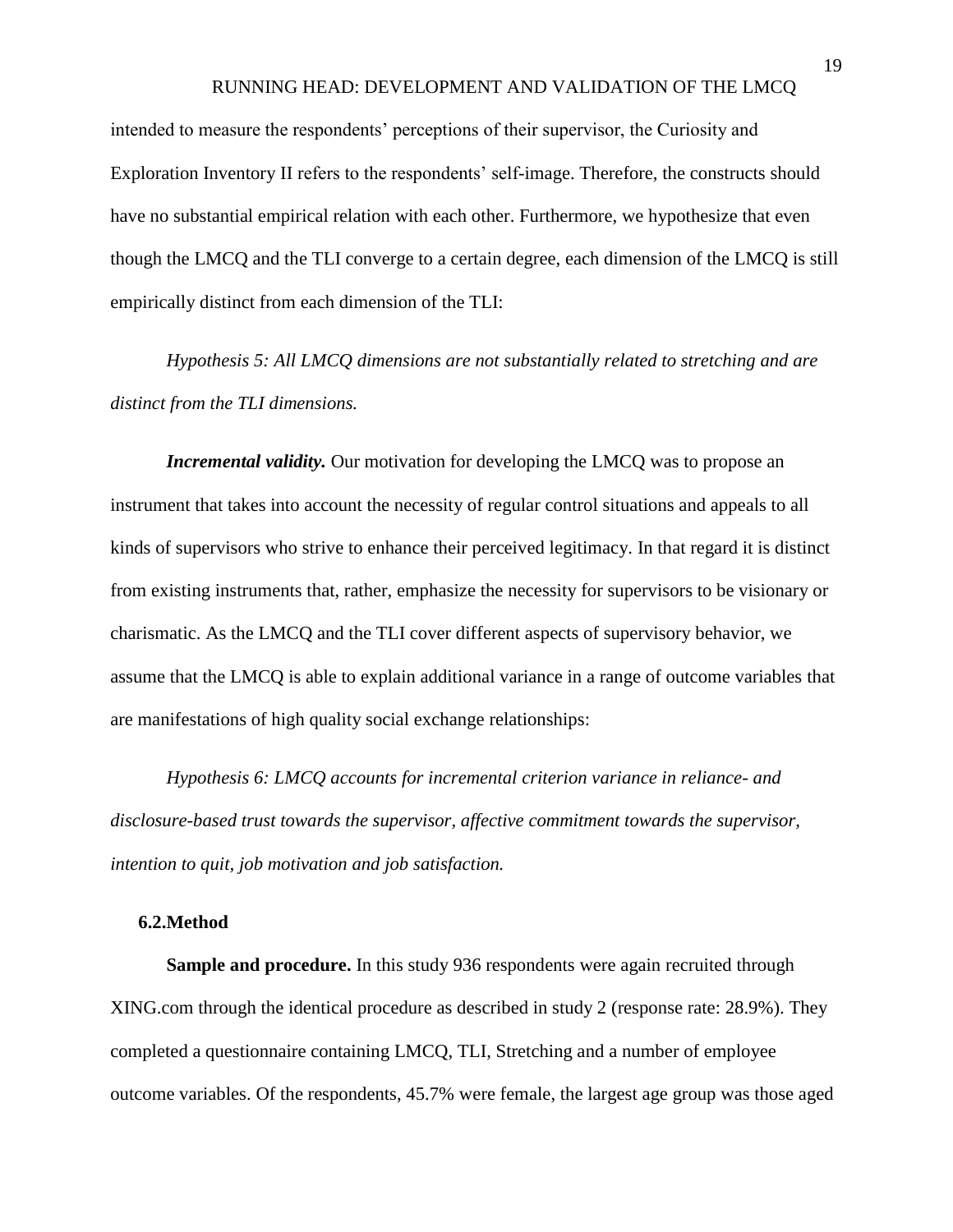between 26 and 35 (46.7%) and 73.1% had worked with their supervisors for less than one year. Most (71.7%) of the respondents held at least an undergraduate degree and 69.5% had a full-time open-ended job contract. Our sample covers a range of sectors with services (24.4%), manufacturing (15%) and information (15%) representing the largest groups of respondents. Of the supervisors evaluated in the survey 27% were lower-level managers (e.g. team leaders), 41% middle-level managers (e.g. business unit managers) and 32% upper-level managers (e.g. executives).

#### **6.2.1. Measures**

**LMCQ***.* We used the 25-item inventory developed through exploratory factor analysis and subsequent pre-tests. Coefficient alphas for the six dimensions of legitimacy-enhancing control behavior ranged from .82 to .90 (see Table 3).

**Control legitimacy.** We included both the 5-item scale developed in this paper as well as the original 3-item scale developed by Ashforth (1989) to measure perceptions of overall control legitimacy. Coefficient alphas were .87 and .81 respectively.

**Transactional and transformational leadership.** These leadership behaviors were assessed with Podsakoff and colleagues' (1996) 26-item Transformational Leadership Inventory. Coefficient alphas for the six transformational leadership behaviors ranged from .71 to .91. For contingent rewards, the transactional leadership dimension, coefficient alpha was .89.

**Stretching.** To check the discriminant validity of the LMCQ the 4-item stretching dimension of Kashdan and colleagues' (2009) Curiosity and Exploration Inventory-II was included. This instrument assesses the degree to which individuals consider themselves as motivated to seek out knowledge and new experiences. Coefficient alpha was .76.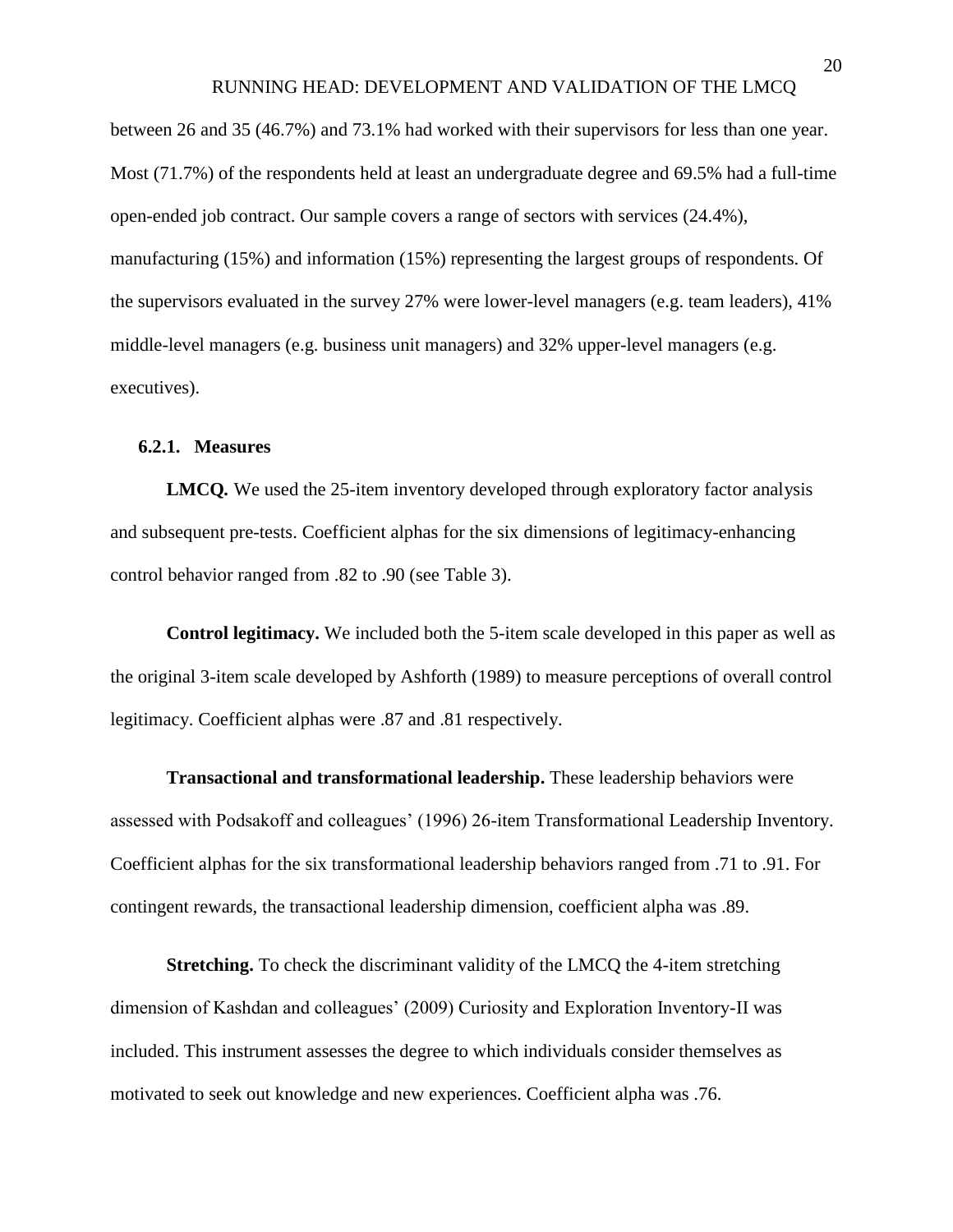**Outcomes.** We included six employee outcome variables, of which three have a strong association with the supervisor himself/herself: Reliance- and disclosure-based trust were measured with the 10-item Behavioral Trust Inventory developed by Gillespie (2003) and affective commitment towards the supervisor was measured with the six-item scale developed by Vandenberghe, Bentein, and Stinglhamber (2004). Coefficient alphas were .91, .88 and .93 respectively. Trust and commitment were chosen as they are traditionally considered as the two most relevant manifestations of high quality social-exchange relationships (Cropanzano & Mitchell, 2005; Fulmer & Gelfand, 2012). The other three outcome variables are less related to the supervisor but concern the subordinates' broader work experience: Intention to quit was measured with a 3-item instrument based on Vandenberghe et al. (2004) with coefficient alpha of .93. Job motivation and job satisfaction were assessed with single-item questions (Nagy, 2002; Wanous, Reichers, & Hudy, 1997). Whereas all the other constructs in the survey were assessed with the same 5-point Likert scale as in study 2, job motivation was assessed on a scale from 0 to 100% (Thielgen, Krumm, & Hertel, 2014) and job satisfaction was measured with Kunin's (1955) 7-point face scale. Intention to quit, job satisfaction and motivation have also frequently been studied as outcomes of social-exchange relationships (Cropanzano & Mitchell, 2005).

#### **6.2.2. Analytic Procedure**

We began with assessing the LMCQ's basic psychometric properties. First, the dimensionality of the questionnaire was investigated with confirmatory factor analysis in AMOS Graphics. More specifically, a baseline model that treated the six scales of the LMCQ as independent dimensions was compared to a single-factor model that loaded all items on a single factor and to 15 alternative models that forced the items of one factor to load on one respective other factor. As Table 2 shows, model 3 for example constrained the dimensions of competence-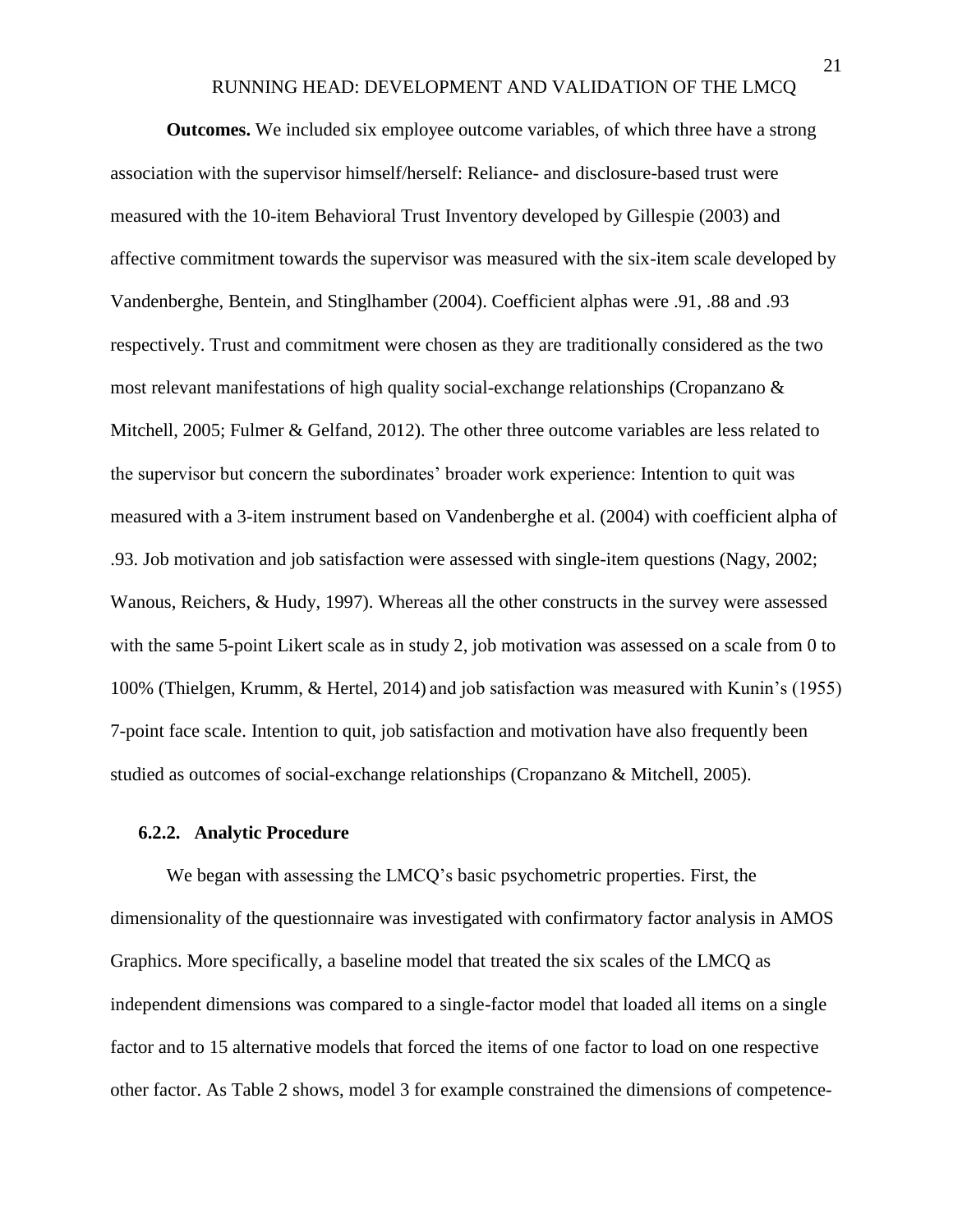enhancement and identification-enhancement to be equal. The same was done with each possible combination of the six dimensions of the LMCQ. Model fit was assessed with the comparative fit index (CFI, Bentler, 1990), the incremental fit index (IFI, Bollen, 1989), the normed fit index (NFI, Bentler & Bonett, 1980) and the root mean square error of approximation (RMSEA, Browne & Cudeck, 1992). To compare the different models with each other, the difference in chi-squares was assessed and tested for statistical significance. In addition, we checked the covariation explained, factor weights and average variance extracted by each factor for the model with the best-fit indices.

Second, we checked the LMCQ's convergent validity based on zero-order correlations. We followed Kinicki et al. (2013) and categorized the correlations in terms of Cohen's (1988) designation of small (smaller than .29), medium (between .30 and .49) and large correlations (greater than .50). To test H1 we examined the correlations between the LMCQ and the two scales that measure overall perceptions of control legitimacy. For H2, we checked the correlations between the latter two scales and the six outcome variables. For H3, we turned to the correlations between the LMCQ and the TLI scales. Finally for H4, we used Fisher's ztransformation (Fisher, 1915) of the zero-order correlations and tested the difference between the respective correlations for statistical significance.

To test H5 and hence check discriminant validity, zero-order correlations of the LMCQ with the stretching scale were examined. We also checked whether the six dimensions of the LMCQ were actually distinct from the seven dimensions of the TLI by running seven sets of latent variable models: For each of the seven dimensions of the TLI a baseline model was formulated that supposed the six dimensions of the LMCQ dimensions and one respective TLI dimension to be independent. This model was then compared to six alternative models that forced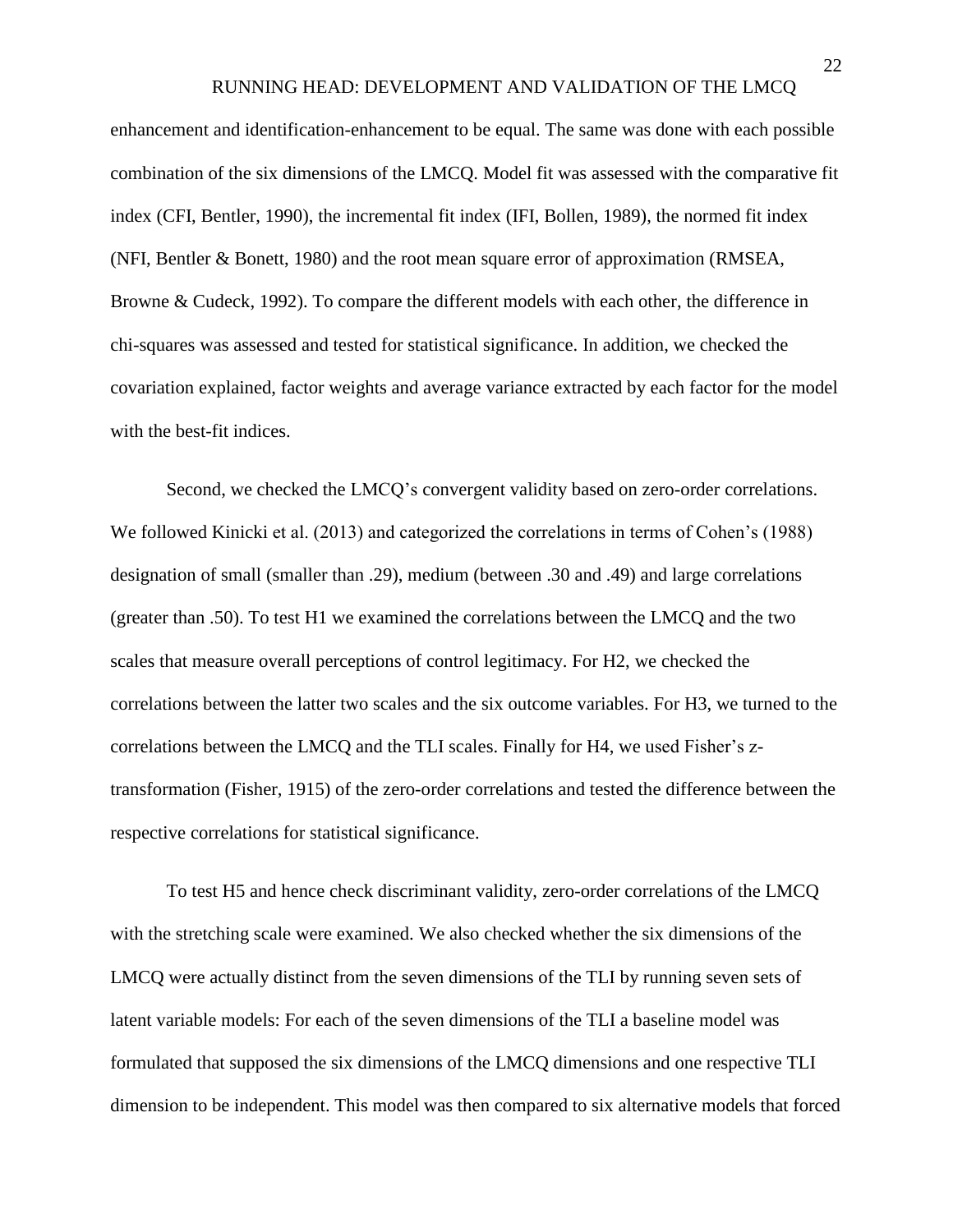the items of each of the six LMCQ dimensions to load on one of the TLI dimensions. Again, the difference between the constrained and the unconstrained models was evaluated by inspecting the difference in chi-squares.

Lastly, to test H6 and hence for incremental validity, usefulness analysis was applied (Darlington, 1990). Similar to Kinicki et al. (2013), we ran a number of hierarchical regressions to check whether the LMCQ in fact explains additional criterion variance compared to transactional and transformational leadership.

#### **6.3.Results and Discussion**

**Basic psychometric properties and dimensionality.** The confirmatory factor analysis supported the hypothesized six-factor structure of the LMCQ (see Table 2). The baseline model had a good fit with the data,  $\chi$ 2 (260, N = 936) = 1429.96, p < .05; CFI = .92; IFI = .92; NFI = .91; RMSEA = .07. All of these fit values exceed the conventional cut-off values of .90 for CFI, IFI and NFI and .09 for RMSEA (e.g. Colquitt, 2001). In comparison, the single-factor model had a poor fit. Likewise, all alternative models that loaded two dimensions of the LMCQ on a single factor led to significant declines in fit. The difference in chi-squares between the baseline model and each of the alternative models was also significant suggesting that the baseline model in fact fit the data better than all other models (James, Mulaik, & Brett, 1982). Finally, it was decided to exclude the two items with the lowest overall factor weight from the model to achieve a model as parsimonious as possible. In addition, the error terms of the two reversed-coded items of procedural justice-enhancement were correlated with each other as the wording of the two items was very similar to each other but distinct from the wording of the remaining items of that factor. The resulting 23 item modified six-factor model had a very good fit with the data  $\gamma$ 2 (214, N = 936) = 938.36, p < .05; CFI = .95; IFI = .95; NFI = .93; RMSEA = .06. The increase in model fit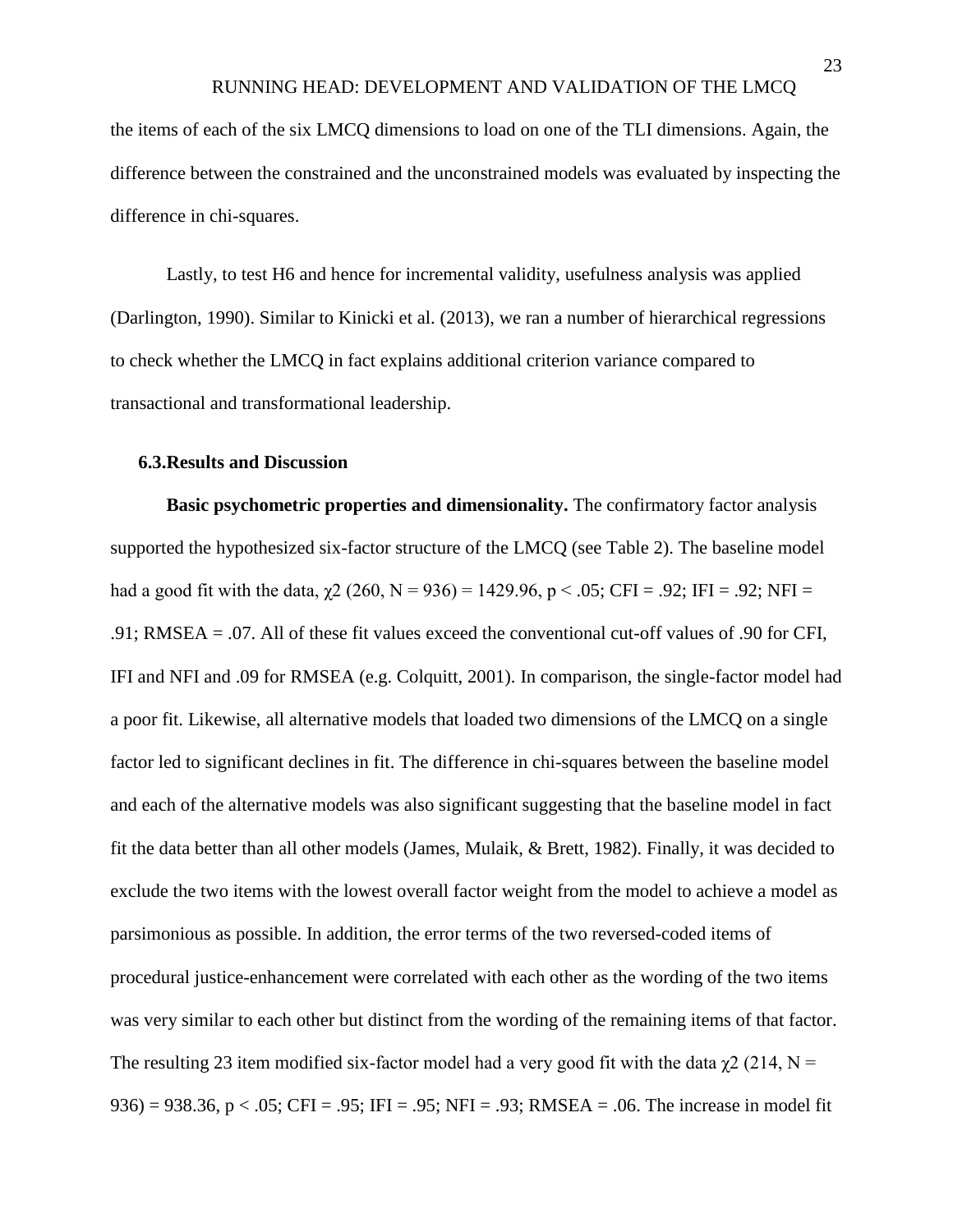compared to the hypothesized model was also statistically significant. Only the chi-square statistic was significant; however this statistic is very sensitive to sample size (e.g. Maruyama, 1998). As the sample size in study 3 was particularly large, a significant chi-square value was expectable. As the chi-squares to degrees of freedom ratio was close to the desirable value of 5 for large sample sizes (Jackson, Wall, Martin & Davids, 1993), the significant chi-square value appears negligible. In addition, item level statistics for the revised model suggested that each factor loading was significant ( $M = .79$ ). Composite construct reliabilities (Netemeyer, Johnston, & Burton, 1990) for this model were very satisfactory and ranged from .84 for procedural-justiceenhancement to .90 for competence-enhancement, while the amount of variance accounted for by each latent factor ranged from 57% to 70% ( $M = 64$ %). These results lend strong support to the proposed psychometric character of the LMCQ as consisting in six independent and highly reliable sub-scales. The Appendix contains this final 23-item version of the LMCQ.

> Insert Table 2: Dimensionality -----------------------------------------

**Convergence and discriminance.** Table 3 shows the zero-order correlations between the LMCQ dimensions and all the other constructs. In line with H1, all six scales of the LMCQ had significant positive correlations with the overall perception of control legitimacy. For distributive justice-enhancement, the correlation with Ashforth's (1989) 3-item scale was similar ( $r = .57$ ) to the correlation with the 5-item scale developed in this study. The remaining five dimensions had stronger associations with Ashforth's (1989) scale (range = .33 to .67). Hence, the LMCQ appears to be well connected to Ashforth's (1989) original conceptualization of control legitimacy, so H1 is fully supported. Regarding H2, the correlations between the overall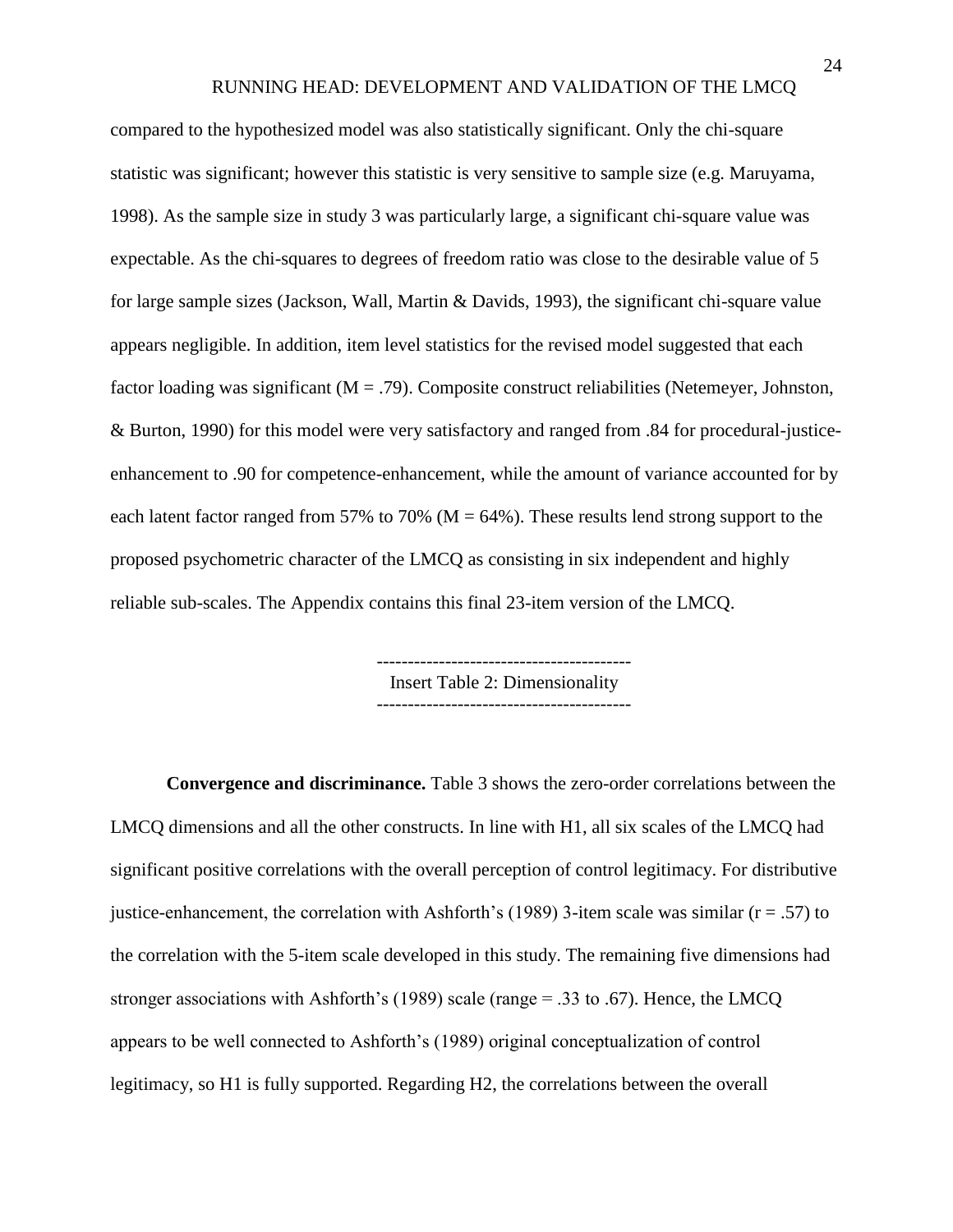perception of control legitimacy and the six outcome variables were significant and in the direction predicted. Again, for each outcome, the associations with Ashforth's (1989) scale were more substantial than with our conceptualization of control legitimacy. More specifically, for Ashforth's scale each correlation with the outcome variables was either medium or large in size and ranged from .32 (job motivation) to .60 (affective commitment), fully supporting H2.

As predicted by H3, most of the correlations between the LMCQ and the transformational and transactional leadership scales were significant and medium or large in size with an average correlation of .40 ( $p \le 01$ ). However, contrary to our assumption, no dimension of the LMCQ had substantial associations with one scale of the TLI that refers to the extent to which the supervisor articulates that he or she has high performance expectations. While this clearly is surprising, the reason may be less substantial than statistical as this scale had by far the lowest reliability of all the scales in our study and did not correlate higher than .32 with any other construct. Apart from this scale, all other correlations between LMCQ and TLI dimensions ranged from .27 to .71. Hence, H3 is mainly supported. As predicted by H4, the aggregated correlation of the LMCQ with transactional leadership was more substantial than the aggregated correlation of the LMCQ with transformational leadership ( $r = .49$  vs.  $r = .39$ ),  $z (936) = 3.89$ ,  $p \le$ .01.

In regard to the LMCQ's discriminant validity, the zero-order correlations depicted in Table 3 support H5. Each dimension of the LMCQ had only very small or insignificant associations with the stretching scale (range  $= .00$  to  $.14$ ). Results of the different confirmatory factor analysises that were run to test the statistical independence of the LMCQ from transactional and transformational leadership behavior suggest that each of the six LMCQ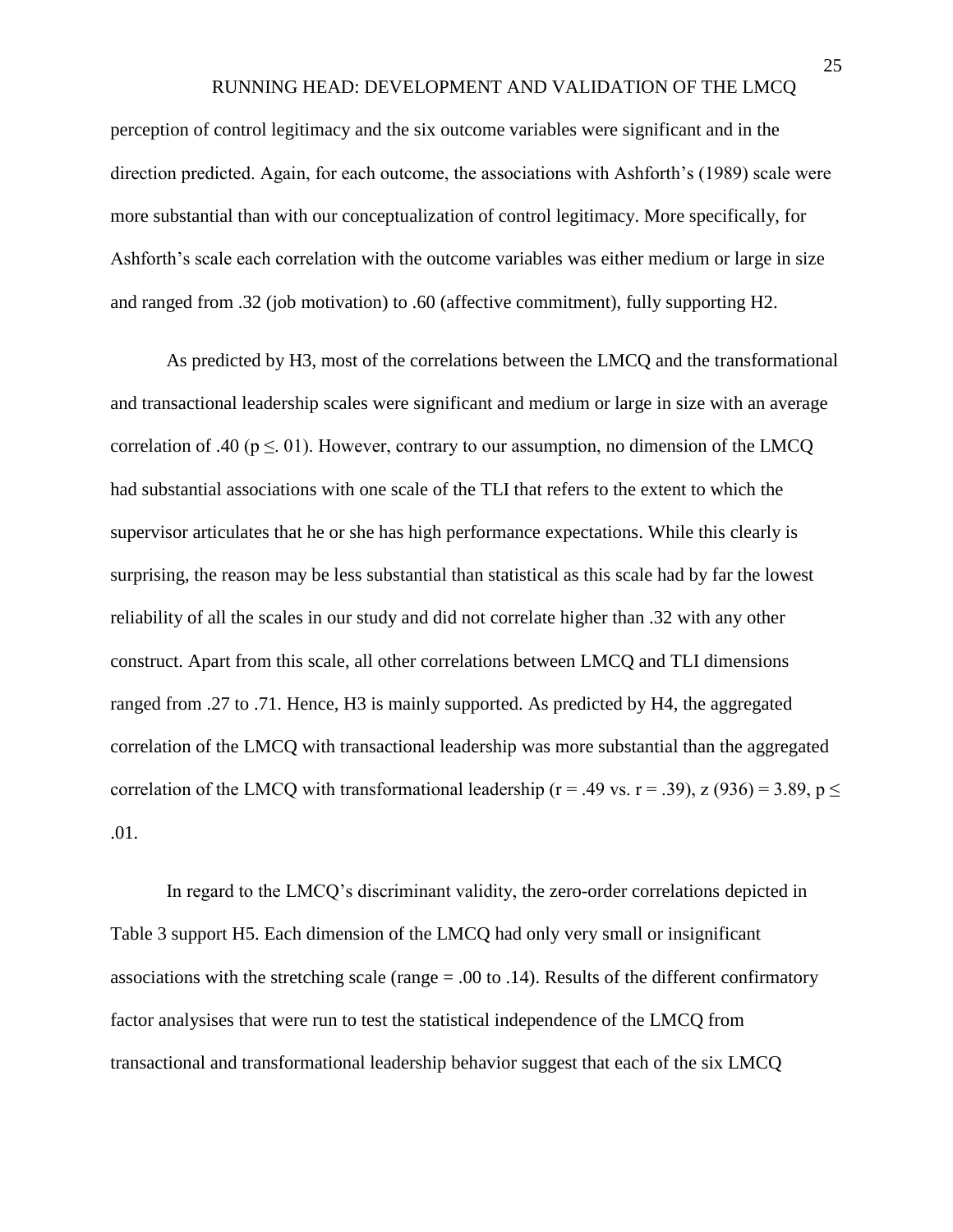dimensions is actually statistically distinct from each of the seven leadership scales included in the TLI (see Table 4). All chi-square difference tests were highly significant ( $p \le 0.001$ ).

> Insert Table 3: Correlations ----------------------------------------- --------------------------------------------------- Insert Table 4: Discriminance with TLI ---------------------------------------------------

**Incremental validity.** Results from usefulness analysis finally support the LMCQ's predictive and incremental validity (see Table 5). Adding LMCQ in the second step to the hierarchical regressions resulted in a significant increase in R2 for reliance-based trust (.02-.13, p  $< .001$ ), disclosure-based trust (.05-.11,  $p < .001$ ), affective commitment (.02-.15,  $p < .001$ ), intention to quit (.03-.09,  $p < .001$ ), job satisfaction (.04-.08,  $p < .001$ ) and job motivation (.03- $.05, p < .001$ ). When LMCQ was entered into the hierarchical regressions first, the amount of variance explained ranged from 32% to 57.5% for the supervisor-directed variables and from 18.2% to 26.3% for the more general outcome variables. The LMCQ increased the amount of criterion variance explained for all six outcome variables compared to transactional leadership and for two outcomes compared to transformational leadership, which is why H6 is also supported.

> --------------------------------------------------- Insert Table 5: Usefulness Analysis ---------------------------------------------------

#### **7. GENERAL DISCUSSION**

Our motivation for this paper was to develop and validate a leadership questionnaire that is theoretically and empirically distinct from transformational leadership. To do so, we focused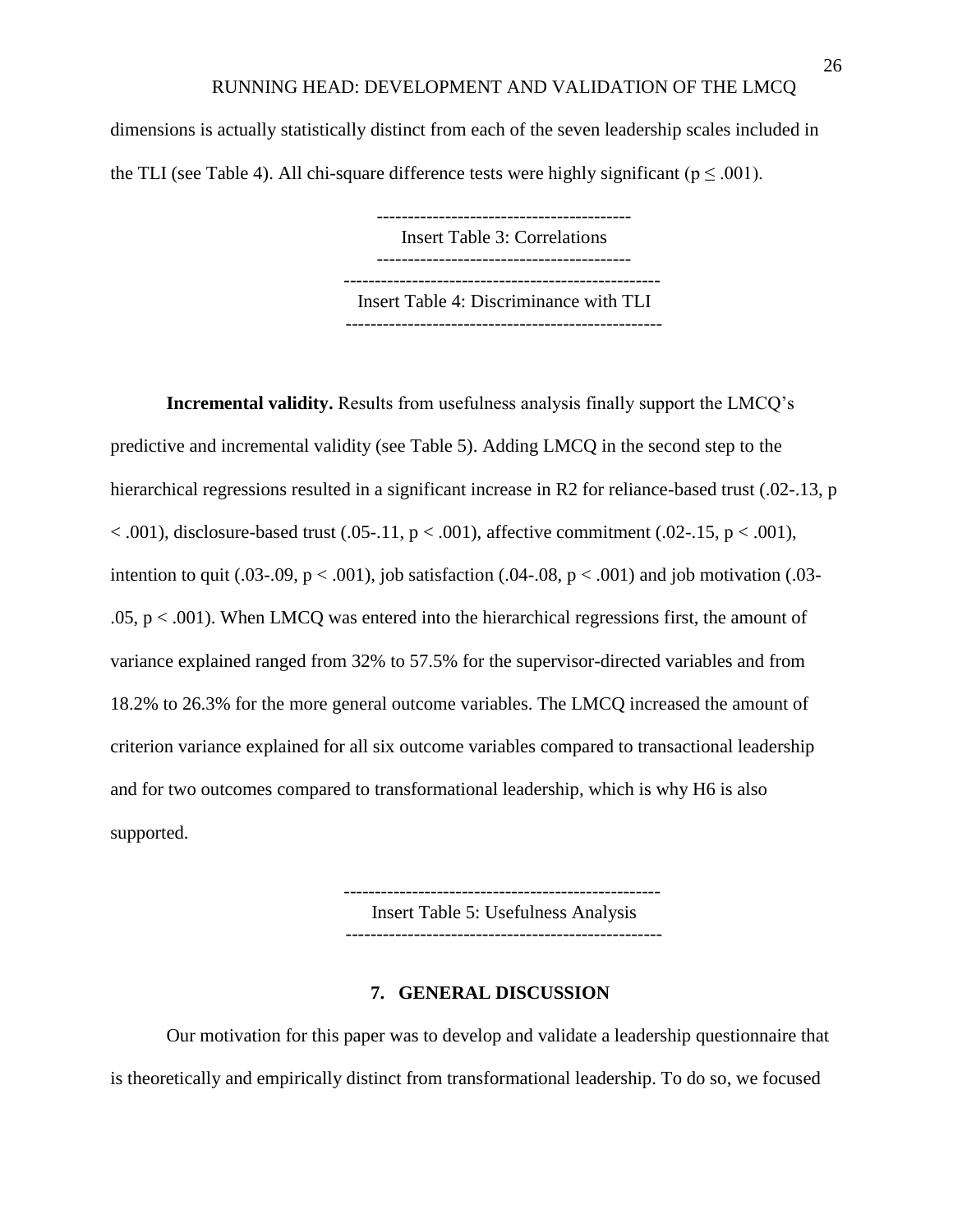on the necessity of regular supervisory control that has been neglected by transformational leadership inventories. Building on prior institutional theoretical work (e.g. Sitkin & George, 2005), we placed the supervisor's striving for control legitimacy at the core of our approach. As the result of our research, we present a highly reliable 23-item questionnaire comprising six distinct dimensions of legitimacy-enhancing control behavior. These dimensions are justiceenhancement (procedural and distributive), autonomy-enhancement, identification-enhancement and competence-enhancement through the exercise of control as well as the absence of a suspicious intention. Through the course of three independent studies, the LMCQ demonstrated its content, convergent, discriminant and incremental validity. Regarding content validity, we assured high levels of intercoder reliability in the item development process. Also, exploratory and confirmatory factor analyses conducted in studies 2 and 3 demonstrated consistently high levels of internal consistency for the LMCQ's scales. Basically all the theoretically assumed relationships among the LMCQ, the TLI, perceptions of overall control legitimacy and related outcome variables could be established empirically, demonstrating high levels of convergent validity. Likewise, small and mainly insignificant correlations between the LMCQ and Stretching account for the scales' discriminant validity as do the latent variable models run to prove the LMCQ's distinctiveness from each TLI dimension. Finally, we showed that, compared to TLI, the LMCQ accounts for unique criterion variance in reliance- and disclosure-based trust, affective commitment towards the supervisor, intention to quit, job satisfaction and motivation. These findings support the social-exchange theoretical understanding of supervisory control legitimacy as an aggregate of socio-emotional benefits that are exchanged between supervisors and subordinates and translate into high quality social exchange relationships.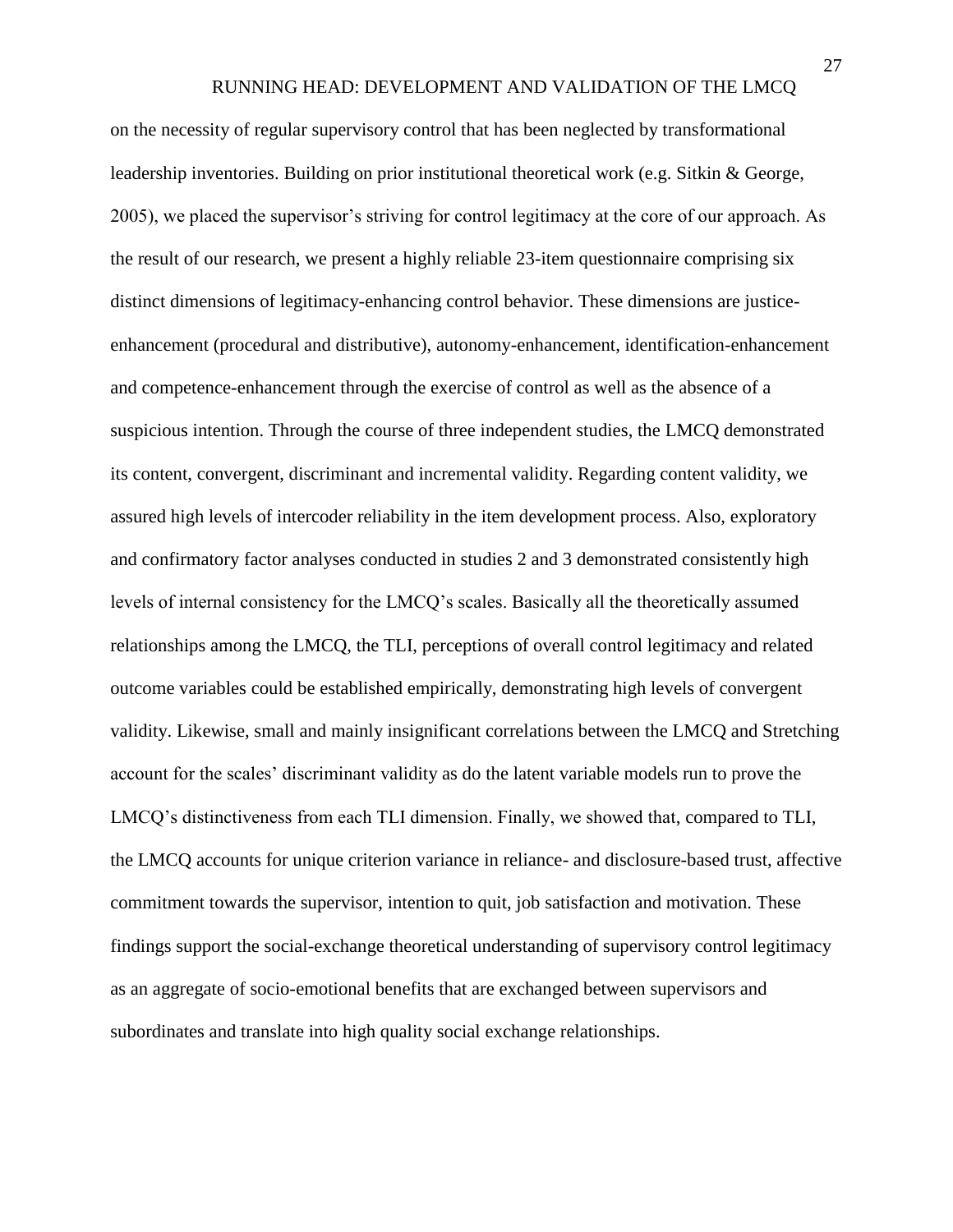Based on these results, our central research contribution is the development and validation of a multidimensional leadership questionnaire that covers a range of relevant supervisory behavior neglected by transformational leadership. Our central practical contribution concerns one of the major shortcomings of transformational leadership, which is its focus on the leader's personality. For that reason transformational leadership might not be applicable to each supervisor (e.g. Peterson, Walumbwa, Byron, & Myrowitz, 2008). For these supervisors, the LMCQ appears as a viable alternative in order to be perceived as effective leaders by their subordinates, as the LMCQ not only explains additional criterion variance compared to the TLI but also accounts for comparable levels of variance in these outcome variables. We will now continue to discuss the theoretical implications of our approach in more detail.

#### **7.1.Theoretical Implications**

Our study provides a number of theoretical implications. First, in regard to institutional theory, the validation of the LMCQ shows that the institutional theoretical core concept of legitimacy has particular relevance in supervisor-subordinate relationships. This adds to Suchman's (1995) observation that the "evaluation of leaders [in regard to their legitimacy] is rarer but nonetheless conceptually important" (p. 579) compared to the evaluation of overall organizational legitimacy. Throughout the paper we demonstrated that perceptions of supervisory control legitimacy have medium to strong effects on a range of variables that reflect a high quality social exchange relationship. This is in line with Sitkin and George's (2005) work on the importance of legitimized control processes. So far an empirical understanding of the antecedents of control legitimacy has been largely missing (Bijlsma-Frankema & Costa, 2010). Hence, our study makes an important contribution to the institutional theoretical literature. The LMCQ appears as a viable instrument that research may use in the future to provide new insights in the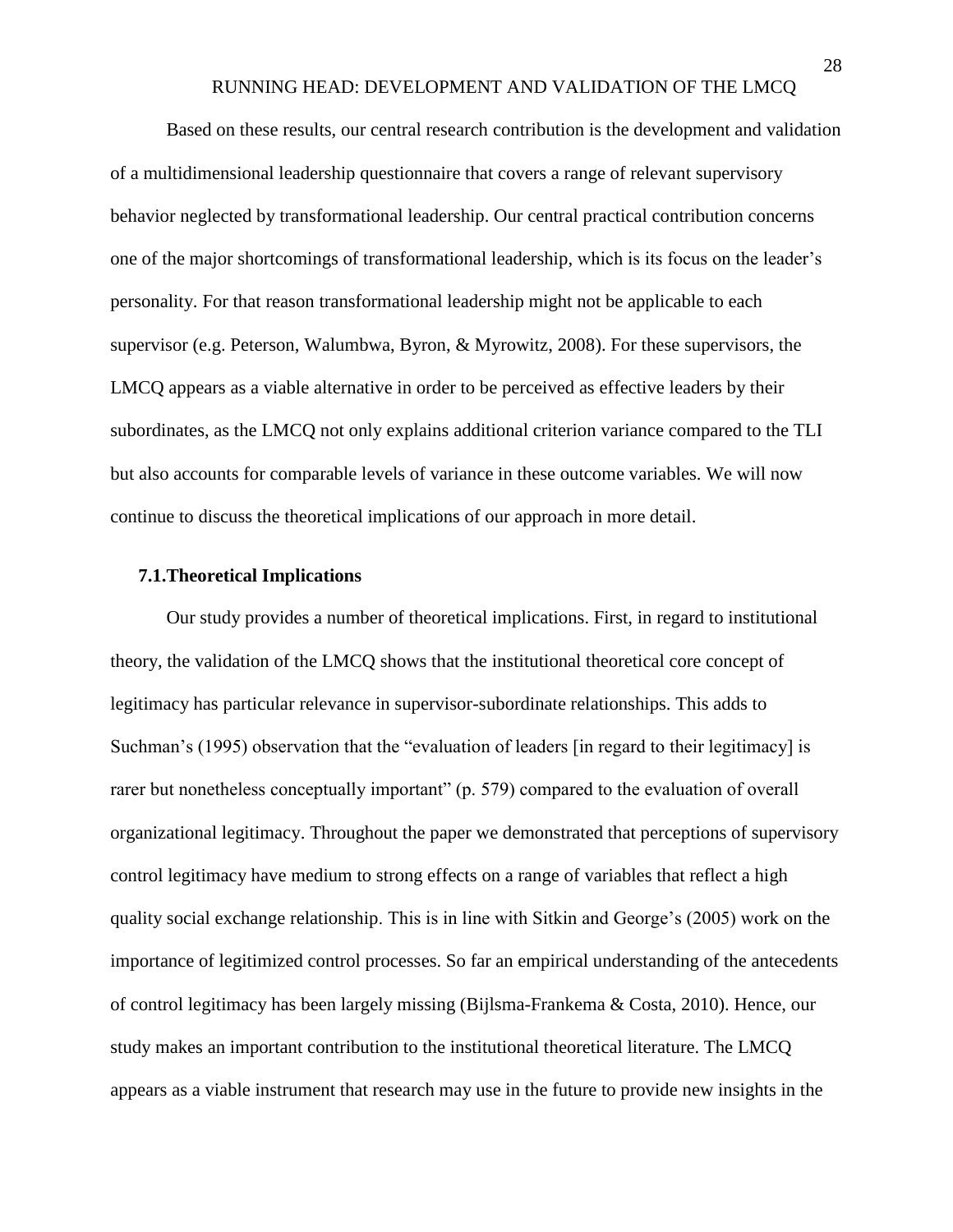role of interpersonal legitimacy. This may support research in institutional theory that has recently developed a growing interest in micro-level facets of legitimacy (Creed, Hudson, Okhuysen, & Smith-Crowe, 2014; Voronov, 2014).

Second, we consider our study as an important add-on to the field of organizational control. So far, this literature has been dominated by studies relying on rational-choice and critical management paradigms (Bijlsma-Frankema & Costa, 2010). For different reasons, these approaches fall short of providing a comprehensive view on the issue of supervisory control: Apart from few exceptions (e.g. Falk & Kosfeld, 2006), rational-choice studies neglect control perceptions but concentrate on the exercise of control (e.g.Eisenhardt, 1985). On the other hand, critical management studies appear to overemphasize the negative, distrust-signaling function of control (for an overview: Delbridge, 2010). Through the development and validation of the LMCQ we were able to reliably identify which factors render that dark side of control redundant and lead to high levels of control acceptance. In addition, our approach demonstrates that the perspective of those being controlled is at least as essential as the perspective of those exercising control. Both aspects combined provide a more complete view on the matter of supervisory control.

Third, the development and validation of the LMCQ appears as an important contribution to leadership research. The transformational leadership paradigm is currently the dominant approach to assess supervisory behavior and its effect on employee attributes. This approach puts its focus on the leader's attributes. If the leader acts as a charismatic role model and provides a compelling vision of the future, strong effects on employee outcomes can be achieved. However, not every supervisor is predisposed to act in that way (e.g. Judge & Bono, 2000). Building on that observation, it has been our motivation to develop an approach through which supervisors may be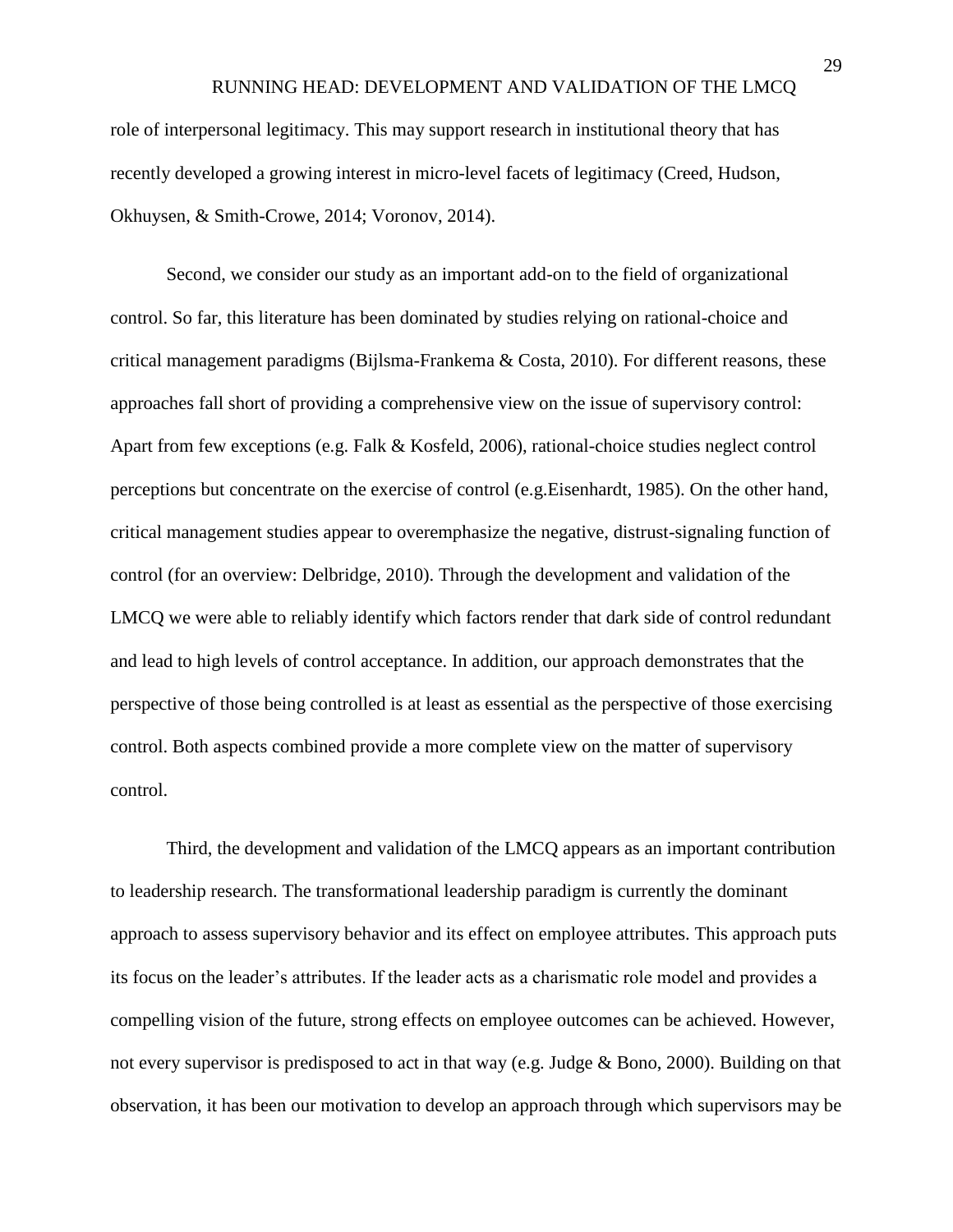perceived as equally effective compared to transformational leaders. The resulting LMCQ appears to satisfy this condition and is thus a promising contribution to leadership research. Our approach shifts the focus to the matter of control and its perception by subordinates. Even though supervisory control appears to be neglected in the recent leadership literature (Sitkin, Cardinal, & Bijlsma-Frankema, 2010), it remains an essential facet of the supervisor's daily job (Scott, 1987). The six dimensions comprising the LMCQ offer clear advice on how the exercise of control should be designed in order to enhance perceptions of legitimacy in the eyes of the subordinates. In that regard, the LMCQ appears as a genuine way to effective supervision compared to the rather abstract dimensions of charisma and vision comprising transformational leadership. We will now show the specific practical implications of our concept.

#### **7.2.Practical Implications**

The LMCQ appears to be a highly reliable and valid tool that organizations should integrate into the evaluation of their supervisory staff. As significant relationships could be established with six outcome variables including job satisfaction, organizations should assess to what extent their supervisors use control practices that employees actually perceive as legitimate. The LMCQ can also be integrated into training sessions, so that supervisors learn which specific control behaviors actually lead to higher levels of employees' trust, commitment, job satisfaction and motivation. Lastly, supervisors should use the LMCQ in their daily work: While avoiding conveying the impression of a suspicious intention, supervisors should apply control systems in a consistent manner (procedural-justice-enhancement) and use the information to evaluate and reward the employees in a fair manner (distributive-justice-enhancement). They should articulate clearly in which way they grant their subordinates some level of independence despite the control systems in place (autonomy-enhancement), involve the subordinates in the design and execution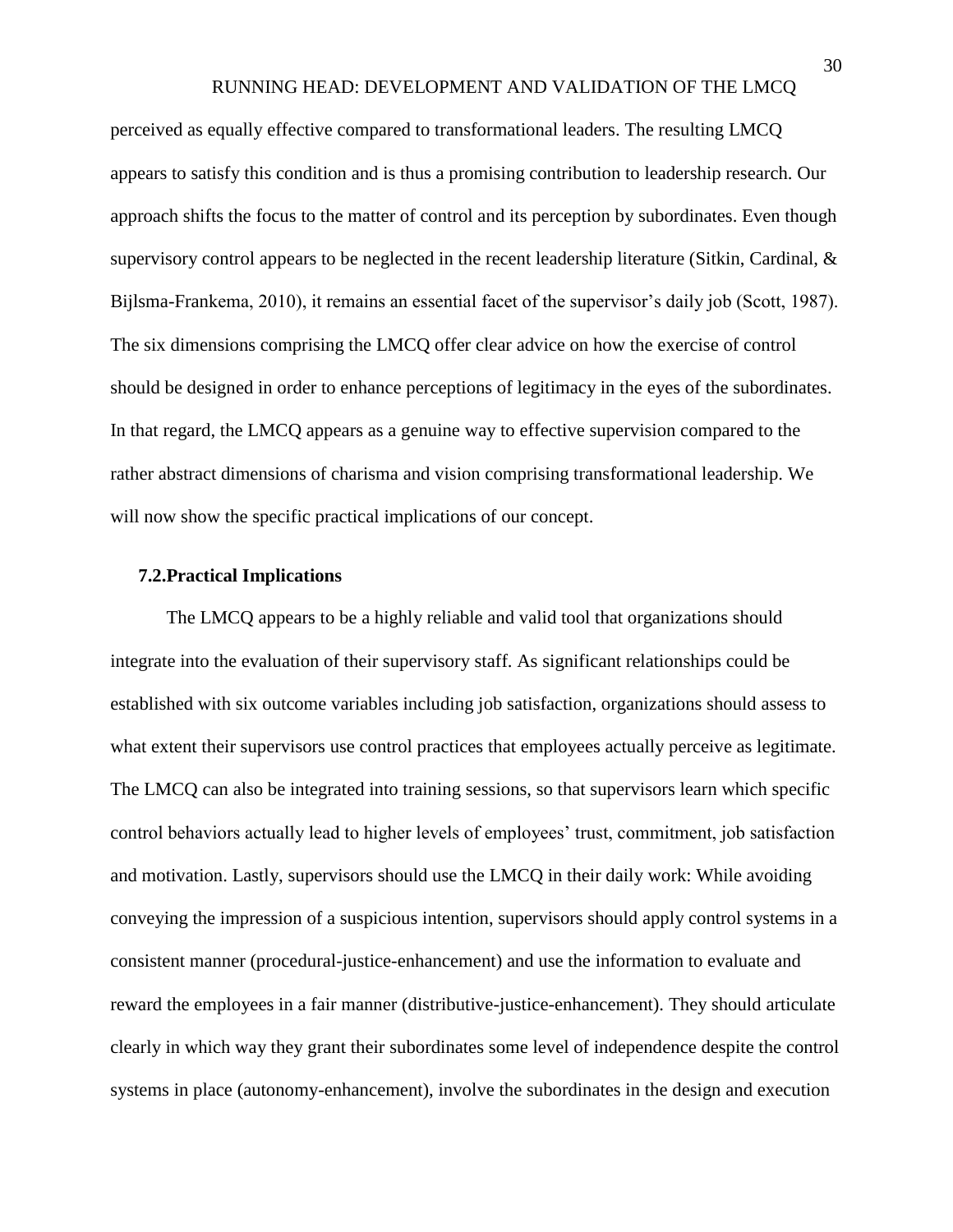of these control systems (identification-enhancement) and use the information gathered by the control systems to give them timely and constructive feedback (competence-enhancement). This should maximize the levels of perceived control legitimacy and enhance employee attributes. We will now continue with a discussion of the limitations of our paper and provide some avenues for future research.

#### **7.3.Limitations and Future Research**

Inevitably, this paper has a number of limitations. First, in all three studies we relied on single source data. However, that was mandatory given our interest in understanding how subordinates perceive control activities and to investigate how these perceptions affect the relationship with their supervisor (in terms of trust and commitment) as well as their general work experiences (in terms of intention to quit, job satisfaction and motivation). Nevertheless, this research design might have affected our results. Second, we relied on correlational data so that causal inferences cannot be drawn reliably. Third, most respondents in study 2 and 3 held at least an undergraduate degree so that our findings might be less applicable to employees with lower skill levels. Fourth, one further limitation of our paper is that we could not establish an alternative to Ashforth's (1989) short scale of control legitimacy, as all five dimensions of the LMCQ are more closely, or similar, connected to Ashforth's scale than to our self-developed conceptualization of control legitimacy. Nevertheless, the main purpose of this paper was to identify the sources of control legitimacy, as conceptualized by Bijlsma-Frankema and Costa (2010). Despite of the limitation that we could not establish a new general scale for control legitimacy, we provide a useful contribution to research by introducing reliable and valid scales for the measurement of Distributive-Justice-Enhancement, Procedural-Justice-Enhancement, Autonomy-Enhancement, Identification-Enhancement, Competence-Enhancement and No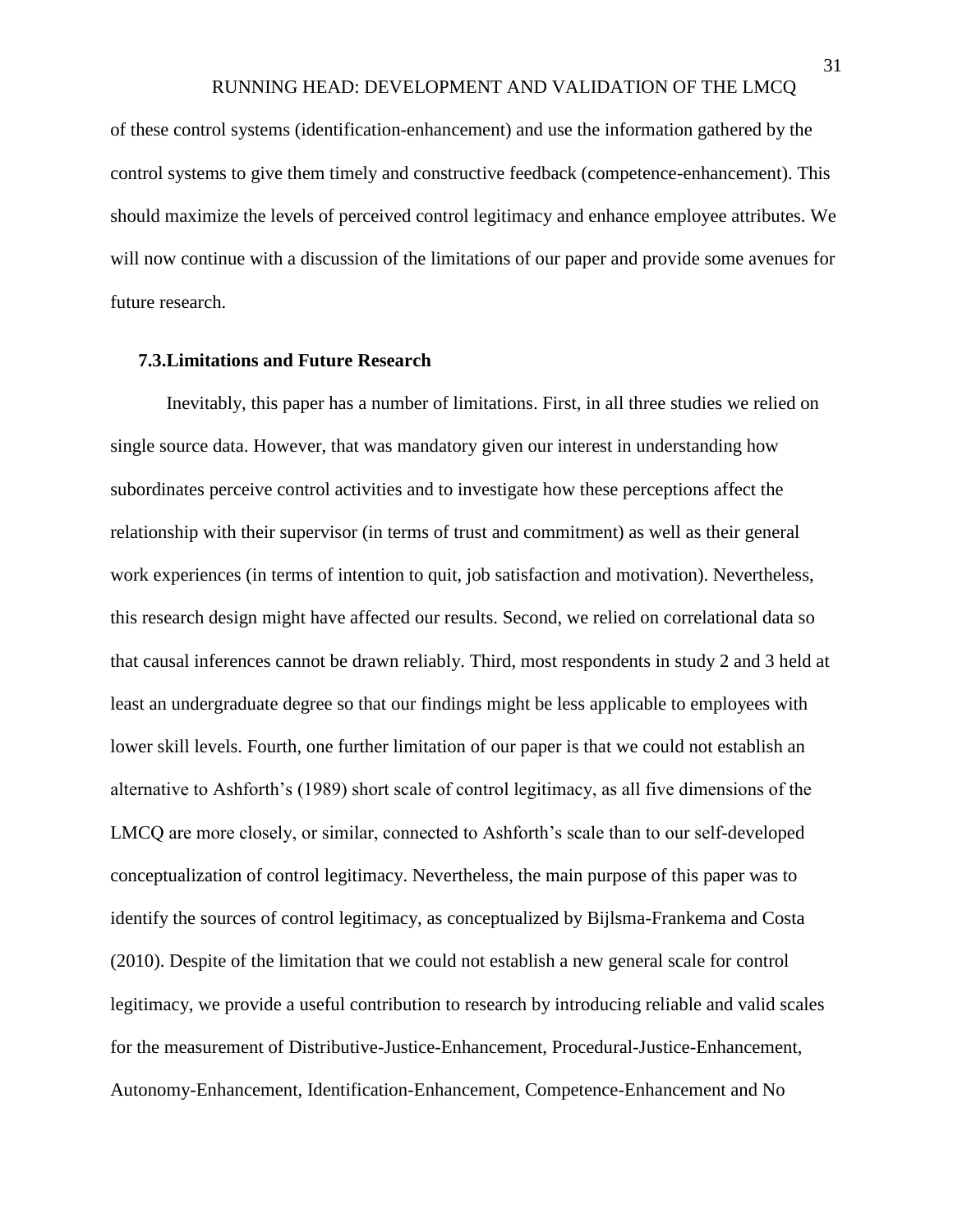Suspicious Intention. The measurement of these underlying factors of control legitimacy is important for further empirical research in field, with the aim of gaining a deeper understanding of supervisor control and the perception of this action by the subordinate. In a next step we invite future research to include personality inventories such as the Big-5 in their research design to get a more fine-grained view on which control behaviors are most effective for specific groups of employees. Furthermore, future research should address the topic of different characteristics of supervisor control as certain types of control mechanisms might be more harmful, if they are not legitimated. One starting point would be to differentiate between active and passive control. The concept of active control involves that the supervisor is giving orders and controls his/her subordinates in a proactive way. Passive control would mean that the supervisor acts in a reactive way, so he/she waits for weekly reports, milestones and recurrent evaluation meetings to control the subordinates. Also, an extension of the LMCQ to a 360-degree version appears promising to follow the call by Bijlsma-Frankema and Costa (2010) to explore "(in)congruence between managers and employees" (p. 413) regarding the level of control legitimacy. Finally, we invite future research to test the implicit assumption underlying our research, i.e. that the LMCQ is in fact more independent from the supervisor's predispositions than transformational leadership. The studies by Judge and Bono (e.g. 2000) may serve as a useful role model for this kind of research.

#### **7.4.Conclusion**

Although transformational leadership inventories are the accepted benchmark approach to assess supervisory behavior, that approach to leadership neglects the necessity for regular control activities by the supervisor. Furthermore, existing research shows that not every supervisor may be predisposed to engage in transformational leadership. Based on these thoughts, we developed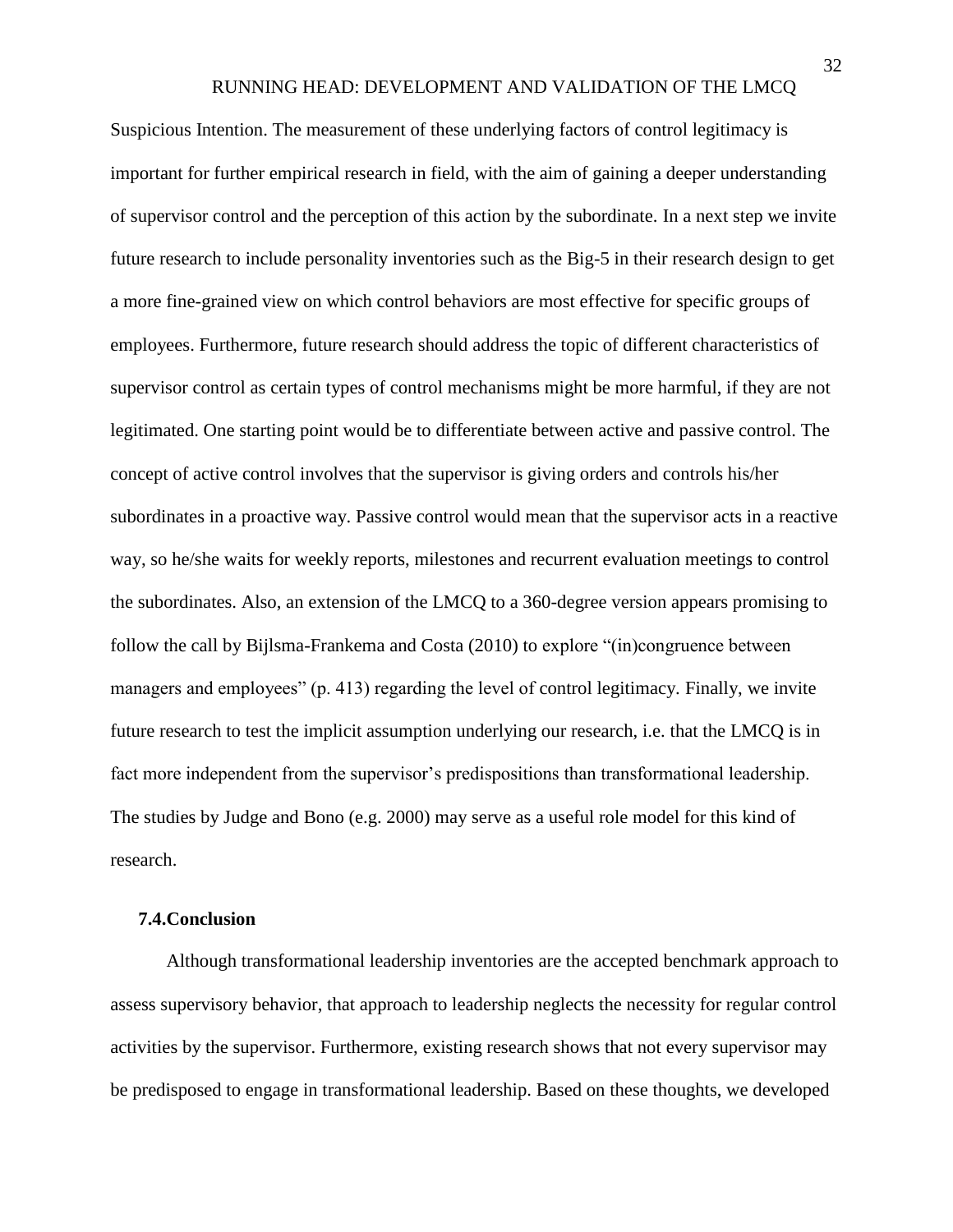and validated a leadership questionnaire that addresses these shortcomings by placing the concept of control legitimacy at its core. The final 23-item version of the Legitimate Monitoring and Control Questionnaire (LMCQ) appears to be a highly reliable and valid measure of relevant supervisory behavior. In particular, it covers a theoretically and empirically distinct content compared to transformational leadership while accounting for additional variance in a range of outcome variables. We hope that in the future researchers and practicing managers alike will use the LMCQ to predict employee outcome variables and engage in control activities that are perceived as legitimate in the eyes of subordinates.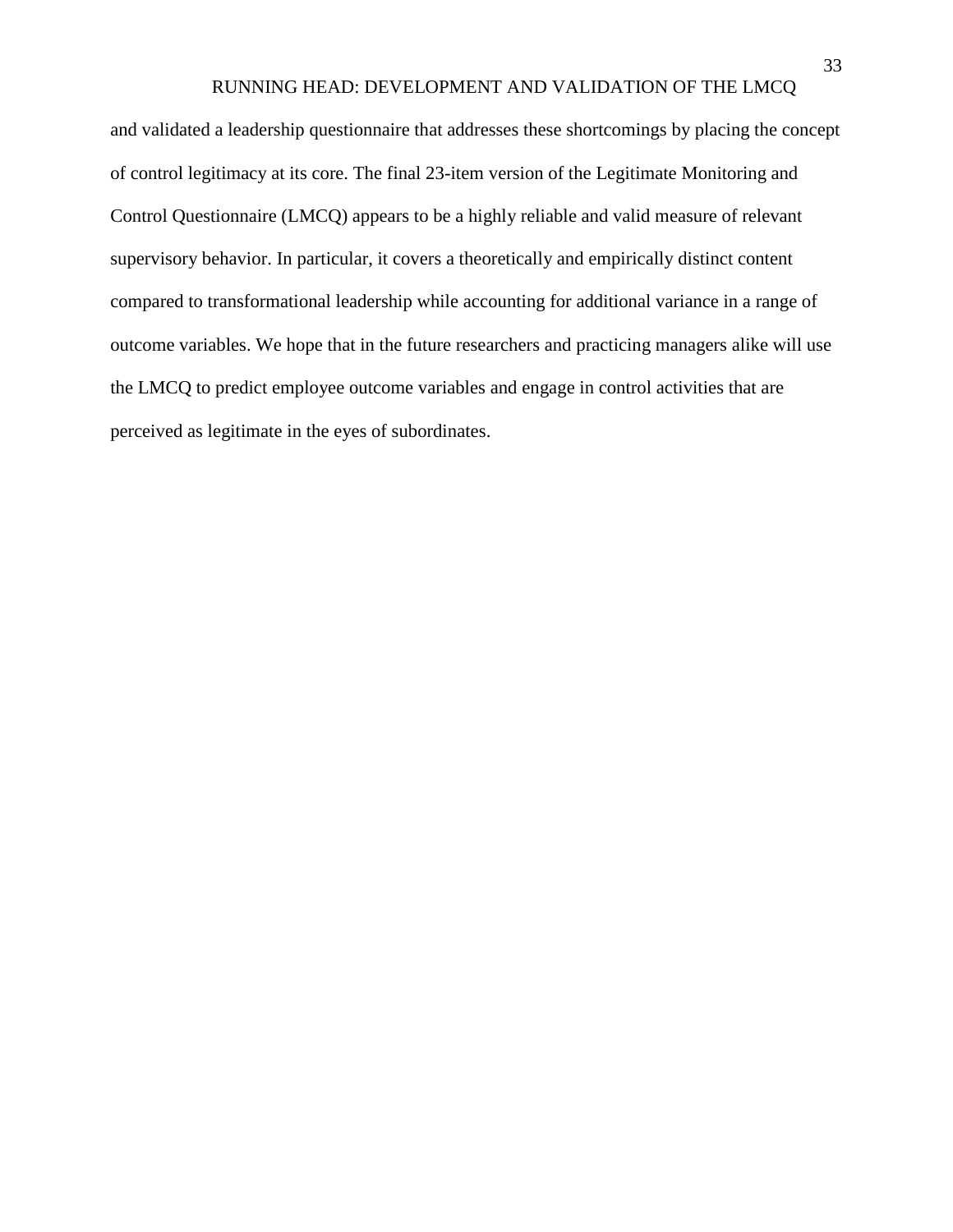#### **REFERENCES**

- Adler, P. S., & Borys, B. 1996. Two types of bureaucracy: Enabling and coercive. *Administrative Science Quarterly,* 41: 61–89. doi:10.2307/2393986
- Ashforth, B. E. 1989. The experience of powerlessness in organizations. *Organizational Behavior and Human Decision Processes,* 43: 207–242. doi:10.1016/0749-5978(89)90051-4
- Ashforth, B. E., & Mael, R. 1989. Social identity theory and the organization. *Academy of Management Review,* 14: 20–39. doi:10.5465/AMR.1989.4278999
- Bass, B. M. 1985. *Leadership and performance beyond expectations*. New York, London: Free Press; Collier Macmillan.
- Bass, B. M., Avolio, B. J., Jung, D. I., & Berson, Y. 2003. Predicting unit performance by assessing transformational and transactional leadership. *Journal of Applied Psychology,* 88: 207–218. doi:10.1037/0021-9010.88.2.207
- Bass, B. M., & Steidlmeier, P. 1999. Ethics, character, and authentic transformational leadership behavior. *The Leadership Quarterly,* 10: 181–217. doi:10.1016/S1048-9843(99)00016-8
- Bentler, P. M. 1990. Comparative fit indexes in structural models. *Psychological Bulletin,* 107: 238– 246. doi:10.1037/0033-2909.107.2.238
- Bentler, P. M., & Bonett, D. G. 1980. Significance tests and goodness of fit in the analysis of covariance structures. *Psychological Bulletin,* 88: 588–606. doi:10.1037/0033-2909.88.3.588
- Berson, Y., Shamir, B., Avolio, B. J., & Popper, M. 2001. The relationship between vision strength, leadership style, and context. *The Leadership Quarterly,* 12: 53–73. doi:10.1016/S1048- 9843(01)00064-9
- Bijlsma-Frankema, K., & Costa, A. C. 2010. Consequences and antecedents of managerial and employee legitimacy interpretations of control: A natural open systems approach. In S. B. Sitkin,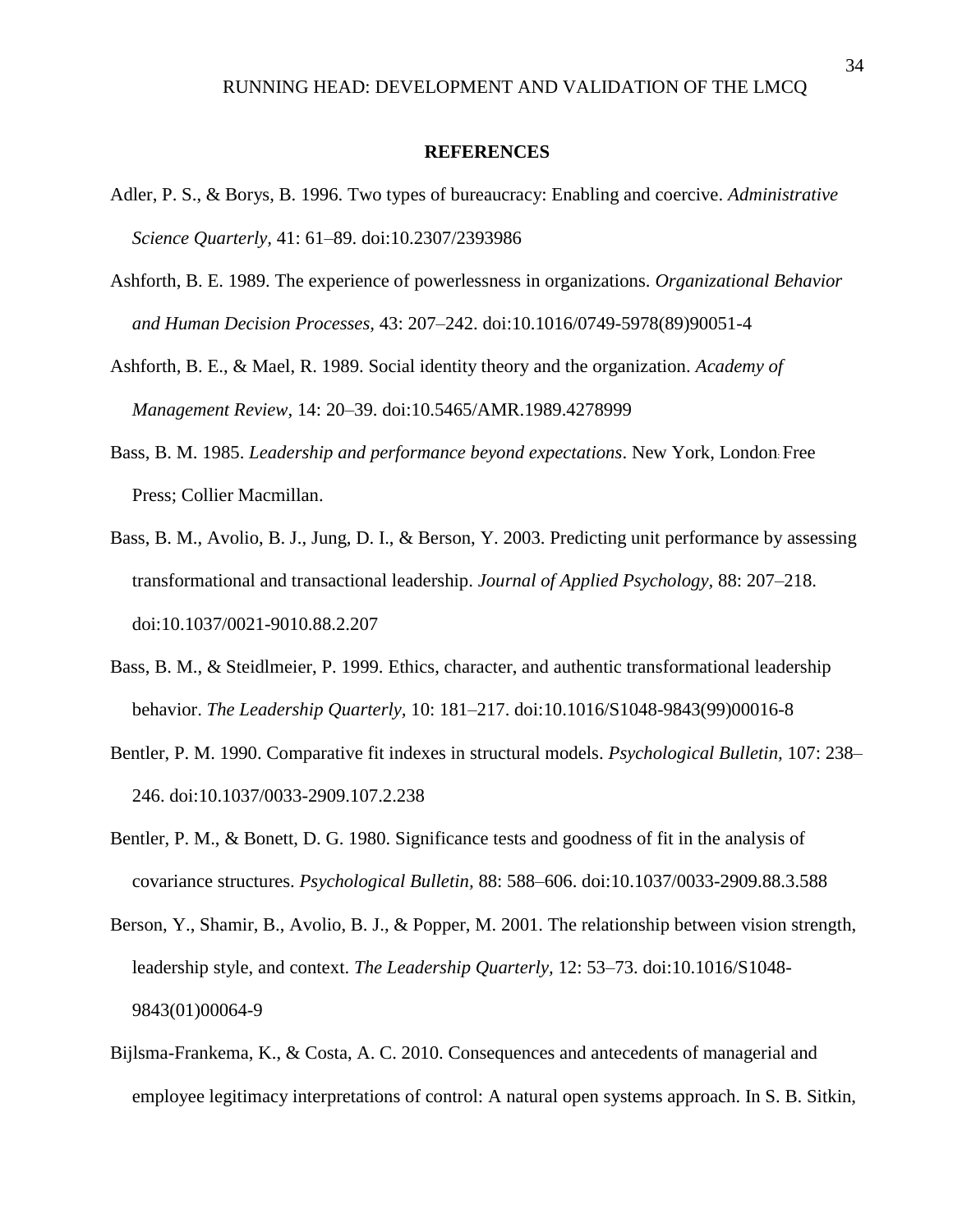L. B. Cardinal, & K. Bijlsma-Frankema (Eds.), *Organizational control*: 396–433. Cambridge, United Kingdom: Cambridge University Press.

Blau, P. 1964. *Exchange and power in social life*. New York: Wiley.

- Bollen, K. A. 1989. A new incremental fit index for general structural equation models. *Sociological Methods & Research,* 17: 303–316. doi:10.1177/0049124189017003004
- Brown, T. A. 2006. *Confirmatory factor analysis for applied research*. *Methodology in the social sciences*. New York: Guilford Press.
- Browne, M. W., & Cudeck, R. 1992. Alternative ways of assessing model fit. *Sociological Methods & Research,* 21: 230–258. doi:10.1177/0049124192021002005
- Butterfield, L. D., Borgen, W. A., Amundson, N. E., & Maglio, A. T. 2005. Fifty years of the critical incident technique: 1954-2004 and beyond. *Qualitative Research,* 5: 475–497. doi:10.1177/1468794105056924
- Cardinal, L. B. 2001. Technological innovation in the pharmaceutical industry: The use of organizational control in managing research and development. *Organization Science,* 12: 19–36. doi:10.2307/2640394
- Chalykoff, J., & Kochan, T. A. 1989. Computer-aided monitoring: Its influence on employee job satisfaction and turnover. *Personnel Psychology,* 42: 807–834. doi:10.1111/j.1744- 6570.1989.tb00676.x
- Church, A. H., & Waclawski, J. 1998. The relationship between individual personality orientation and executive leadership behaviour. *Journal of Occupational and Organizational Psychology,*  71: 99–125. doi:10.1111/j.2044-8325.1998.tb00666.x
- Clark, M. S., & Mills, J. 1979. Interpersonal attraction in exchange and communal relationships. *Journal of Personality and Social Psychology*, 37: 12-24. doi:10.1037//0022-3514.37.1.12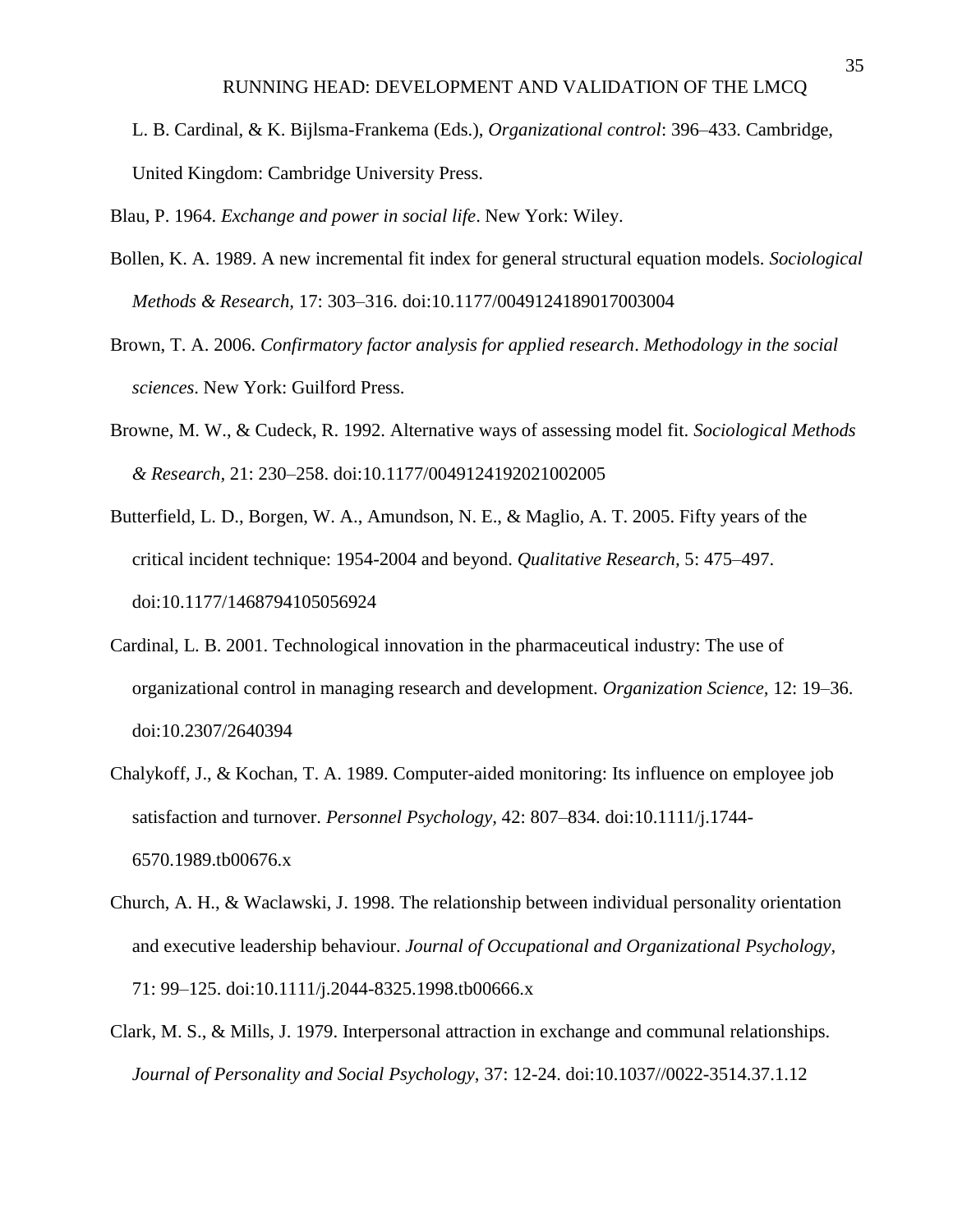- Cohen, J. 1960. A coefficient of agreement for nominal scales. *Educational and Psychological Measurement,* 20: 37–46. doi:10.1177/001316446002000104
- Cohen, J. W. 1988. *Statistical power analysis for the behavioral sciences* (2nd ed.). Hillsdale, NJ: Erlbaum.
- Colquitt, J. A. 2001. On the dimensionality of organizational justice: A construct validation of a measure. *Journal of Applied Psychology,* 86: 386–400. doi:10.1037//0021-9010.86.3.386
- Conway, J. M., & Huffcutt, A. I. 2003. A review and evaluation of exploratory factor analysis practices in organizational research. *Organizational Research Methods,* 6: 147–168. doi:10.1177/1094428103251541
- Creed, D. W. E., Hudson, B. A., Okhuysen, G. A., & Smith-Crowe, K. 2014. Swimming in a sea of shame: Incorporating emotion into explanations of institutional reproduction and change. *Academy of Management Review*, 39(3): 275–301. doi:10.5465/amr.2012.0074
- Cropanzano, R., & Mitchell, M. S. 2005. Social exchange theory: an interdisciplinary review. *Journal of Management,* 31: 874-900. doi:10.1177/0149206305279602
- Darlington, R. B. 1990. *Regression and linear models*. New York: McGraw-Hill.
- DeGroot, T., Kiker, D. S., & Cross, T. C. 2000. A meta-analysis to review organizational outcomes related to charismatic leadership. *Canadian Journal of Administrative Sciences / Revue Canadienne des Sciences de l'Administration,* 17: 356–372. doi:10.1111/j.1936- 4490.2000.tb00234.x
- Delbridge, R. 2010. Critical perspectives on organizational control: Reflections and prospects. In S. B. Sitkin, L. B. Cardinal, & K. Bijlsma-Frankema (Eds.), *Organizational control*: 80–107. Cambridge, United Kingdom: Cambridge University Press.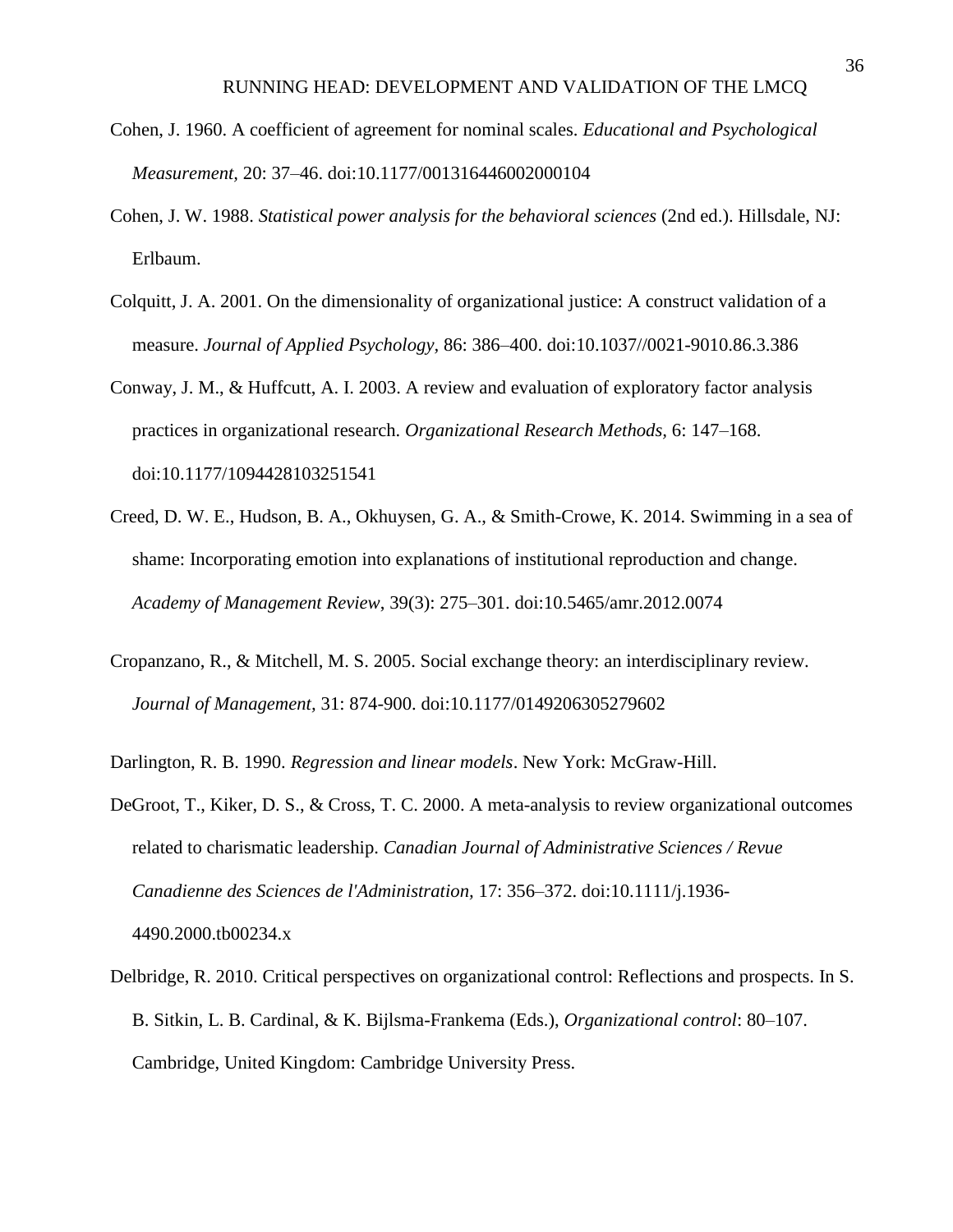- DeVellis, R. F. 2012. *Scale development: Theory and applications* (3rd ed.). Thousand Oaks, CF: Sage.
- Ehrhart, M. G., & Klein, K. J. 2001. Predicting followers' preferences for charismatic leadership: The influence of follower values and personality. *The Leadership Quarterly,* 12: 153–179. doi:10.1016/S1048-9843(01)00074-1
- Eisenhardt, K. M. 1985. Control: Organizational and economic approaches. *Management Science*, 31(2): 134–149.
- Eisenhardt, K. M. 1989. Agency theory: An assessment and review. *Academy of Management Review,* 14: 57–74. doi:10.2307/258191
- Engel, R. S., & Worden, R. E. 2003. Police officers' attitudes, behavior, and supervisory influences: An analysis of problem solving. *Criminology,* 41:131–166. doi:10.1111/j.1745- 9125.2003.tb00984.x
- Falk, A., & Kosfeld, M. 2006. The hidden costs of control. *American Economic Review,* 96: 1611– 1630. doi:10.1257/aer.96.5.1611
- Fayol, H. 1930. *Industrial and general administration*. London, United Kingdom: Sir Isaac Pitman & Sons.
- Ferrin, D. L., Bligh, M. C., & Kohles, J. C. 2007. Can I trust you to trust me? A theory of trust, monitoring, and cooperation in interpersonal and intergroup relationships. *Group & Organization Management,* 32: 465–499. doi:10.1177/1059601106293960
- Fisher, R. A. 1915. Frequency distribution of the values of the correlation coefficient in samples from an indefinitely large population. *Biometrika,* 10: 507-521. doi:10.2307/2331838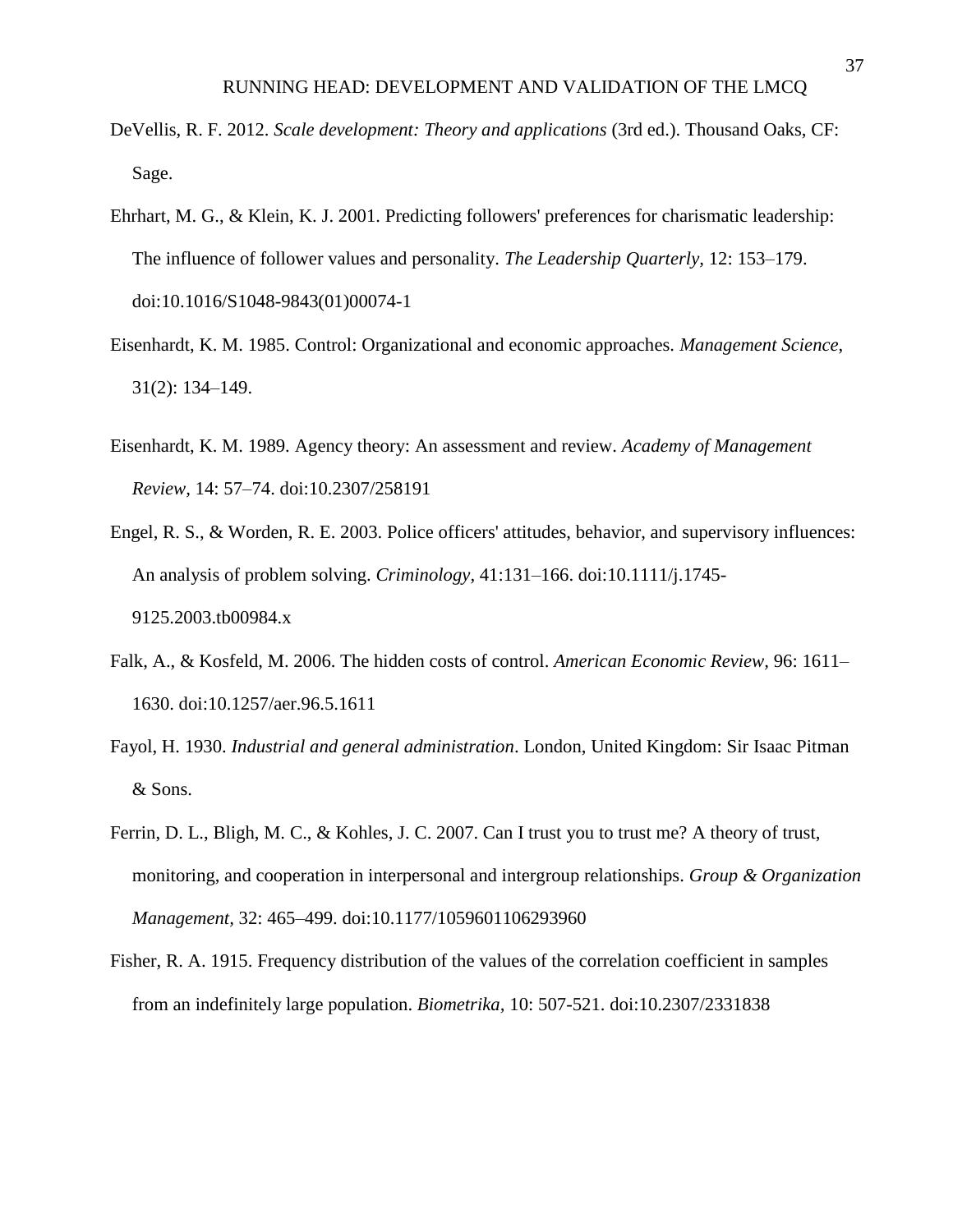- Fleiss, J. L., & Cohen, J. 1973. The equivalence of weighted kappa and the intraclass correlation coefficient as measures of reliability. *Educational and Psychological Measurement,* 33: 613–619. doi:10.1177/001316447303300309
- Flores, L. G., Zheng, W., Rau, D., & Thomas, C. H. 2012. Organizational learning: Subprocess identification, construct validation, and an empirical test of cultural antecedents. *Journal of Management,* 38: 640–667. doi:10.1177/0149206310384631

Foster, A. 2005, June 7. Fury at 'tags' for workers. *The Evening Standard (London)*, D1.

- Fulmer, C. A., & Gelfand, M. J. 2012. At what level (and in whom) we trust: trust across multiple organizational levels. *Journal of Management,* 38: 1167-1230. doi:10.1177/0149206312439327
- Gerbing, D. W., & Hamilton, J. G. 1996. Viability of exploratory factor analysis as a precursor to confirmatory factor analysis. *Structural Equation Modeling: A Multidisciplinary Journal,* 3: 62– 72. doi:10.1080/10705519609540030

Gergen, K. J. 1969. *The psychology of behavioral exchange*. Reading, MA: Addison-Wesley.

- Giles, W. F., & Mossholder, K. W. 1990. Employee reactions to contextual and session components of performance appraisal. *Journal of Applied Psychology,* 75: 371–377. doi:10.1037//0021- 9010.75.4.371
- Gillespie, N. 2003, August. *Measuring trust in work relationships: The behavioural trust inventory*. Paper presented at the annual meeting of the Academy of Management, Seattle.
- Gouldner, A. W. 1960. The norm of reciprocity: a preliminary statement. *American Sociological Review,* 25: 161. doi:10.2307/2092623

Hair, J. F. 2010. *Multivariate data analysis* (7th ed.). Upper Saddle River, NJ: Prentice Hall.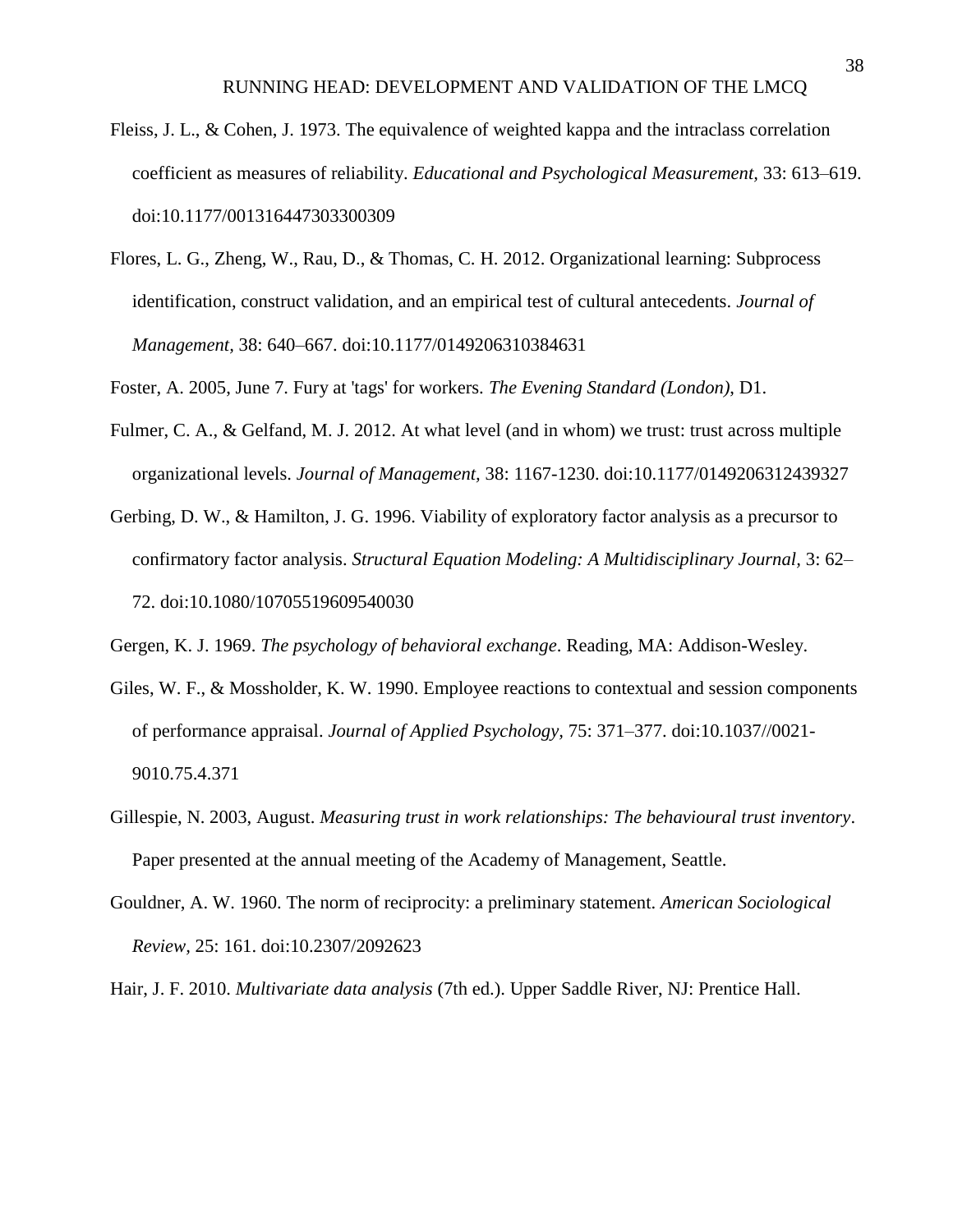- Hamstra, M. R., Sassenberg, K., Van Yperen, Nico W., & Wisse, B. 2014. Followers feel valued: When leaders' regulatory focus makes leaders exhibit behavior that fits followers' regulatory focus. *Journal of Experimental Social Psychology,* 51: 34–40. doi:10.1016/j.jesp.2013.11.003
- Hencke, D. 2005, June 7. Firms tag workers to improve efficiency. *The Guardian*. Retrieved from http://www.theguardian.com
- Higgins, R., Hartley, P., & Skelton, A. 2002. The conscientious consumer: reconsidering the role of assessment feedback in student learning. *Studies in Higher Education,* 27: 53–64. doi:10.1080/03075070120099368
- Hinkin, T. R. 1995. A review of scale development practices in the study of organizations. *Journal of Management,* 21: 967–988. doi:10.1177/014920639502100509

Hinkin, T. R. 1998. A brief tutorial on the development of measures for use in survey questionnaires. *Organizational Research Methods,* 1: 104–121. doi:10.1177/109442819800100106

- Hinkin, T. R., & Schriesheim, C. A. 1994. An examination of subordinate-perceived relationships between leader reward and punishment behavior and leader bases of power. *Human Relations,*  47: 779–800. doi:10.1177/001872679404700702
- House, R. J. 1971. A path goal theory of leader effectiveness. *Administrative Science Quarterly,* 16: 321–339. doi:10.2307/2391905
- House, R. J. 1997. The social scientific study of leadership: Quo vadis? *Journal of Management,* 23: 409–473. doi:10.1177/014920639702300306
- Jackson, P. R., Wall, T. D., Martin, R., & Davids, K.1993. New measures of job control, cognitive demand, and production responsibility. *Journal of Applied Psychology,* 78: 753-762. doi:10.1037//0021-9010.78.5.753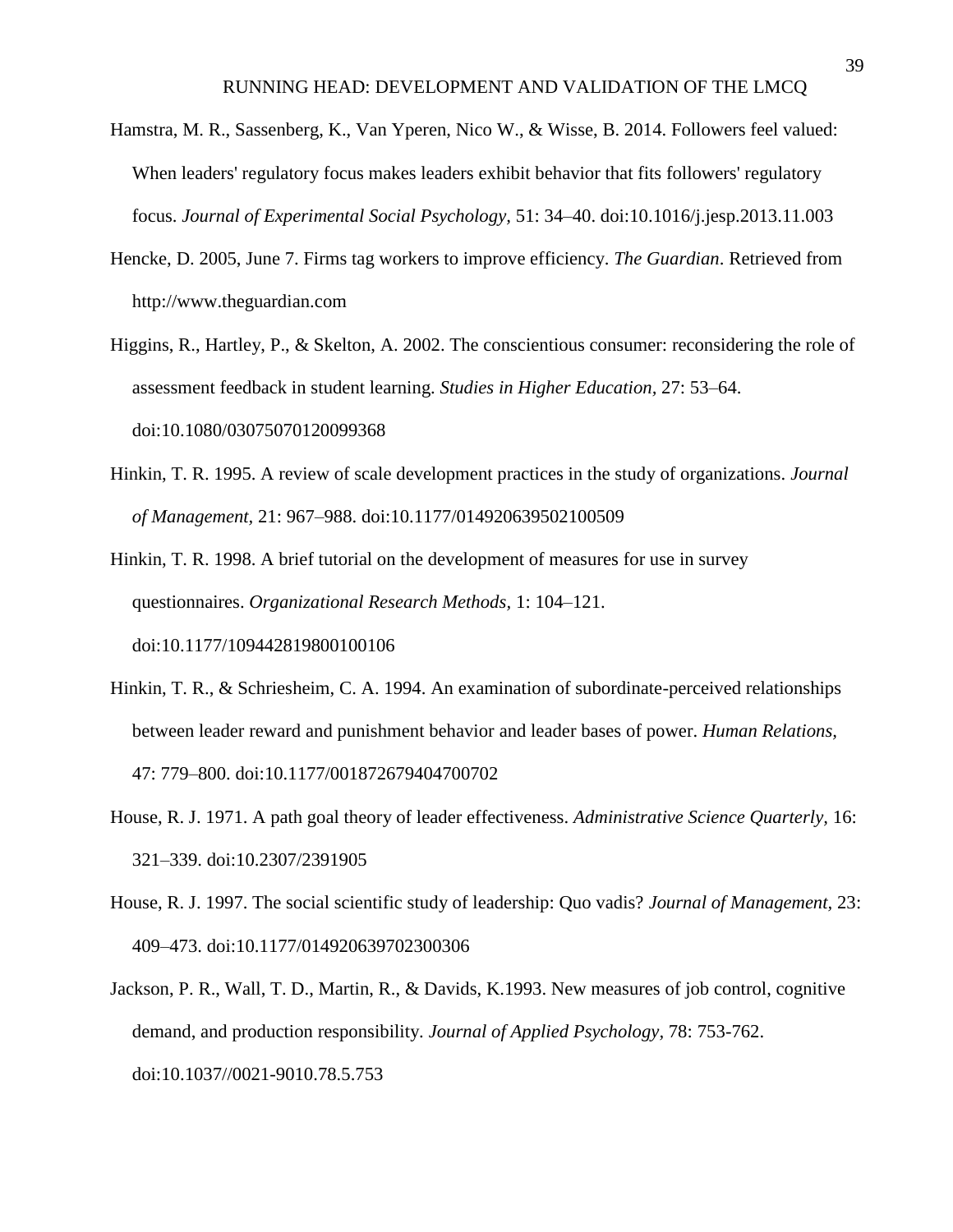Jaffee, D. 2001. *Organization theory: Tension and change*. Boston, MA: McGraw Hill.

- James L.R, Muliak S.S., Brett J.M. 1982. *Causal analysis: Assumptions, models, and data*. Beverly Hills, CA: Sage.
- Janssens, W. 2008. *Marketing research with SPSS*. Harlow, United Kingdom: Prentice Hall.
- Jermier, J. M. 1998. Introduction: Critical perspectives on organizational control. *Administrative Science Quarterly,* 43: 235–256. doi:10.2307/2393852
- Judge, T. A., & Bono, J. E. 2000. Five-factor model of personality and transformational leadership. *Journal of Applied Psychology,* 85: 751–765. doi:10.1037//0021-9010.85.5.751
- Kashdan, T. B., Gallagher, M. W., Silvia, P. J., Winterstein, B. P., Breen, W. E., Terhar, D., & Steger, M. F. 2009. The curiosity and exploration inventory-ii: Development, factor structure, and psychometrics. *Journal of research in personality,* 43: 987–998. doi:10.1016/j.jrp.2009.04.011
- Kinicki, A. J., Jacobson, Kathryn J. L., Peterson, S. J., & Prussia, G. E. 2013. Development and validation of the performance management behavior questionnaire. *Personnel Psychology,* 66: 1– 45. doi:10.1111/peps.12013
- Kunin, T. 1955. The construction of a new type of attitude measure. *Personnel Psychology,* 8: 65– 77. doi:10.1111/j.1744-6570.1955.tb01189.x
- Landis, J. R., & Koch, G. G. 1977. The measurement of observer agreement for categorical data. *Biometrics,* 33: 159–174. doi:10.2307/2529310
- Larson, J. R., & Callahan, C. 1990. Performance monitoring: How it affects work productivity. *Journal of Applied Psychology,* 75: 530–538. doi:10.1037/0021-9010.75.5.530
- Locke, E. A., & Schweiger, D. M. 1979. Participation in decision-making: One more look. *Research in Organizational Behavior,* 1: 265–339.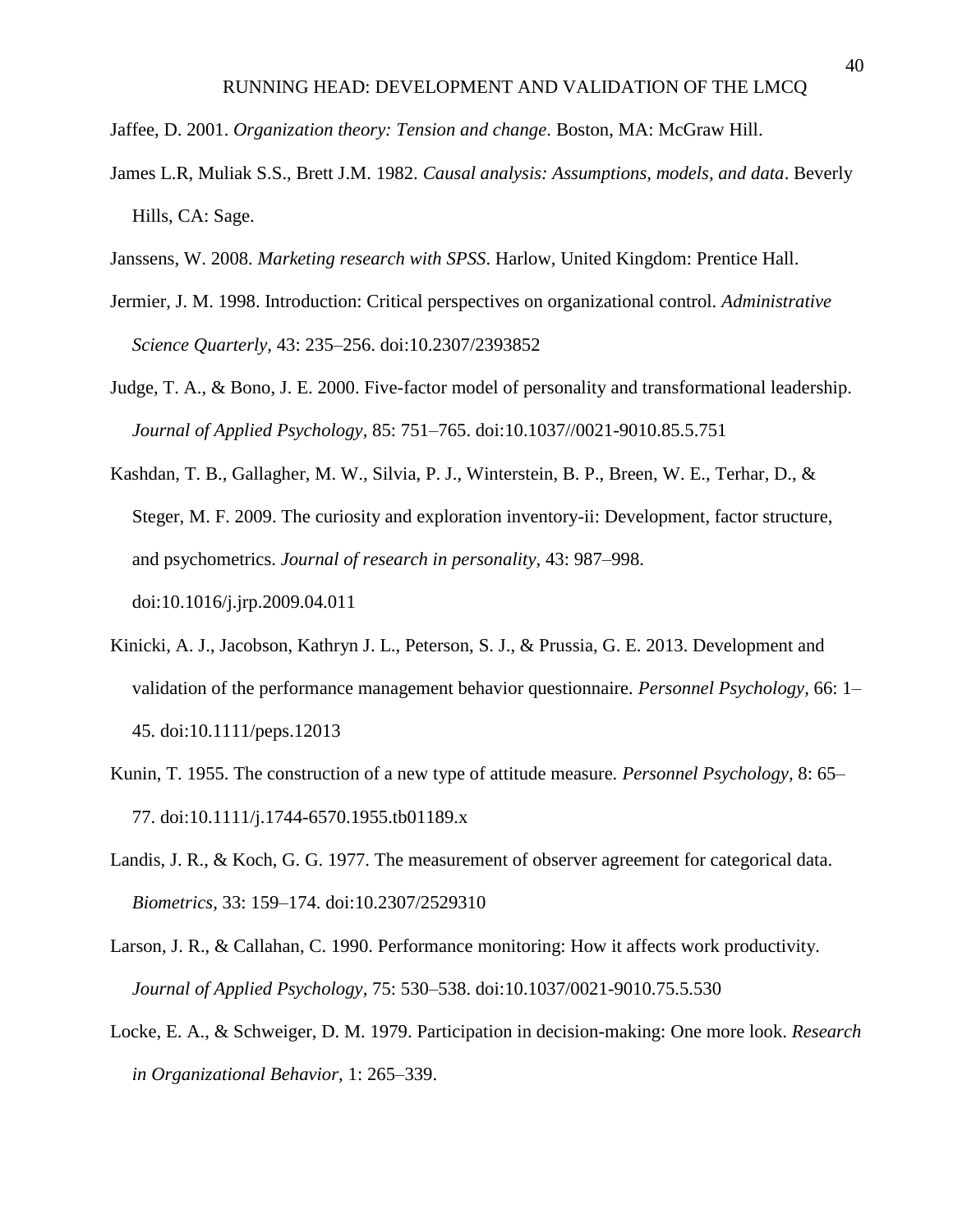- MacKenzie, S. B., Podsakoff, P. M., & Fetter, R. 1991. Organizational citizenship behavior and objective productivity as determinants of managerial evaluations of salespersons' performance. *Organizational Behavior and Human Decision Processes,* 50:123–150. doi:10.1016/0749- 5978(91)90037-T
- Maruyama, G. M. 1998. *Basics of structural equation modeling*. Thousand Oaks, CA: Sage.
- McNall, L. A., & Roch, S. G. 2009. A social exchange model of employee reactions to electronic performance monitoring. *Human Performance*, 22: 204-224. doi:10.1080/08959280902970385
- Meyer, J. W., & Rowan, B. 1977. Institutionalized organizations formal-structure as myth and ceremony. *American Journal of Sociology,* 83: 340–363. doi:10.1086/226550
- Molm, L. D. 1994. Dependence and risk: transforming the structure of social exchange. *Social Psychology Quarterly,* 57: 163-176. doi:10.2307/2786874
- Morgan, A. J., & Inks, S. A. 2001. Technology and the sales force. *Industrial Marketing Management,* 30: 463–472. doi:10.1016/S0019-8501(99)00115-7
- Nagy, M. S. 2002. Using a single-item approach to measure facet job satisfaction. *Journal of Occupational & Organizational Psychology,* 75: 77–86. doi:10.1348/096317902167658
- Neider, L. L., & Schriesheim, C. A. 2011. The authentic leadership inventory (ALI): Development and empirical tests. *The Leadership Quarterly,* 22: 1146–1164. doi:10.1016/j.leaqua.2011.09.008
- Netemeyer, R. G., Johnston, M. W., & Burton, S. 1990. Analysis of role conflict and role ambiguity in a structural equations framework. *Journal of Applied Psychology,* 75: 148–157. doi:10.1037//0021-9010.75.2.148
- Niehoff, B. P., & Moorman, R. H. 1993. Justice as a mediator of the relationship between methods of monitoring and organizational citizenship behavior. *The Academy of Management Journal,* 36: 527–556. doi:10.2307/256591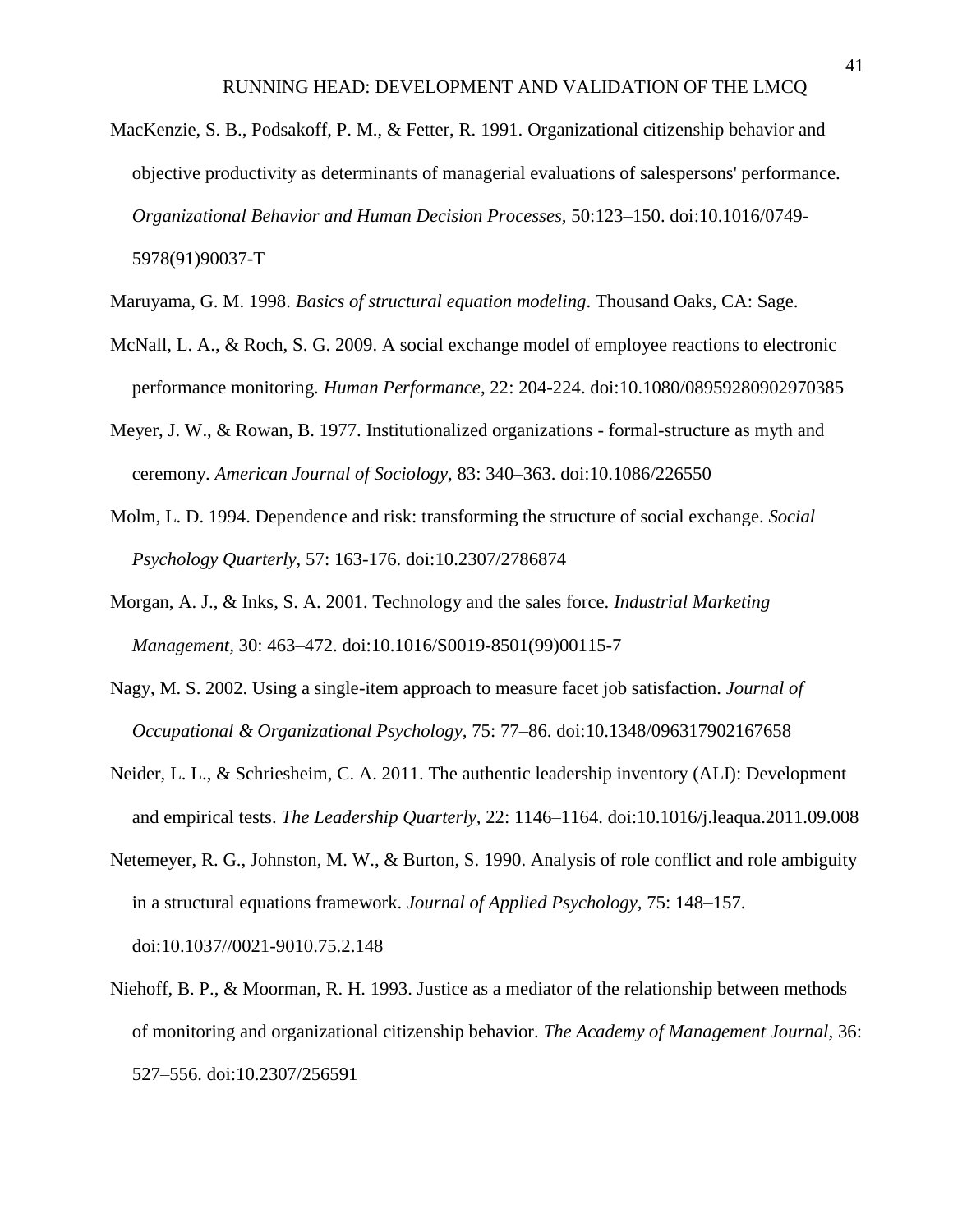Nunnally, J. C. 1978. *Psychometric theory* (2nd ed.). New York: McGraw-Hill.

- Oke, A., Munshi, N., & Walumbwa, F. O. 2009. The influence of leadership on innovation processes and activities. *Organizational Dynamics,* 38: 64–72. doi:10.1016/j.orgdyn.2008.10.005
- Pandya, N. 2005, June 11. Ocado gets big brother tag: never mind the chickens, what about the 'battery workers'. *The Guardian*, C17.
- Peterson, S. J., Walumbwa, F. O., Byron, K., & Myrowitz, J. (2008). CEO positive psychological traits, transformational leadership, and firm performance in high-technology start-up and established firms. *Journal of Management*, 35: 348–368. doi:10.1177/0149206307312512
- Podsakoff, P. M., MacKenzie, S. B., & Bommer, W. H. 1996. Transformational leader behaviors and substitutes for leadership as determinants of employee satisfaction, commitment, trust, and organizational citizenship behaviors. *Journal of Management,* 22: 259–298. doi:10.1016/s0149- 2063(96)90049-5
- Raven, B. H., Schwarzwald, J., & Koslowsky, M. 1998. Conceptualizing and measuring a power/interaction model of interpersonal influence. *Journal of Applied Social Psychology,* 28: 307–332. doi:10.1111/j.1559-1816.1998.tb01708.x
- Rawlinson, K. 2013, February 13. Tesco accused of using electronic armbands to monitor its staff. *The Independent*. Retrieved from http://www.independent.co.uk
- Roberts, B. 2005, June 7. Human robots: store staff in 'prison tags'. *The Mirror*, p. C18
- Ross, S. M., & Offermann, L. R. 1997. Transformational leaders: Measurement of personality attributes and work group performance. *Personality and Social Psychology Bulletin,* 23: 1078– 1086. doi:10.1177/01461672972310008
- Schluter, J., Seaton, P., & Chaboyer, W. 2008. Critical incident technique: a user's guide for nurse researchers. *Journal of Advanced Nursing,* 61: 107–114. doi:10.1111/j.1365-2648.2007.04490.x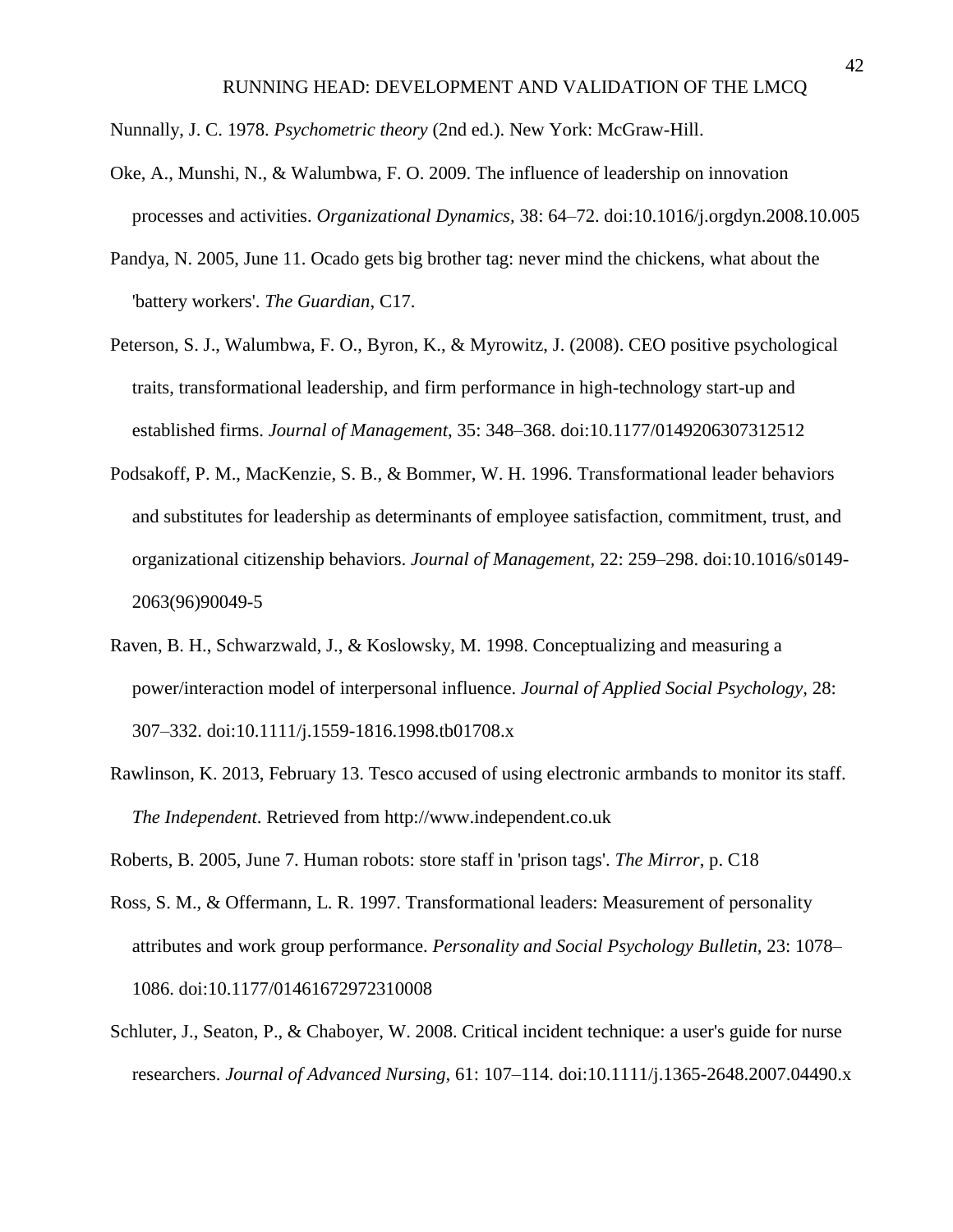- Schnedler, W., & Vadovic, R. 2011. Legitimacy of control. *Journal of Economics & Management Strategy,* 20: 985–1009. doi:10.1111/j.1530-9134.2011.00315.x
- Scott, W. R. 1987. *Organizations: Rational, natural, and open systems* (2nd ed.). Englewood Cliffs NJ: Prentice-Hall.
- Shamir, B., House, R. J., & Arthur, M. B. 1993. The motivational effects of charismatic leadership: A self-concept based theory. *Organization Science,* 4: 577–594. doi:10.1287/orsc.4.4.577
- Sitkin, S. B., & George, E. 2005. Managerial trust-building through the use of legitimating formal and informal control mechanisms. *International Sociology,* 20: 307–338. doi:10.1177/0268580905055479
- Sitkin, S. B., Cardinal, L. B., & Bijisma-Frankema, K. 2010. Control is fundamental. In S. B. Sitkin, L. B. Cardinal, & K. Bijlsma-Frankema (Eds.), *Organizational control*: 3–15. Cambridge: Cambridge University Press.
- Sosik, J. J., & Dionne, S. D. 1997. Leadership styles and Deming's behavior factors. *Journal of Business and Psychology,* 11: 447–462. doi:10.1007/BF02195891
- Spiro, R. L., Stanton, W. J., & Rich, G. A. 2008. *Management of a sales force* (12th ed.). Boston, MA: McGraw-Hill/Irwin.
- Spreitzer, G. M. 1995. Psychological empowerment in the workplace: Dimensions, measurement and validation. *Academy of Management Journal,* 38: 1442–1465. doi: 10.2307/256865
- Sprott, D., Czellar, S., & Spangenberg, E. 2009. The importance of a general measure of brand engagement on market behavior: Development and validation of a scale. *Journal of Marketing Research,* 46: 92–104. doi:10.1509/jmkr.46.1.92
- Stanton, J. M. 2000. Reactions to employee performance monitoring: framework, review, and research directions. *Human Performance*, 13: 85-113. doi:10.1207/S15327043HUP1301\_4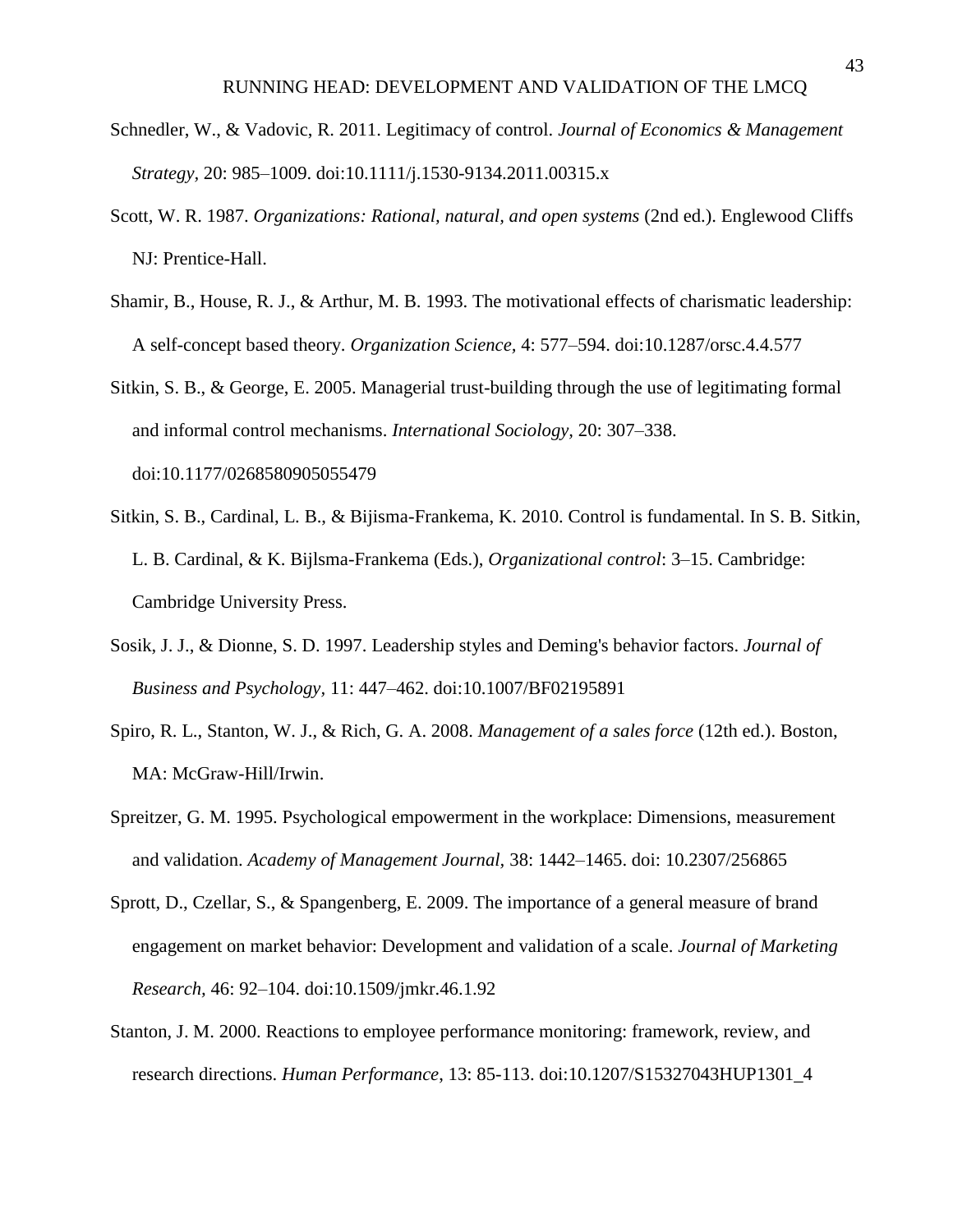- Strauss, A. L., & Corbin, J. M. 1990. *Basics of qualitative research: Grounded theory procedures and techniques.* Newbury Park, Calif: Sage Publications.
- Suchman, M. C. 1995. Managing legitimacy: Strategic and institutional approaches. *Academy of Management Review,* 20: 571–610. doi: 10.2307/258788
- Thielgen, M. M., Krumm, S., & Hertel, G. 2014. When being old pays off: Age mitigates adverse effects of low implicit-explicit motive congruency on work motivation. *Journal of Career Assessment.* Advance online publication. doi:10.1177/1069072714547613
- Tims, M., Bakker, A. B., & Derks, D. 2012. Development and validation of the job crafting scale. *Journal of Vocational Behavior,* 80: 173–186. doi:10.1016/j.jvb.2011.05.009
- Van Dyne, L., Graham, J. W., & Dienesch, R. M. 1994. Organizational citizenship behavior: Construct redefinition, measurement, and validation. *The Academy of Management Journal,* 37: 765–802. doi:10.2307/256600
- Vandenberghe, C., Bentein, K., & Stinglhamber, F. 2004. Affective commitment to the organization, supervisor, and work group: Antecedents and outcomes. *Journal of Vocational Behavior,* 64: 47–71. doi:10.1016/S0001-8791(03)00029-
- Velicer, W. F., & Fava, J. L. 1998. Affects of variable and subject sampling on factor pattern recovery. *Psychological Methods,* 3: 231–251. doi:10.1037//1082-989X.3.2.231
- Vickery, S.; Calantone, R.; & Dröge, C. 1999. Supply chain Flexibility: An empirical study. *Journal of Supply Chain Management,* 35: 16–24.
- Voronov, M. 2014. Toward a toolkit for emotionalizing institutional theory. In N. M. Ashkanasy, W. J. Zerbe, & C. E. J. Hätel (Eds.), *Research on Emotion in Organizations. Emotions and the Organizational Fabric*: 167–196. Bradford, UK: Emerald Group Publishing Limited.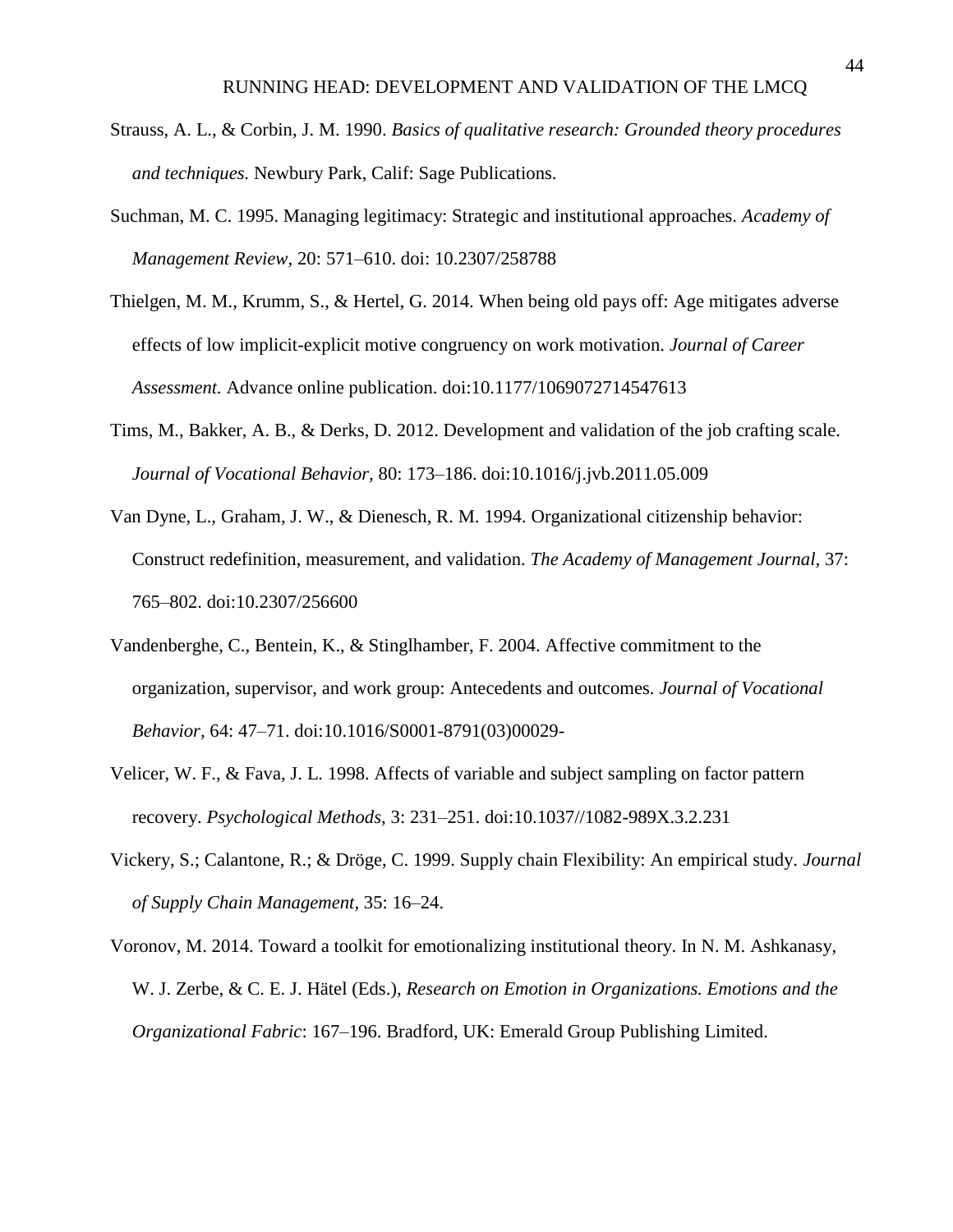- Wang, G., Oh, I.-S., Courtright, S. H., & Colbert, A. E. 2011. Transformational leadership and performance across criteria and levels: A meta-analytic review of 25 years of research. *Group & Organization Management,* 36: 223–270. doi:10.1177/1059601111401017
- Wanous, J. P., Reichers, A. E., & Hudy, M. J. 1997. Overall job satisfaction: How good are singleitem measures? *Journal of Applied Psychology,* 82: 247–252. doi:10.1037/0021-9010.82.2.247
- Weibel, A. 2010. Managerial objectives of formal control: high motivation control mechanisms. In S. B. Sitkin, L. B. Cardinal, & K. Bijlsma-Frankema (Eds.), *Organizational control*: 434–462. Cambridge, United Kingdom: Cambridge University Press.
- Weibel, A., Den Hartog, D. N., Gillespie, N., Searle, R. H., Six, F., & Skinner, D. (forthcoming). The role of control in organizational trust and trustworthiness. *Human Resource Management*, forthcoming.
- Williams, G. C., & Deci, E. L. 1996. Internalization of biopsychosocial values by medical students: A test of self-determination theory. *Journal of Personality & Social Psychology,* 70: 767–779. doi: 10.1037/0022-3514.70.4.767
- Yukl, G. A. 1998. *Leadership in organizations* (4th ed.). Upper Saddle River, NJ: Prentice Hall.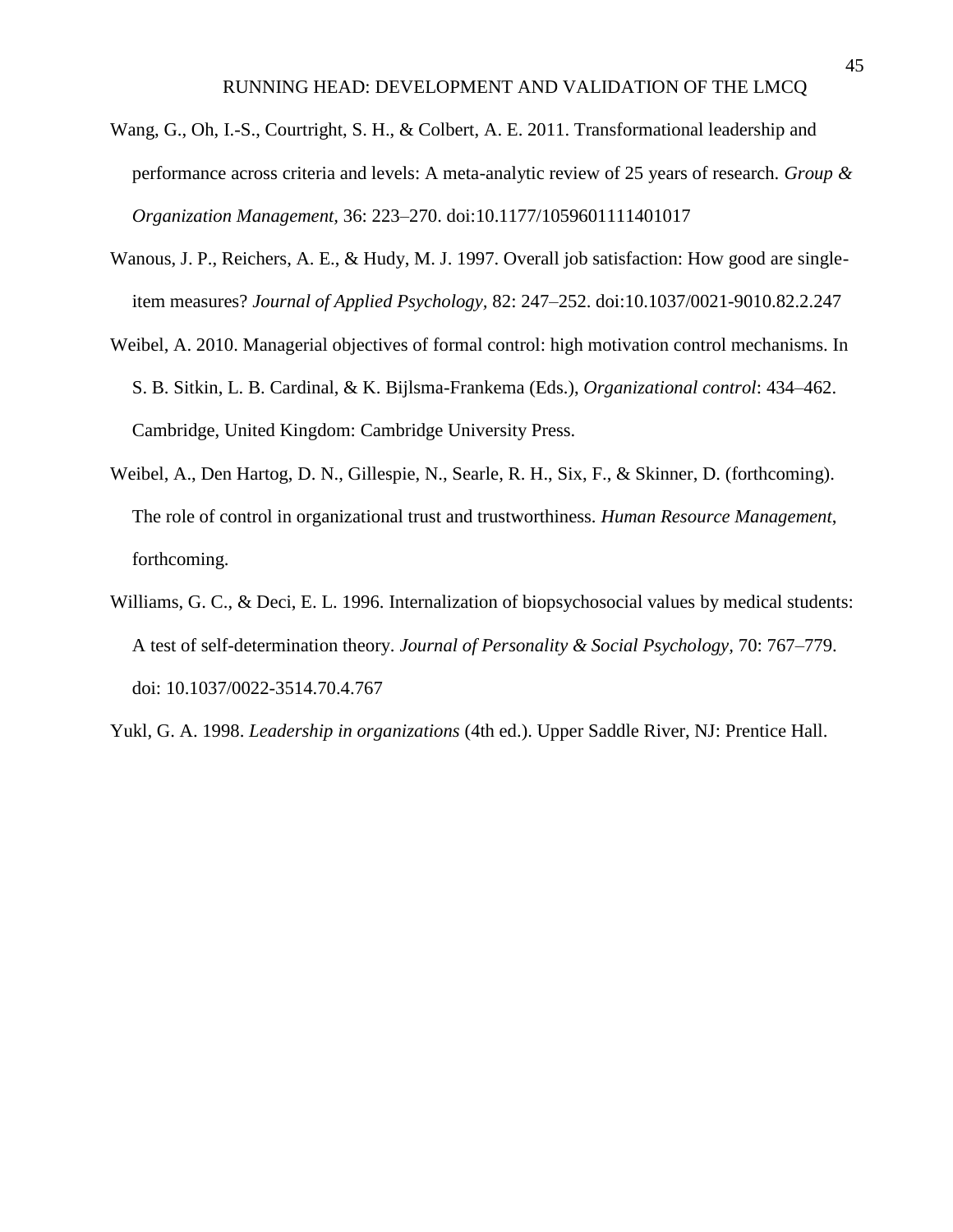## **TABLES**

## Table 1

|                 |         | Control    |         |            |                            |         |         |
|-----------------|---------|------------|---------|------------|----------------------------|---------|---------|
|                 | Ident   | Legitimacy | Aut     | ${\bf PJ}$ | $\mathop{\rm DJ}\nolimits$ | No_Sus  | Comp    |
| $\mathbf{I}\_1$ | .34     |            |         |            |                            |         |         |
| $I_2$           | $.37\,$ |            |         |            |                            |         |         |
| $I_3$           | .42     |            |         |            |                            |         |         |
| $I_4$           | .59     |            |         |            |                            |         |         |
| $L\_1\_r$       |         | .45        |         |            |                            |         |         |
| $L\_2$          |         | .67        |         |            |                            |         |         |
| $L_3$           |         | $.75$      |         |            |                            |         |         |
| $L_4$           |         | .89        |         |            |                            |         |         |
| $L_5$           |         | .48        |         |            |                            |         |         |
| $A_1$           |         |            | $.66$   |            |                            |         |         |
| $A_2$           |         |            | $.71\,$ |            |                            |         |         |
| $A_3$           |         |            | .73     |            |                            |         |         |
| $A_4$           |         |            | .63     |            |                            |         |         |
| $PJ_1$          |         |            |         | $.70\,$    |                            |         |         |
| $PJ_2_r$        |         |            |         | $.76$      |                            |         |         |
| $PJ_3_r$        |         |            |         | .75        |                            |         |         |
| $\rm{DJ\_1}$    |         |            |         |            | .65                        |         |         |
| $DJ_2$          |         |            |         |            | .57                        |         |         |
| $DJ_3$          |         |            |         |            | .71                        |         |         |
| $DJ_4$          |         |            |         |            | .48                        |         |         |
| $S_l_r$         |         |            |         |            |                            | .37     |         |
| $S_2_r$         |         |            |         |            |                            | .44     |         |
| $S_3_r$         |         |            |         |            |                            | .45     |         |
| $S_4_r$         |         |            |         |            |                            | $.52\,$ |         |
| $C_1$           |         |            |         |            |                            |         | .44     |
| $\rm C\_2$      |         |            |         |            |                            |         | .40     |
| $C_3$           |         |            |         |            |                            |         | .50     |
| $\rm C\_4$      |         |            |         |            |                            |         | .64     |
| $C_5$           |         |            |         |            |                            |         | .54     |
| Alpha           | .83     | .82        | .86     | $.80\,$    | $.78\,$                    | $.77\,$ | $.88\,$ |

*Solution of Exploratory Factor Analysis*

*Note*. Extraction method: principal axis factoring with oblique rotation; Ident = Identification-Enhancement; Aut = Autonomy-Enhancement; PJ = Procedural-Justice-Enhancement; DJ = Distributive-Justice-Enhancement; No\_Sus = No Suspicious Intention Perceived on Side of Supervisor; Comp = Competence-Enhancement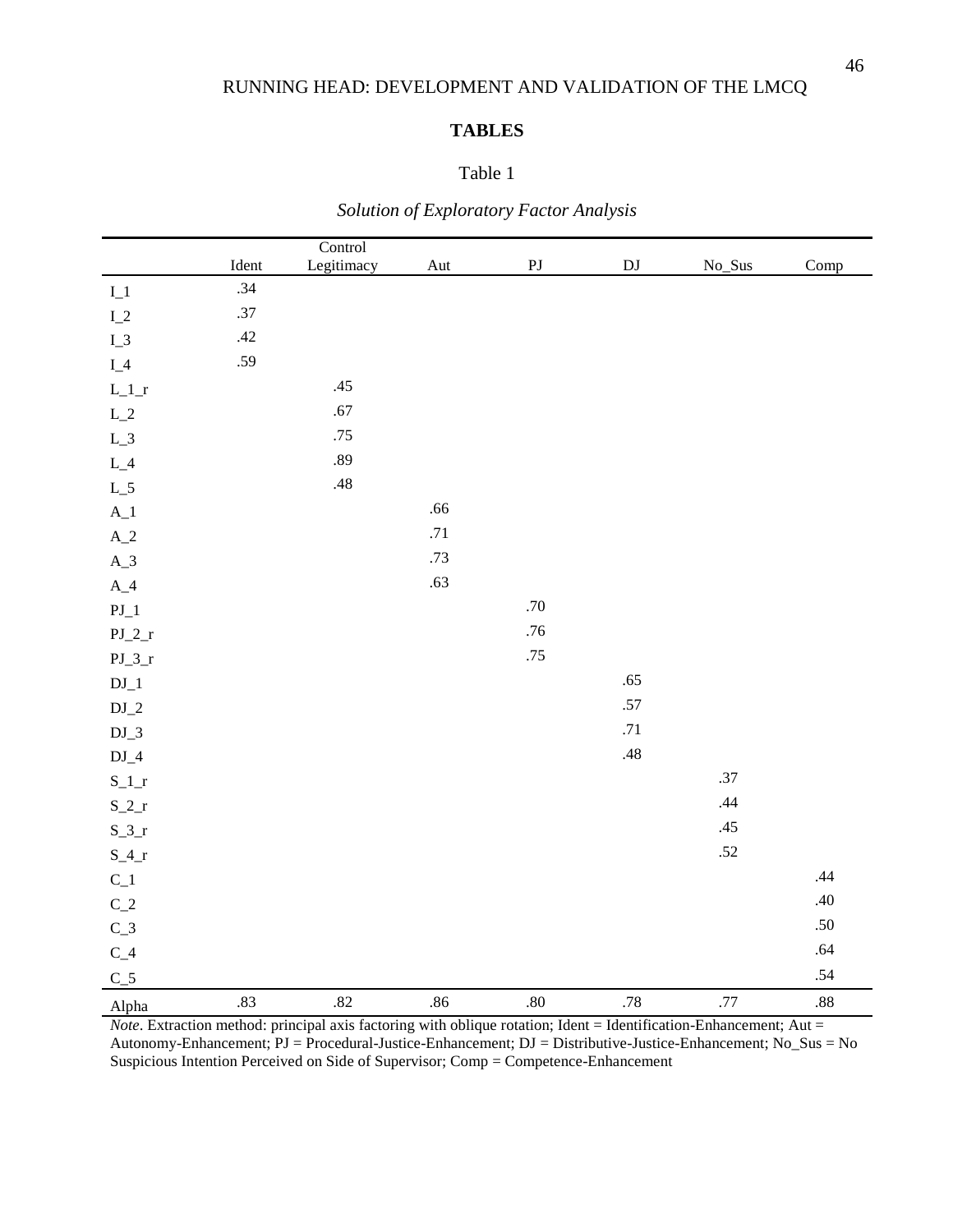#### Table 2

## *Indices for Nested Sequence of Measurement Models*

| Model |                                                         | Chi <sub>2</sub> | $Df$ | NFI | <b>CFI</b> | IFI | <b>RMSEA</b> | Chi <sub>2</sub> Diff | Df diff |
|-------|---------------------------------------------------------|------------------|------|-----|------------|-----|--------------|-----------------------|---------|
|       | <b>Baseline Model Modified</b>                          | 938.36           | 214  | .93 | .95        | .95 | .06          |                       |         |
| 2     | <b>Baseline Model</b>                                   | 1429.96          | 260  | .91 | .92        | .92 | .07          | 491.61***             | 46      |
| 3     | Equate Competence-Enhancement with Identity-Enhancement | 2706.60          | 265  | .82 | .84        | .84 | .10          | 1,768.24***           | 51      |
| 4     | Equate Competence-Enhancement with Autonomy-Enhancement | 3405.04          | 265  | .78 | .79        | .79 | .11          | 2,466.69***           | 51      |
| 5.    | Equate Competence-Enhancement with Suspicious Intention | 3178.20          | 265  | .79 | .81        | .81 | .11          | 2,239.85***           | 51      |
| 6     | Equate Competence-Enhancement with PJ-Enhancement       | 2759.67          | 265  | .82 | .83        | .83 | $.10\,$      | $1,821.31***$         | 51      |
|       | Equate Competence-Enhancement with DJ-Enhancement       | 2379.29          | 265  | .84 | .86        | .86 | .09          | 1,440.93***           | 51      |
| 8     | Equate Identity-Enhancement with Autonomy-Enhancement   | 2283.42          | 265  | .85 | .87        | .87 | .09          | 1,345.07***           | 51      |
| 9     | Equate Identity-Enhancement with Susp. Intention        | 2665.46          | 265  | .83 | .84        | .84 | $.10\,$      | $1,727.10***$         | 51      |
| 10    | Equate Identity-Enhancement with PJ-Enhancement         | 2532.94          | 265  | .83 | .85        | .85 | .10          | 1,594.59***           | 51      |
| 11    | Equate Identity-Enhancement with DJ-Enhancement         | 2915.29          | 265  | .81 | .82        | .82 | .10          | 1,976.94***           | 51      |
| 12    | Equate Autonomy-Enhancement with Suspicious Intention   | 2661.48          | 265  | .83 | .84        | .84 | .10          | 1,723.13***           | 51      |
| 13    | Equate Autonomy-Enhancement with PJ-Enhancement         | 3025.89          | 265  | .80 | .82        | .82 | .11          | 2,087.54***           | 51      |
| 14    | Equate Autonomy-Enhancement with DJ-Enhancement         | 3196.10          | 265  | .79 | .80        | .80 | .11          | 2,257.74***           | 51      |
| 15    | <b>Equate Suspicious Intention with PJ-Enhancement</b>  | 3126.41          | 265  | .80 | .81        | .81 | .11          | 2,188.05***           | 51      |
| 16    | Equate Suspicious Intention with DJ-Enhancement         | 3232.41          | 265  | .79 | .80        | .80 | .11          | 2,294.06***           | 51      |
| 17    | Equate PJ-Enhancement with DJ-Enhancement               | 2988.53          | 265  | .80 | .82        | .82 | .11          | 2,050.18***           | 51      |
| 18    | Single Factor Model                                     | 7544.54          | 275  | .51 | .51        | .51 | .17          | 6,606.19***           | 61      |

*Note.* Modified model with two correlated error terms for PJ and without the two lowest loading items; PJ = procedural-justice-enhancement; DJ = distributivejustice-enhancement; Df = degrees of freedom; NFI = normed fit index (Bentler & Bonett, 1980); CFI = comparative fit index (Bentler, 1990); IFI = incremental fit index (Bollen, 1989); RMSEA = root mean square error of approximation (Browne & Cudeck, 1992); Chi2 Diff = difference in chi squares; Df diff = difference in degrees of freedom; \*\*\* =  $p < .001$ .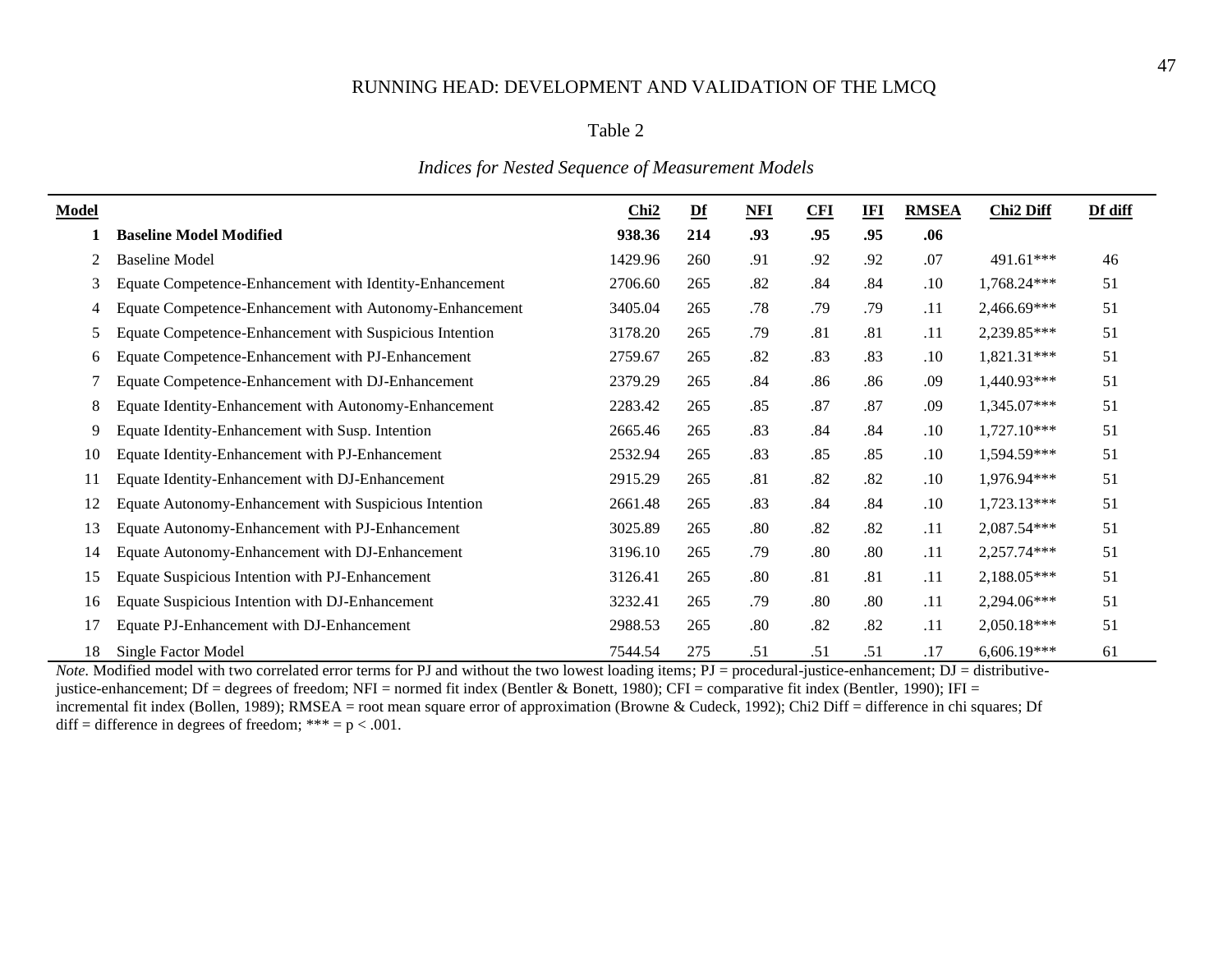#### Table 3

*Correlations among LMCQ Dimensions and Other Leadership Dimensions and Outcomes*

|    |                            | M    | <b>SD</b> |        | $\overline{c}$ | 3      | 4      | 5      | 6      | 7      | 8      | 9      | 10     | 11     | 12     | 13     | 14     | 15     | 16  | 17     | 18     | 19     | 20     | 21  | $22\,$ |
|----|----------------------------|------|-----------|--------|----------------|--------|--------|--------|--------|--------|--------|--------|--------|--------|--------|--------|--------|--------|-----|--------|--------|--------|--------|-----|--------|
| -1 | DJ-Enhancement             | 3.18 | 1.17      | .86    |                |        |        |        |        |        |        |        |        |        |        |        |        |        |     |        |        |        |        |     |        |
| 2  | <b>PJ-Enhancement</b>      | 3.14 | 1.33      | .24    | .86            |        |        |        |        |        |        |        |        |        |        |        |        |        |     |        |        |        |        |     |        |
| 3  | Autonomy-                  | 4.28 | .92       | .18    | .26            | .88    |        |        |        |        |        |        |        |        |        |        |        |        |     |        |        |        |        |     |        |
|    | Enhancement                |      |           |        |                |        |        |        |        |        |        |        |        |        |        |        |        |        |     |        |        |        |        |     |        |
| 4  | Identification-            | 3.58 | 1.16 .31  |        | .46            | .62    | .88    |        |        |        |        |        |        |        |        |        |        |        |     |        |        |        |        |     |        |
|    | Enhancement                |      |           |        |                |        |        |        |        |        |        |        |        |        |        |        |        |        |     |        |        |        |        |     |        |
| 5  | Competence-<br>Enhancement | 3.29 | 1.20      | .53    | .41            | .35    | .60    | .90    |        |        |        |        |        |        |        |        |        |        |     |        |        |        |        |     |        |
| 6  | Suspicious (r)             | 4.44 | .92       | .25    | .31            | .51    | .52    | .40    | .82    |        |        |        |        |        |        |        |        |        |     |        |        |        |        |     |        |
| 7  | TLI_AV                     | 3.05 | 1.13      | .41    | .38            | .35    | .54    | .64    | .38    | .91    |        |        |        |        |        |        |        |        |     |        |        |        |        |     |        |
| 8  | TLI_CR                     | 3.34 | 1.12      | .34    | .42            | .42    | .64    | .63    | .46    | .64    | .89    |        |        |        |        |        |        |        |     |        |        |        |        |     |        |
| 9  | <b>TLI_FAG</b>             | 3.30 | 1.14      | .39    | .46            | .37    | .59    | .64    | .40    | .79    | .66    | .90    |        |        |        |        |        |        |     |        |        |        |        |     |        |
| 10 | TLI HPE                    | 3.59 | 1.03      | .14    | .01            | $-.01$ | $-.04$ | .17    | $-.02$ | .32    | .12    | .22    | .71    |        |        |        |        |        |     |        |        |        |        |     |        |
| 11 | TLI_IS                     | 3.47 | 1.09      | .28    | .43            | .46    | .71    | .53    | .51    | .53    | .68    | .62    | $-.12$ | .90    |        |        |        |        |     |        |        |        |        |     |        |
| 12 | TLI_ISN                    | 2.83 | .97       | .38    | .27            | .28    | .47    | .59    | .29    | .71    | .54    | .58    | .22    | .47    | .83    |        |        |        |     |        |        |        |        |     |        |
| 13 | TLI_PAM                    | 3.13 | 1.09      | .37    | .43            | .39    | .62    | .63    | .41    | .76    | .65    | .74    | .17    | .64    | .62    | .83    |        |        |     |        |        |        |        |     |        |
| 14 | Control Leg                | 3.13 | 1.18      | .57    | .16            | .21    | .29    | .48    | .33    | .36    | .32    | .33    | .10    | .29    | .39    | .34    | .87    |        |     |        |        |        |        |     |        |
| 15 | Control Leg<br>(Ashforth)  | 3.31 | 1.14      | .57    | .33            | .40    | .55    | .67    | .47    | .59    | .58    | .55    | .12    | .51    | .57    | .61    | .69    | .81    |     |        |        |        |        |     |        |
| 16 | Stretching                 | 4.30 | .74       | .01    | .00.           | .14    | .12    | .05    | .13    | .10    | .08    | .05    | .13    | .05    | .04    | .06    | .01    | .04    | .76 |        |        |        |        |     |        |
| 17 | <b>ACS</b>                 | 3.62 | 1.24      | .38    | .42            | .43    | .68    | .65    | .50    | .73    | .67    | .69    | .14    | .70    | .62    | .79    | .35    | .60    | .09 | .93    |        |        |        |     |        |
| 18 | <b>DB</b> Trust            | 3.49 | 1.11      | .18    | .26            | .38    | .56    | .37    | .33    | .42    | .48    | .44    | .04    | .52    | .33    | .47    | .18    | .37    | .18 | .56    | .88    |        |        |     |        |
| 19 | <b>RB</b> Trust            | 3.63 | 1.11      | .41    | .40            | .39    | .60    | .63    | .44    | .67    | .63    | .65    | .16    | .62    | .59    | .73    | .35    | .59    | .03 | .80    | .52    | .91    |        |     |        |
| 20 | Intent to Quit             | 2.39 | 1.43      | $-.23$ | $-.29$         | $-.35$ | $-.42$ | $-.39$ | $-.38$ | $-.42$ | $-.40$ | $-.43$ | $-.03$ | $-.43$ | $-.32$ | $-.42$ | $-.19$ | $-.36$ | .01 | $-.53$ | $-.28$ | $-.44$ | .93    |     |        |
| 21 | Motivation                 | 75.0 | 22.4      | .18    | .20            | .32    | .37    | .34    | .32    | .41    | .38    | .37    | .19    | .34    | .33    | .35    | .18    | .32    | .13 | .42    | .33    | .34    | $-.50$ |     |        |
| 22 | <b>Job Satisfaction</b>    | 5.26 | 1.32      | .21    | .27            | .39    | .44    | .42    | .36    | .48    | .44    | .47    | .11    | .42    | .40    | .45    | .24    | .40    | .12 | .55    | .34    | .43    | $-.62$ | .62 |        |

*Note.* N = 936; TLI\_AV = articulating a vision; TLI\_CR = contingent rewards; TLI\_FAG = fostering acceptance of group goals; TLI\_HPE = high performance expectations; TLI\_IS = individualized support; TLI\_ISN = intellectual stimulation; TLI\_PAM = providing an appropriate model; Control Leg = Control Legitimacy; ACS = Affective Commitment Supervisor; DB Trust = disclosure-based trust; RB Trust = reliance-based trust; Values on the diagonal represent scale reliabilities. Correlations >.08 are significant at  $p < .05$ . Correlations  $> 1$  are significant at  $p < .01$ . Correlations in bold represent values for convergent validity. Correlations in bold italic represent values of discriminant validity.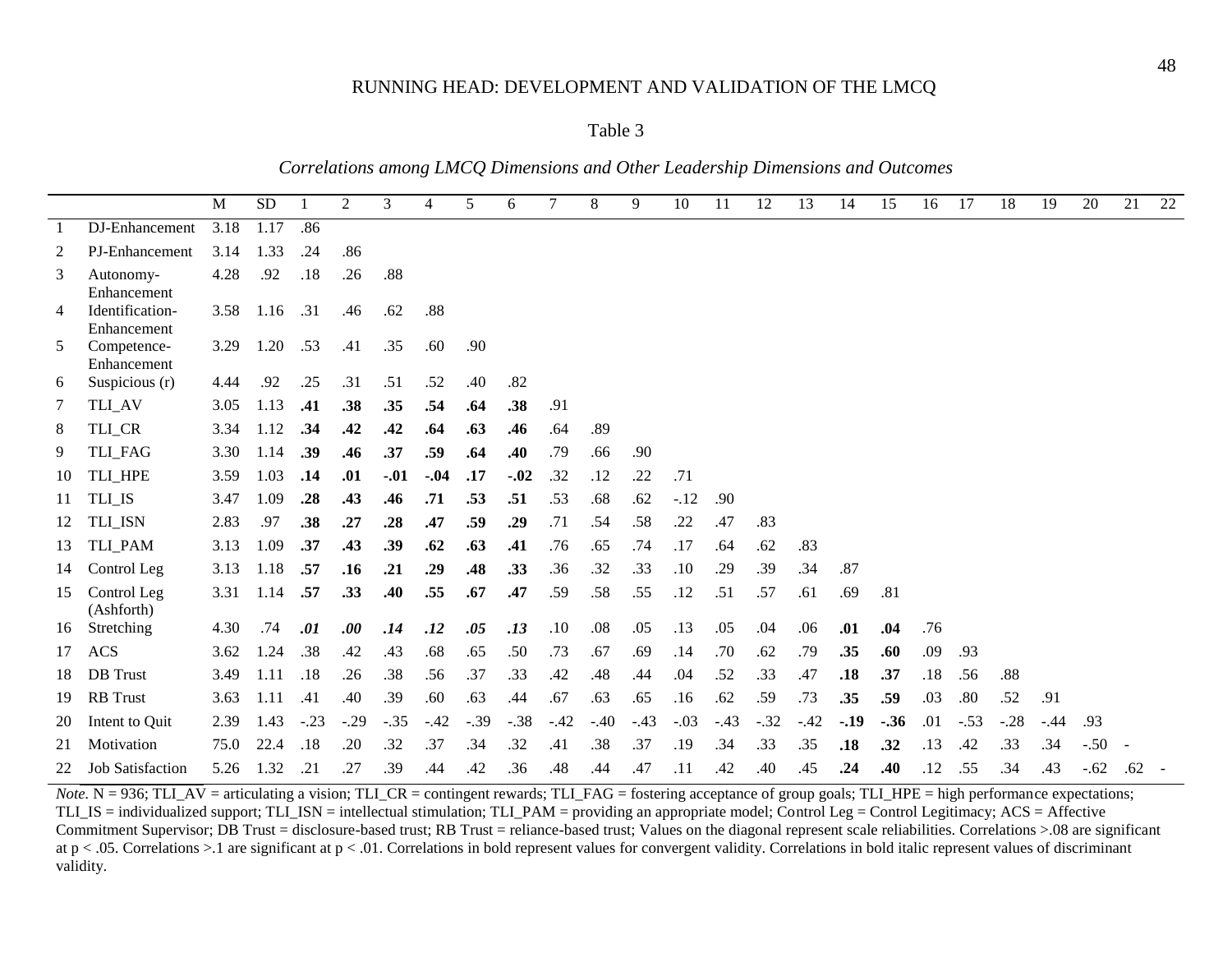## Table 4

## *Models Comparing Transformational, Transactional Leadership Dimensions with the LMCQ Dimensions*

| Dimensions with Articulating a Vision (TLI_AV)<br>1. Baseline model<br>1,174.69<br>328<br>***<br>2. Equate DJ-Enhancement with Articulating a Vision<br>2,502.83<br>390<br>1,328<br>3. Equate PJ-Enhancement with Articulating a Vision<br>2,301.71<br>1,127<br>***<br>390<br>***<br>4. Equate Autonomy-Enhancement with Articulating a Vision<br>3,146.64<br>1,972<br>390<br>5. Equate Identity-Enhancement with Articulating a Vision<br>***<br>2,679.68<br>334<br>1,505<br>6. Equate Competence-Enhancement with Articulating a Vision<br>2,354.85<br>1,180<br>***<br>334<br>***<br>7. Equate Suspicious with Articulating a Vision<br>2,673.66<br>390<br>1,499<br><b>Dimensions with Contingent Reward (TLI_CR)</b><br>1. Baseline model<br>1,162.29<br>302<br>***<br>2. Equate DJ-Enhancement with Contingent Reward<br>2,598.09<br>308<br>1,436<br>3. Equate PJ-Enhancement with Contingent Reward<br>2,179.21<br>1,017<br>***<br>308<br>4. Equate Autonomy-Enhancement with Contingent Reward<br>***<br>2,820.37<br>308<br>1,658<br>5. Equate Identity-Enhancement with Contingent Reward<br>864<br>***<br>2,026.19<br>308<br>6. Equate Competence-Enhancement with Contingent Reward<br>2,230.91<br>1,069<br>***<br>308<br>7. Equate Suspicious with Contingent Reward<br>***<br>2,451.59<br>308<br>1,289<br>Dimensions with Fostering Acceptance of Group Goals (TLI_FAG)<br>1. Baseline model<br>1,046.21<br>302<br>***<br>2. Equate DJ-Enhancement with Fostering Acceptance of Group Goals<br>2,358.96<br>308<br>1,313<br>3. Equate PJ-Enhancement with Fostering Acceptance of Group Goals<br>911<br>***<br>1,957.16<br>308<br>4. Equate Autonomy-Enhancement with Fostering Acceptance of Group Goals<br>1,848<br>***<br>2,894.59<br>308<br>5. Equate Identity-Enhancement with Fostering Acceptance of Group Goals<br>1,091<br>***<br>2,136.74<br>308<br>6. Equate Competence-Enhancement with Fostering Acceptance of Group Goals<br>1,021<br>***<br>2,067.52<br>308<br>***<br>7. Equate Suspicious with Fostering Acceptance of Group Goals<br>2,444.38<br>308<br>1,398<br><b>Dimensions with High Performance Expectations (TLI_HPE)</b><br>1. Baseline model<br>1,087.04<br>277<br>***<br>2. Equate DJ-Enhancement with High Performance Expectations<br>1664.908<br>283<br>578<br>3. Equate PJ-Enhancement with High Performance Expectations<br>1,705.82<br>***<br>283<br>619<br>4. Equate Autonomy-Enhancement with High Performance Expectations<br>***<br>283<br>1,699.71<br>613<br>5. Equate Identity-Enhancement with High Performance Expectations<br>***<br>1,692.17<br>283<br>605<br>6. Equate Competence-Enhancement with High Performance Expectations<br>***<br>1,658.95<br>283<br>572<br>*** |                                                         | Chi-square | DF  | <b>CSDT</b> |  |
|-------------------------------------------------------------------------------------------------------------------------------------------------------------------------------------------------------------------------------------------------------------------------------------------------------------------------------------------------------------------------------------------------------------------------------------------------------------------------------------------------------------------------------------------------------------------------------------------------------------------------------------------------------------------------------------------------------------------------------------------------------------------------------------------------------------------------------------------------------------------------------------------------------------------------------------------------------------------------------------------------------------------------------------------------------------------------------------------------------------------------------------------------------------------------------------------------------------------------------------------------------------------------------------------------------------------------------------------------------------------------------------------------------------------------------------------------------------------------------------------------------------------------------------------------------------------------------------------------------------------------------------------------------------------------------------------------------------------------------------------------------------------------------------------------------------------------------------------------------------------------------------------------------------------------------------------------------------------------------------------------------------------------------------------------------------------------------------------------------------------------------------------------------------------------------------------------------------------------------------------------------------------------------------------------------------------------------------------------------------------------------------------------------------------------------------------------------------------------------------------------------------------------------------------------------------------------------------------------------------------------------------------------------------------------------------------------------------------------------|---------------------------------------------------------|------------|-----|-------------|--|
|                                                                                                                                                                                                                                                                                                                                                                                                                                                                                                                                                                                                                                                                                                                                                                                                                                                                                                                                                                                                                                                                                                                                                                                                                                                                                                                                                                                                                                                                                                                                                                                                                                                                                                                                                                                                                                                                                                                                                                                                                                                                                                                                                                                                                                                                                                                                                                                                                                                                                                                                                                                                                                                                                                                               |                                                         |            |     |             |  |
|                                                                                                                                                                                                                                                                                                                                                                                                                                                                                                                                                                                                                                                                                                                                                                                                                                                                                                                                                                                                                                                                                                                                                                                                                                                                                                                                                                                                                                                                                                                                                                                                                                                                                                                                                                                                                                                                                                                                                                                                                                                                                                                                                                                                                                                                                                                                                                                                                                                                                                                                                                                                                                                                                                                               |                                                         |            |     |             |  |
|                                                                                                                                                                                                                                                                                                                                                                                                                                                                                                                                                                                                                                                                                                                                                                                                                                                                                                                                                                                                                                                                                                                                                                                                                                                                                                                                                                                                                                                                                                                                                                                                                                                                                                                                                                                                                                                                                                                                                                                                                                                                                                                                                                                                                                                                                                                                                                                                                                                                                                                                                                                                                                                                                                                               |                                                         |            |     |             |  |
|                                                                                                                                                                                                                                                                                                                                                                                                                                                                                                                                                                                                                                                                                                                                                                                                                                                                                                                                                                                                                                                                                                                                                                                                                                                                                                                                                                                                                                                                                                                                                                                                                                                                                                                                                                                                                                                                                                                                                                                                                                                                                                                                                                                                                                                                                                                                                                                                                                                                                                                                                                                                                                                                                                                               |                                                         |            |     |             |  |
|                                                                                                                                                                                                                                                                                                                                                                                                                                                                                                                                                                                                                                                                                                                                                                                                                                                                                                                                                                                                                                                                                                                                                                                                                                                                                                                                                                                                                                                                                                                                                                                                                                                                                                                                                                                                                                                                                                                                                                                                                                                                                                                                                                                                                                                                                                                                                                                                                                                                                                                                                                                                                                                                                                                               |                                                         |            |     |             |  |
|                                                                                                                                                                                                                                                                                                                                                                                                                                                                                                                                                                                                                                                                                                                                                                                                                                                                                                                                                                                                                                                                                                                                                                                                                                                                                                                                                                                                                                                                                                                                                                                                                                                                                                                                                                                                                                                                                                                                                                                                                                                                                                                                                                                                                                                                                                                                                                                                                                                                                                                                                                                                                                                                                                                               |                                                         |            |     |             |  |
|                                                                                                                                                                                                                                                                                                                                                                                                                                                                                                                                                                                                                                                                                                                                                                                                                                                                                                                                                                                                                                                                                                                                                                                                                                                                                                                                                                                                                                                                                                                                                                                                                                                                                                                                                                                                                                                                                                                                                                                                                                                                                                                                                                                                                                                                                                                                                                                                                                                                                                                                                                                                                                                                                                                               |                                                         |            |     |             |  |
|                                                                                                                                                                                                                                                                                                                                                                                                                                                                                                                                                                                                                                                                                                                                                                                                                                                                                                                                                                                                                                                                                                                                                                                                                                                                                                                                                                                                                                                                                                                                                                                                                                                                                                                                                                                                                                                                                                                                                                                                                                                                                                                                                                                                                                                                                                                                                                                                                                                                                                                                                                                                                                                                                                                               |                                                         |            |     |             |  |
|                                                                                                                                                                                                                                                                                                                                                                                                                                                                                                                                                                                                                                                                                                                                                                                                                                                                                                                                                                                                                                                                                                                                                                                                                                                                                                                                                                                                                                                                                                                                                                                                                                                                                                                                                                                                                                                                                                                                                                                                                                                                                                                                                                                                                                                                                                                                                                                                                                                                                                                                                                                                                                                                                                                               |                                                         |            |     |             |  |
|                                                                                                                                                                                                                                                                                                                                                                                                                                                                                                                                                                                                                                                                                                                                                                                                                                                                                                                                                                                                                                                                                                                                                                                                                                                                                                                                                                                                                                                                                                                                                                                                                                                                                                                                                                                                                                                                                                                                                                                                                                                                                                                                                                                                                                                                                                                                                                                                                                                                                                                                                                                                                                                                                                                               |                                                         |            |     |             |  |
|                                                                                                                                                                                                                                                                                                                                                                                                                                                                                                                                                                                                                                                                                                                                                                                                                                                                                                                                                                                                                                                                                                                                                                                                                                                                                                                                                                                                                                                                                                                                                                                                                                                                                                                                                                                                                                                                                                                                                                                                                                                                                                                                                                                                                                                                                                                                                                                                                                                                                                                                                                                                                                                                                                                               |                                                         |            |     |             |  |
|                                                                                                                                                                                                                                                                                                                                                                                                                                                                                                                                                                                                                                                                                                                                                                                                                                                                                                                                                                                                                                                                                                                                                                                                                                                                                                                                                                                                                                                                                                                                                                                                                                                                                                                                                                                                                                                                                                                                                                                                                                                                                                                                                                                                                                                                                                                                                                                                                                                                                                                                                                                                                                                                                                                               |                                                         |            |     |             |  |
|                                                                                                                                                                                                                                                                                                                                                                                                                                                                                                                                                                                                                                                                                                                                                                                                                                                                                                                                                                                                                                                                                                                                                                                                                                                                                                                                                                                                                                                                                                                                                                                                                                                                                                                                                                                                                                                                                                                                                                                                                                                                                                                                                                                                                                                                                                                                                                                                                                                                                                                                                                                                                                                                                                                               |                                                         |            |     |             |  |
|                                                                                                                                                                                                                                                                                                                                                                                                                                                                                                                                                                                                                                                                                                                                                                                                                                                                                                                                                                                                                                                                                                                                                                                                                                                                                                                                                                                                                                                                                                                                                                                                                                                                                                                                                                                                                                                                                                                                                                                                                                                                                                                                                                                                                                                                                                                                                                                                                                                                                                                                                                                                                                                                                                                               |                                                         |            |     |             |  |
|                                                                                                                                                                                                                                                                                                                                                                                                                                                                                                                                                                                                                                                                                                                                                                                                                                                                                                                                                                                                                                                                                                                                                                                                                                                                                                                                                                                                                                                                                                                                                                                                                                                                                                                                                                                                                                                                                                                                                                                                                                                                                                                                                                                                                                                                                                                                                                                                                                                                                                                                                                                                                                                                                                                               |                                                         |            |     |             |  |
|                                                                                                                                                                                                                                                                                                                                                                                                                                                                                                                                                                                                                                                                                                                                                                                                                                                                                                                                                                                                                                                                                                                                                                                                                                                                                                                                                                                                                                                                                                                                                                                                                                                                                                                                                                                                                                                                                                                                                                                                                                                                                                                                                                                                                                                                                                                                                                                                                                                                                                                                                                                                                                                                                                                               |                                                         |            |     |             |  |
|                                                                                                                                                                                                                                                                                                                                                                                                                                                                                                                                                                                                                                                                                                                                                                                                                                                                                                                                                                                                                                                                                                                                                                                                                                                                                                                                                                                                                                                                                                                                                                                                                                                                                                                                                                                                                                                                                                                                                                                                                                                                                                                                                                                                                                                                                                                                                                                                                                                                                                                                                                                                                                                                                                                               |                                                         |            |     |             |  |
|                                                                                                                                                                                                                                                                                                                                                                                                                                                                                                                                                                                                                                                                                                                                                                                                                                                                                                                                                                                                                                                                                                                                                                                                                                                                                                                                                                                                                                                                                                                                                                                                                                                                                                                                                                                                                                                                                                                                                                                                                                                                                                                                                                                                                                                                                                                                                                                                                                                                                                                                                                                                                                                                                                                               |                                                         |            |     |             |  |
|                                                                                                                                                                                                                                                                                                                                                                                                                                                                                                                                                                                                                                                                                                                                                                                                                                                                                                                                                                                                                                                                                                                                                                                                                                                                                                                                                                                                                                                                                                                                                                                                                                                                                                                                                                                                                                                                                                                                                                                                                                                                                                                                                                                                                                                                                                                                                                                                                                                                                                                                                                                                                                                                                                                               |                                                         |            |     |             |  |
|                                                                                                                                                                                                                                                                                                                                                                                                                                                                                                                                                                                                                                                                                                                                                                                                                                                                                                                                                                                                                                                                                                                                                                                                                                                                                                                                                                                                                                                                                                                                                                                                                                                                                                                                                                                                                                                                                                                                                                                                                                                                                                                                                                                                                                                                                                                                                                                                                                                                                                                                                                                                                                                                                                                               |                                                         |            |     |             |  |
|                                                                                                                                                                                                                                                                                                                                                                                                                                                                                                                                                                                                                                                                                                                                                                                                                                                                                                                                                                                                                                                                                                                                                                                                                                                                                                                                                                                                                                                                                                                                                                                                                                                                                                                                                                                                                                                                                                                                                                                                                                                                                                                                                                                                                                                                                                                                                                                                                                                                                                                                                                                                                                                                                                                               |                                                         |            |     |             |  |
|                                                                                                                                                                                                                                                                                                                                                                                                                                                                                                                                                                                                                                                                                                                                                                                                                                                                                                                                                                                                                                                                                                                                                                                                                                                                                                                                                                                                                                                                                                                                                                                                                                                                                                                                                                                                                                                                                                                                                                                                                                                                                                                                                                                                                                                                                                                                                                                                                                                                                                                                                                                                                                                                                                                               |                                                         |            |     |             |  |
|                                                                                                                                                                                                                                                                                                                                                                                                                                                                                                                                                                                                                                                                                                                                                                                                                                                                                                                                                                                                                                                                                                                                                                                                                                                                                                                                                                                                                                                                                                                                                                                                                                                                                                                                                                                                                                                                                                                                                                                                                                                                                                                                                                                                                                                                                                                                                                                                                                                                                                                                                                                                                                                                                                                               |                                                         |            |     |             |  |
|                                                                                                                                                                                                                                                                                                                                                                                                                                                                                                                                                                                                                                                                                                                                                                                                                                                                                                                                                                                                                                                                                                                                                                                                                                                                                                                                                                                                                                                                                                                                                                                                                                                                                                                                                                                                                                                                                                                                                                                                                                                                                                                                                                                                                                                                                                                                                                                                                                                                                                                                                                                                                                                                                                                               |                                                         |            |     |             |  |
|                                                                                                                                                                                                                                                                                                                                                                                                                                                                                                                                                                                                                                                                                                                                                                                                                                                                                                                                                                                                                                                                                                                                                                                                                                                                                                                                                                                                                                                                                                                                                                                                                                                                                                                                                                                                                                                                                                                                                                                                                                                                                                                                                                                                                                                                                                                                                                                                                                                                                                                                                                                                                                                                                                                               |                                                         |            |     |             |  |
|                                                                                                                                                                                                                                                                                                                                                                                                                                                                                                                                                                                                                                                                                                                                                                                                                                                                                                                                                                                                                                                                                                                                                                                                                                                                                                                                                                                                                                                                                                                                                                                                                                                                                                                                                                                                                                                                                                                                                                                                                                                                                                                                                                                                                                                                                                                                                                                                                                                                                                                                                                                                                                                                                                                               |                                                         |            |     |             |  |
|                                                                                                                                                                                                                                                                                                                                                                                                                                                                                                                                                                                                                                                                                                                                                                                                                                                                                                                                                                                                                                                                                                                                                                                                                                                                                                                                                                                                                                                                                                                                                                                                                                                                                                                                                                                                                                                                                                                                                                                                                                                                                                                                                                                                                                                                                                                                                                                                                                                                                                                                                                                                                                                                                                                               |                                                         |            |     |             |  |
|                                                                                                                                                                                                                                                                                                                                                                                                                                                                                                                                                                                                                                                                                                                                                                                                                                                                                                                                                                                                                                                                                                                                                                                                                                                                                                                                                                                                                                                                                                                                                                                                                                                                                                                                                                                                                                                                                                                                                                                                                                                                                                                                                                                                                                                                                                                                                                                                                                                                                                                                                                                                                                                                                                                               |                                                         |            |     |             |  |
|                                                                                                                                                                                                                                                                                                                                                                                                                                                                                                                                                                                                                                                                                                                                                                                                                                                                                                                                                                                                                                                                                                                                                                                                                                                                                                                                                                                                                                                                                                                                                                                                                                                                                                                                                                                                                                                                                                                                                                                                                                                                                                                                                                                                                                                                                                                                                                                                                                                                                                                                                                                                                                                                                                                               |                                                         |            |     |             |  |
|                                                                                                                                                                                                                                                                                                                                                                                                                                                                                                                                                                                                                                                                                                                                                                                                                                                                                                                                                                                                                                                                                                                                                                                                                                                                                                                                                                                                                                                                                                                                                                                                                                                                                                                                                                                                                                                                                                                                                                                                                                                                                                                                                                                                                                                                                                                                                                                                                                                                                                                                                                                                                                                                                                                               |                                                         |            |     |             |  |
|                                                                                                                                                                                                                                                                                                                                                                                                                                                                                                                                                                                                                                                                                                                                                                                                                                                                                                                                                                                                                                                                                                                                                                                                                                                                                                                                                                                                                                                                                                                                                                                                                                                                                                                                                                                                                                                                                                                                                                                                                                                                                                                                                                                                                                                                                                                                                                                                                                                                                                                                                                                                                                                                                                                               |                                                         |            |     |             |  |
|                                                                                                                                                                                                                                                                                                                                                                                                                                                                                                                                                                                                                                                                                                                                                                                                                                                                                                                                                                                                                                                                                                                                                                                                                                                                                                                                                                                                                                                                                                                                                                                                                                                                                                                                                                                                                                                                                                                                                                                                                                                                                                                                                                                                                                                                                                                                                                                                                                                                                                                                                                                                                                                                                                                               |                                                         |            |     |             |  |
|                                                                                                                                                                                                                                                                                                                                                                                                                                                                                                                                                                                                                                                                                                                                                                                                                                                                                                                                                                                                                                                                                                                                                                                                                                                                                                                                                                                                                                                                                                                                                                                                                                                                                                                                                                                                                                                                                                                                                                                                                                                                                                                                                                                                                                                                                                                                                                                                                                                                                                                                                                                                                                                                                                                               |                                                         |            |     |             |  |
|                                                                                                                                                                                                                                                                                                                                                                                                                                                                                                                                                                                                                                                                                                                                                                                                                                                                                                                                                                                                                                                                                                                                                                                                                                                                                                                                                                                                                                                                                                                                                                                                                                                                                                                                                                                                                                                                                                                                                                                                                                                                                                                                                                                                                                                                                                                                                                                                                                                                                                                                                                                                                                                                                                                               |                                                         |            |     |             |  |
|                                                                                                                                                                                                                                                                                                                                                                                                                                                                                                                                                                                                                                                                                                                                                                                                                                                                                                                                                                                                                                                                                                                                                                                                                                                                                                                                                                                                                                                                                                                                                                                                                                                                                                                                                                                                                                                                                                                                                                                                                                                                                                                                                                                                                                                                                                                                                                                                                                                                                                                                                                                                                                                                                                                               | 7. Equate Suspicious with High Performance Expectations | 1,702.85   | 283 | 616         |  |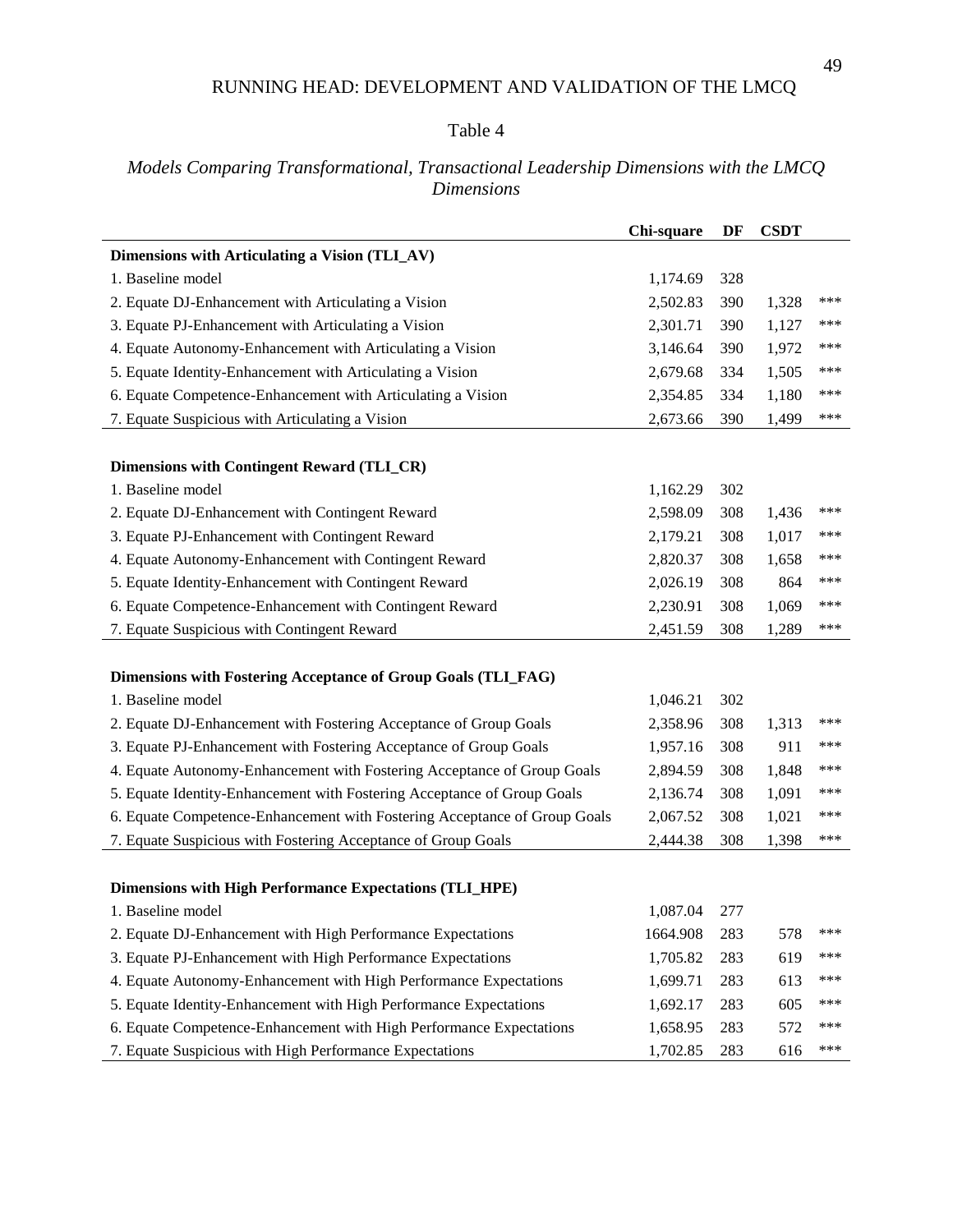| <b>Dimensions with Individualized Support (TLI_IS)</b>               |       |     |       |     |
|----------------------------------------------------------------------|-------|-----|-------|-----|
| 1. Baseline model                                                    | 1,136 | 302 |       |     |
| 2. Equate DJ-Enhancement with Individualized Support                 | 2,724 | 308 | 1,589 | *** |
| 3. Equate PJ-Enhancement with Individualized Support                 | 2,115 | 308 | 980   | *** |
| 4. Equate Autonomy-Enhancement with Individualized Support           | 2,612 | 308 | 1,476 | *** |
| 5. Equate Identity-Enhancement with Individualized Support           | 1,755 | 308 | 619   | *** |
| 6. Equate Competence-Enhancement with Individualized Support         | 2,702 | 308 | 1,567 | *** |
| 7. Equate Suspicious with Individualized Support                     | 2,283 | 308 | 1,147 | *** |
|                                                                      |       |     |       |     |
| Dimensions with Intellectual Stimulation (TLI_ISN)                   |       |     |       |     |
| 1. Baseline model                                                    | 1,031 | 277 |       |     |
| 2. Equate DJ-Enhancement with Intellectual Stimulation               | 2,006 | 283 | 975   | *** |
| 3. Equate PJ-Enhancement with Intellectual Stimulation               | 2,159 | 283 | 1,128 | *** |
| 4. Equate Autonomy-Enhancement with Intellectual Stimulation         | 2,259 | 283 | 1,227 | *** |
| 5. Equate Identity-Enhancement with Intellectual Stimulation         | 1,846 | 283 | 815   | *** |
| 6. Equate Competence-Enhancement with Intellectual Stimulation       | 1,553 | 283 | 522   | *** |
| 7. Equate Suspicious with Intellectual Stimulation                   | 2,372 | 283 | 1,341 | *** |
|                                                                      |       |     |       |     |
| Dimensions with Providing an Appropriate Model (TLI_PAM)             |       |     |       |     |
| 1. Baseline model                                                    | 1,037 | 329 |       |     |
| 2. Equate DJ-Enhancement with Providing an Appropriate Model         | 2,294 | 335 | 1,257 | *** |
| 3. Equate PJ-Enhancement with Providing an Appropriate Model         | 1,917 | 335 | 880   | *** |
| 4. Equate Autonomy-Enhancement with Providing an Appropriate Model   | 2,479 | 335 | 1,441 | *** |
| 5. Equate Identity-Enhancement with Providing an Appropriate Model   | 1,739 | 335 | 702   | *** |
| 6. Equate Competence-Enhancement with Providing an Appropriate Model | 1,720 | 335 | 683   | *** |
| 7. Equate Suspicious with Providing an Appropriate Model             | 2,323 | 335 | 1,286 | *** |

*Note*. DJ-Enhancement = distributive-justice-enhancement; PJ-Enhancement = procedural-justice-enhancement; Df = Degrees of Freedom;  $CSDT = Chi-Square$  Difference Test; \*\*\* =  $p < .001$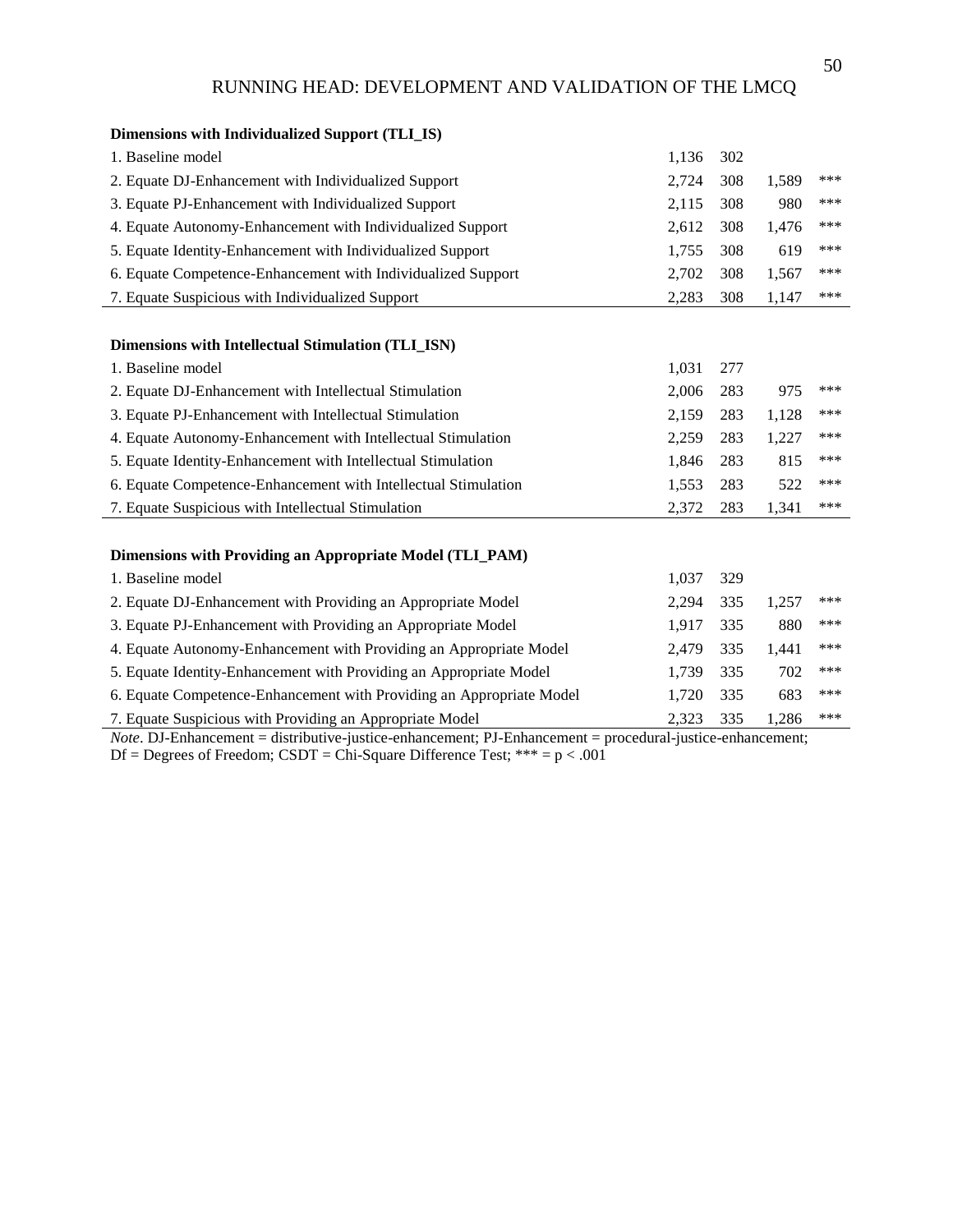## Table 5:

*Usefulness Analyses of the LMCQ Compared to Transformational and Transactional Leadership*

|                                | <b>RB</b> Trust |                         | <b>DB</b> Trust |                | <b>Commitment</b>       |     |                |                         | <b>Intention to Quit</b> |                |                         | <b>Satisfaction</b> | <b>Motivation</b> |                          |     |                |                          |     |
|--------------------------------|-----------------|-------------------------|-----------------|----------------|-------------------------|-----|----------------|-------------------------|--------------------------|----------------|-------------------------|---------------------|-------------------|--------------------------|-----|----------------|--------------------------|-----|
| Predictor                      | $\mathbb{R}^2$  | $\Delta$ R <sup>2</sup> |                 | $\mathbb{R}^2$ | $\Delta$ R <sup>2</sup> |     | $\mathbb{R}^2$ | $\Delta$ R <sup>2</sup> |                          | $\mathbb{R}^2$ | $\Delta$ R <sup>2</sup> |                     | $\mathbb{R}^2$    | $\Lambda$ R <sup>2</sup> |     | $\mathbf{R}^2$ | $\Lambda$ R <sup>2</sup> |     |
| 1st Ordering Step              |                 |                         |                 |                |                         |     |                |                         |                          |                |                         |                     |                   |                          |     |                |                          |     |
| 1. Transactional Leadership    | .40             |                         |                 | .23            |                         |     | .45            |                         |                          | .16            |                         |                     | .19               |                          |     | .15            |                          |     |
| 2. LMCQ                        |                 | .13                     | ***             |                | .11                     | *** |                | .15                     | ***                      |                | .09                     | ***                 |                   | .08                      | *** |                | .05                      | *** |
| 2nd Ordering Step              |                 |                         |                 |                |                         |     |                |                         |                          |                |                         |                     |                   |                          |     |                |                          |     |
| 1. LMCQ                        | .50             |                         |                 | .32            |                         |     | .58            |                         |                          | .24            |                         |                     | .26               |                          |     | .18            |                          |     |
| 2. Transactional Leadership    |                 | .04                     | ***             |                | .02                     | *** |                | .03                     | ***                      |                | .01                     | $**$                |                   | .01                      | *** |                | .02                      | *** |
|                                |                 |                         |                 |                |                         |     |                |                         |                          |                |                         |                     |                   |                          |     |                |                          |     |
| 1st Ordering Step              |                 |                         |                 |                |                         |     |                |                         |                          |                |                         |                     |                   |                          |     |                |                          |     |
| 1. Transformational Leadership | .62             |                         |                 | .31            |                         |     | .73            |                         |                          | .24            |                         |                     | .28               |                          |     | .21            |                          |     |
| 2. LMCQ                        |                 | .02                     | ***             |                | .06                     | *** |                | .02                     | ***                      |                | .04                     | ***                 |                   | .04                      | *** |                | .04                      | *** |
| 2nd Ordering Step              |                 |                         |                 |                |                         |     |                |                         |                          |                |                         |                     |                   |                          |     |                |                          |     |
| 1. LMCQ                        | .50             |                         |                 | .32            |                         |     | .58            |                         |                          | .24            |                         |                     | .26               |                          |     | .18            |                          |     |
| 2. Transformational Leadership |                 | .14                     | ***             |                | .05                     | *** |                | .17                     | ***                      |                | .03                     | ***                 |                   | .06                      |     |                | .06                      | *** |
|                                |                 |                         |                 |                |                         |     |                |                         |                          |                |                         |                     |                   |                          |     |                |                          |     |
| 1st Ordering Step              |                 |                         |                 |                |                         |     |                |                         |                          |                |                         |                     |                   |                          |     |                |                          |     |
| 1. TAL & TFL combined          | .62             |                         |                 | .32            |                         |     | .73            |                         |                          | .24            |                         |                     | .28               |                          |     | .21            |                          |     |
| 2. LMCQ                        |                 | .02                     | ***             |                | .05                     | *** |                | .02                     | ***                      |                | .03                     | ***                 |                   | .04                      | *** |                | .03                      | *** |
| 2nd Ordering Step              |                 |                         |                 |                |                         |     |                |                         |                          |                |                         |                     |                   |                          |     |                |                          |     |
| 1. LMCQ                        | 0.50            |                         |                 | .32            |                         |     | .58            |                         |                          | .24            |                         |                     | .26               |                          |     | .18            |                          |     |
| 2. TAL & TFL combined          |                 | .14                     | ***             |                | .05                     | *** |                | .17                     | ***                      |                | .03                     | ***                 |                   | .06                      | *** |                | .06                      | *** |

*Note*. N = 936; RB Trust = reliance-based trust; DB Trust = disclosure-based trust; LMCQ = legitimate monitoring and control questionnaire; TAL = transactional leadership; TFL = transformational leadership; \*\* = p <.01; \*\*\* = p < .001.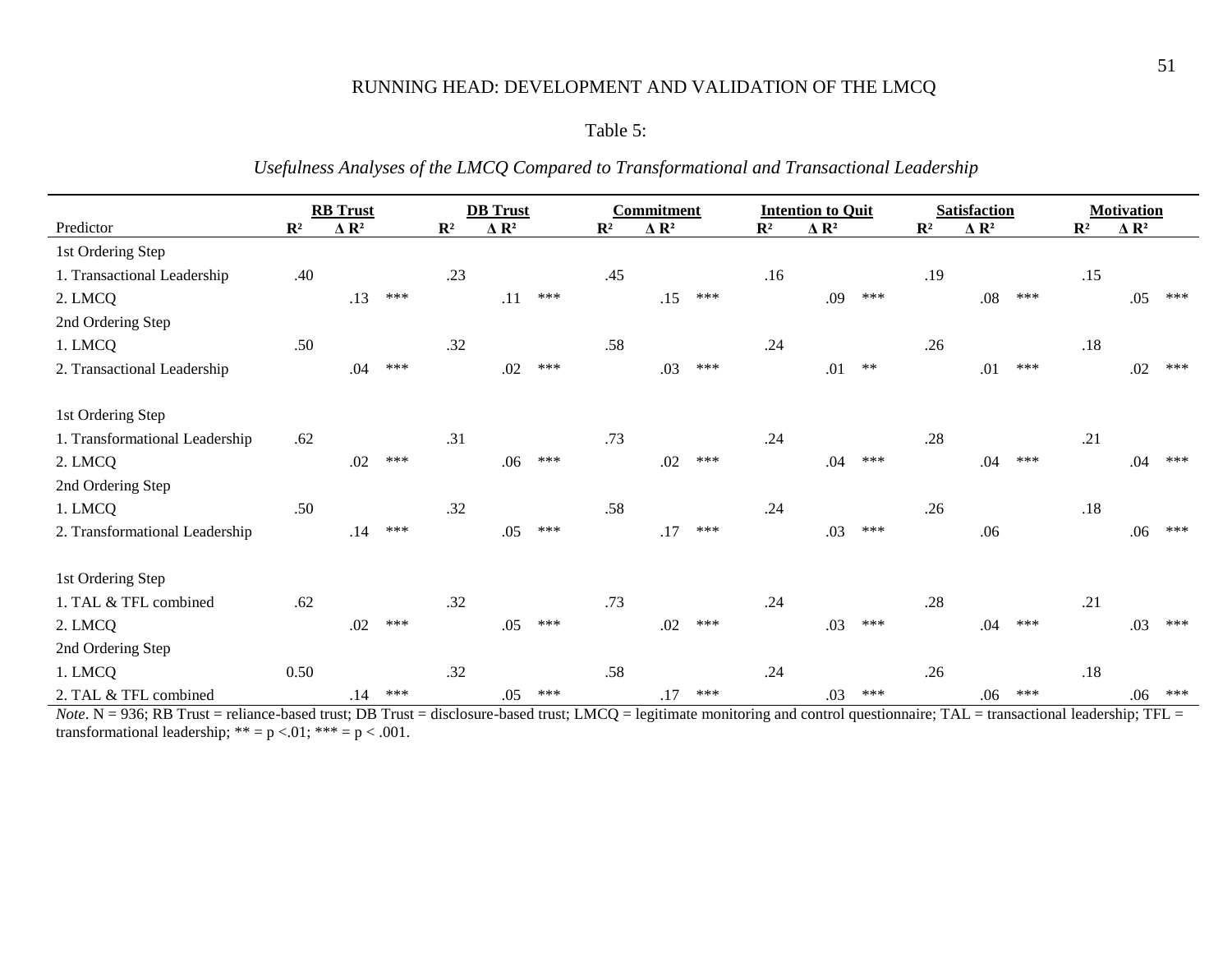## **APPENDIX**

#### **Final List of Items for the LMCQ**

## **Distributive-Justice-Enhancement**

- 1. Due to controlling my work, my supervisor can evaluate my performance more precisely.
- 2. My supervisor is willing to evaluate my performance accurately by controlling my work.
- 3. Due to controlling my work, my supervisor is able to compare my performance with that of others.
- 4. By controlling my work, my supervisor collects information to evaluate my performance accurately.

#### **Procedural-Justice-Enhancement**

- 5. In regard to his/her control behavior, my supervisor treats all of my colleagues in the same way.
- 6. My supervisor always applies the same standards to his/her control behavior.
- 7. In regard to his/her control behavior, my supervisor treats me differently compared to my colleagues, who do the same work. (r)
- 8. Not all of my colleagues are controlled to the same extent by my supervisor. (r)

#### **Autonomy-Enhancement**

- 9. Despite the control by my supervisor I am flexible in regard to structuring my work.
- 10. Despite the control by my supervisor I can decide when to finish my assignments on my own.
- 11. Despite the control by my supervisor I am responsible for the ideal design of my work processes on my own.